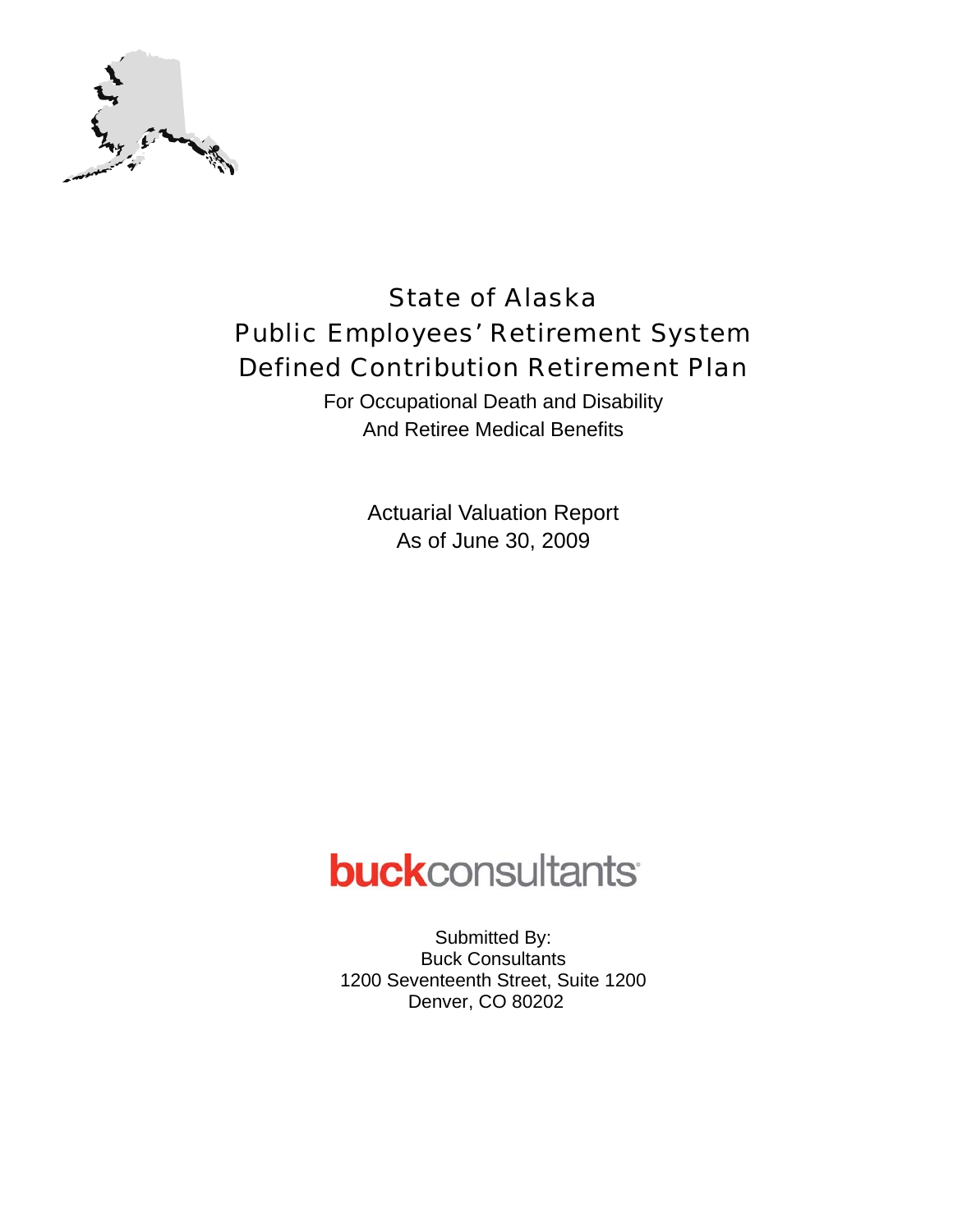# **buck**consultants

# A Xerox Company

July 12, 2010

State of Alaska The Alaska Retirement Management Board The Department of Revenue, Treasury Division The Department of Administration, Division of Retirement and Benefits P.O. Box 110203 Juneau, AK 99811-0203

Dear Members of The Alaska Retirement Management Board, The Department of Revenue and The Department of Administration:

#### **Actuarial Certification**

The annual actuarial valuation required for the State of Alaska Public Employees' Retirement System Defined Contribution Retirement (DCR) Plan has been prepared as of June 30, 2009 by Buck Consultants. The purposes of the report include:

- (1) a presentation of the valuation results of the Plan as of June 30, 2009;
- (2) a review of experience under the Plan for the year ended June 30, 2009;
- (3) a determination of the appropriate contribution rate which will be applied for the fiscal year ending June 30, 2012; and
- (4) the provision of reporting and disclosure information for financial statements, governmental agencies, and other interested parties.

The following schedules that we have prepared are included in this report:

- (1) Summary of actuarial assumptions and methods (Section 2.3)
- (2) Schedule of active member valuation data (Section 2.2(b))
- (3) Solvency test (Section 3.2)
- (4) Summary of GASB No. 25 and 43 disclosure information (Section 3.1)

In preparing this valuation, we have employed generally accepted actuarial methods and assumptions, in conjunction with employee data provided to us by the Division of Retirement and Benefits and financial information provided in the financial statements audited by KPMG LLP, to determine a sound value for the Plan liability. The employee data has not been audited, but it has been reviewed and found to be consistent, both internally and with prior years' data.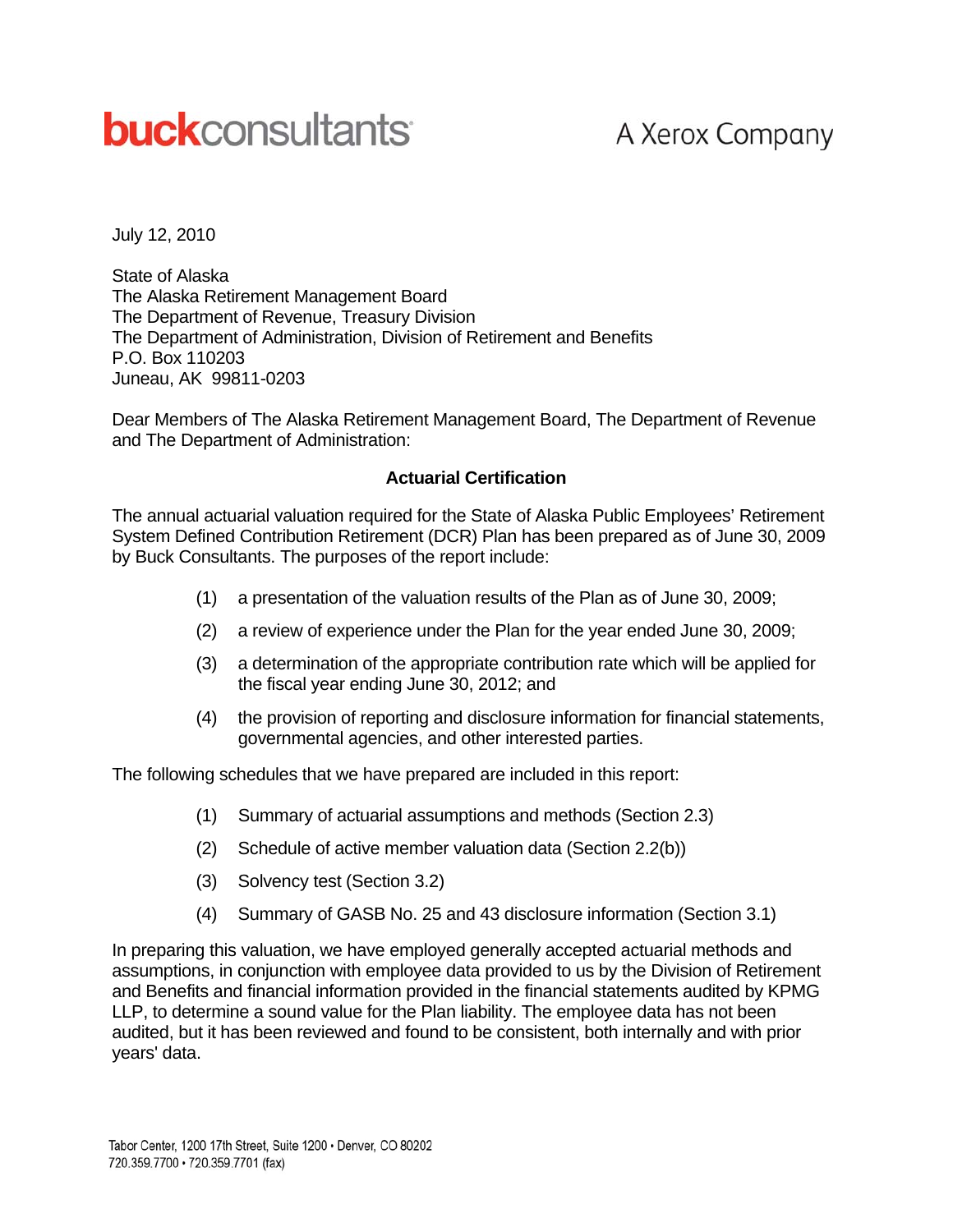The Alaska Retirement Management Board, The Department of Revenue and The Department of Administration July 12, 2010 Page 2

The contribution requirements are determined as a percentage of payroll, and reflect the cost of benefits accruing in FY10 and a fixed 25-year amortization as a level percentage of payroll of the initial unfunded accrued liability and subsequent gains/losses. The amortization period is set by the Alaska Retirement Management Board (Board). Contribution levels are recommended by the Actuary and adopted by the Board each year. The ratio of valuation assets to liabilities increased from 198.56% to 199.56% during the year. This report provides an analysis of the factors that led to the increase.

A summary of the actuarial assumptions and methods is presented in Section 2.3 of this report. The assumptions, when applied in combination, fairly represent past and anticipated future experience of the Plan.

Future contribution requirements may differ from those determined in the valuation because of:

- (1) differences between actual experience and anticipated experience based on the assumptions;
- (2) changes in actuarial assumptions or methods;
- (3) changes in statutory provisions; or
- (4) differences between the contribution rates determined by the valuation and those adopted by the Board.

The undersigned are members of the American Academy of Actuaries and the Society of Actuaries, are fully qualified to provide actuarial services to the State of Alaska, and are available to answer questions regarding this report.

We believe that the assumptions and methods used for funding purposes and for the disclosures presented in this report satisfy the parameter requirements set forth in the Government Accounting Standards Board (GASB) Statement Nos. 25 and 43.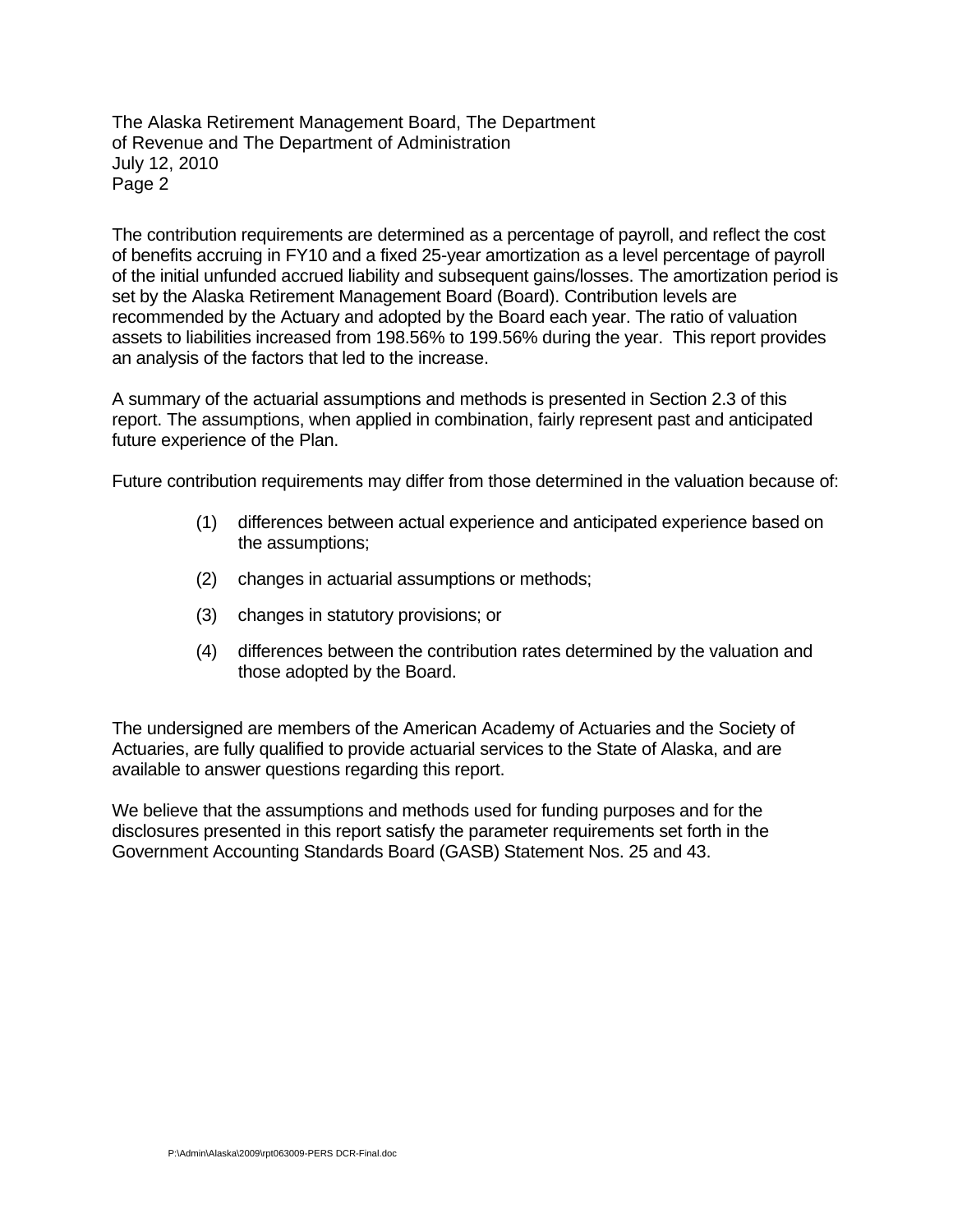The Alaska Retirement Management Board, The Department of Revenue and The Department of Administration July 12, 2010 Page 3

We believe that this report conforms with the requirements of the Alaska statutes, and where applicable, other federal and accounting laws, regulations and rules, as well as generally accepted actuarial principles and practices.

Sincerely,

David H. Alaskinsky

Principal, Consulting Actuary **Director, Consulting Actuary** 

minum mal

David H. Slishinsky, ASA, EA, MAAA Michelle Reding DeLange, FSA, EA, MAAA

The undersigned actuary is responsible for all assumptions related to the average annual per capita health claims cost and the health care cost trend rates, and hereby affirms her qualification to render opinions in such matters, in accordance with the qualification standards of the American Academy of Actuaries.

Neliss A. Bist

Melissa Bissett, FSA, MAAA Senior Consultant, Health & Productivity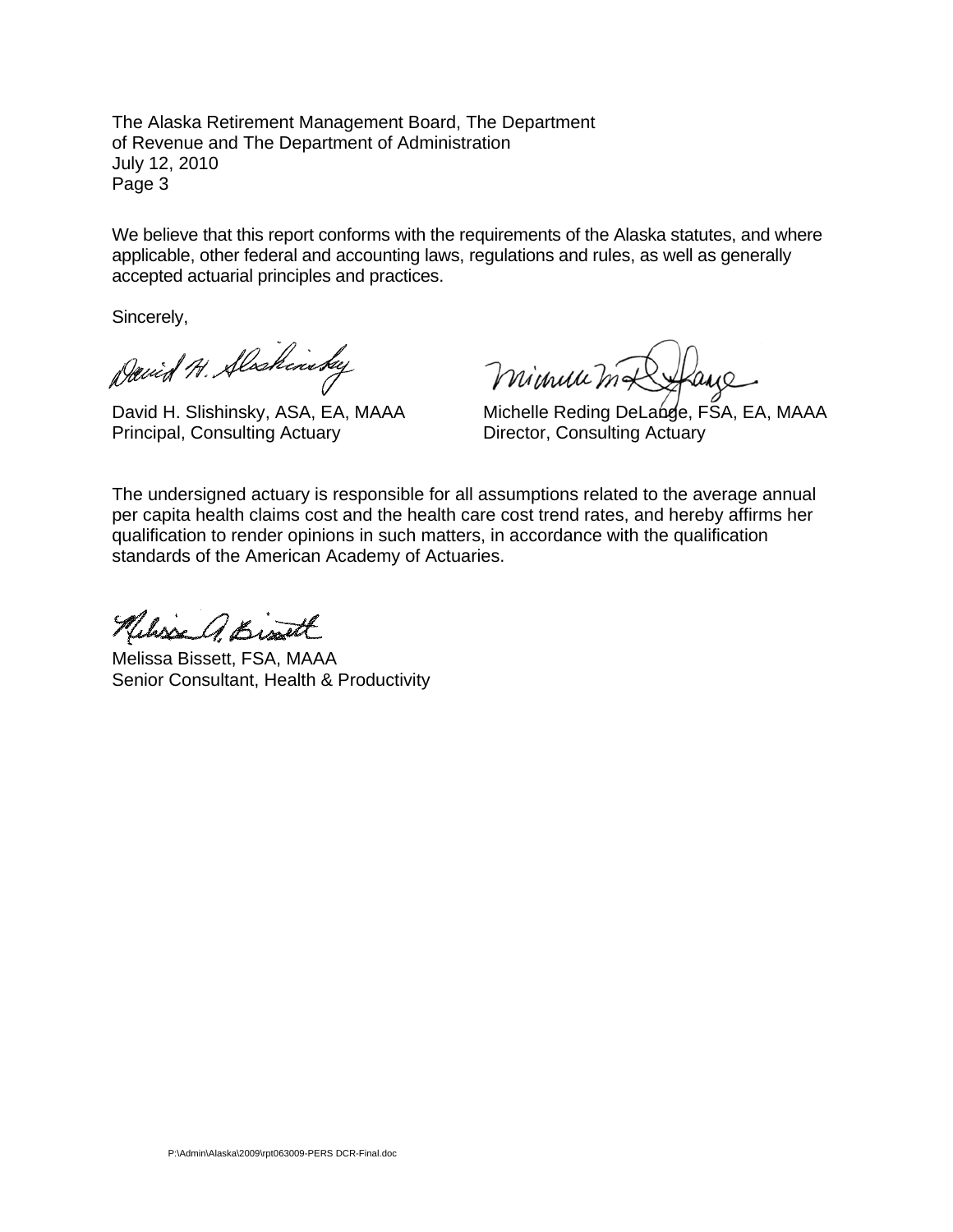## **Contents**

| Section 1: |                                                                               |
|------------|-------------------------------------------------------------------------------|
| 1.1(a)     |                                                                               |
| 1.1(b)     |                                                                               |
| 1.1(c)     |                                                                               |
| 1.2(a)     |                                                                               |
| 1.2(b)     |                                                                               |
| 1.2(c)     |                                                                               |
| 1.3(a)     | Development of Total Employer Contribution Rate –                             |
|            |                                                                               |
| 1.3(b)     | Development of Total Employer Contribution Rate - FY12 Others  16             |
| 1.3(c)     | Development of Total Employer contribution Rate – FY12 All Members 19         |
| 1.4        |                                                                               |
| Section 2: |                                                                               |
| 2.1        |                                                                               |
| 2.2(a)     |                                                                               |
| 2.2(b)     |                                                                               |
| 2.2(c)     |                                                                               |
| 2.2(d)     |                                                                               |
| 2.3        |                                                                               |
| Section 3: |                                                                               |
| 3.1(a)     |                                                                               |
| 3.1(b)     | Schedule of Contributions from Employers and Other Contributing Entities  44  |
| 3.1(c)     | Schedule of the Actuarial Assumptions, Methods and Additional Information  45 |
| 3.2        |                                                                               |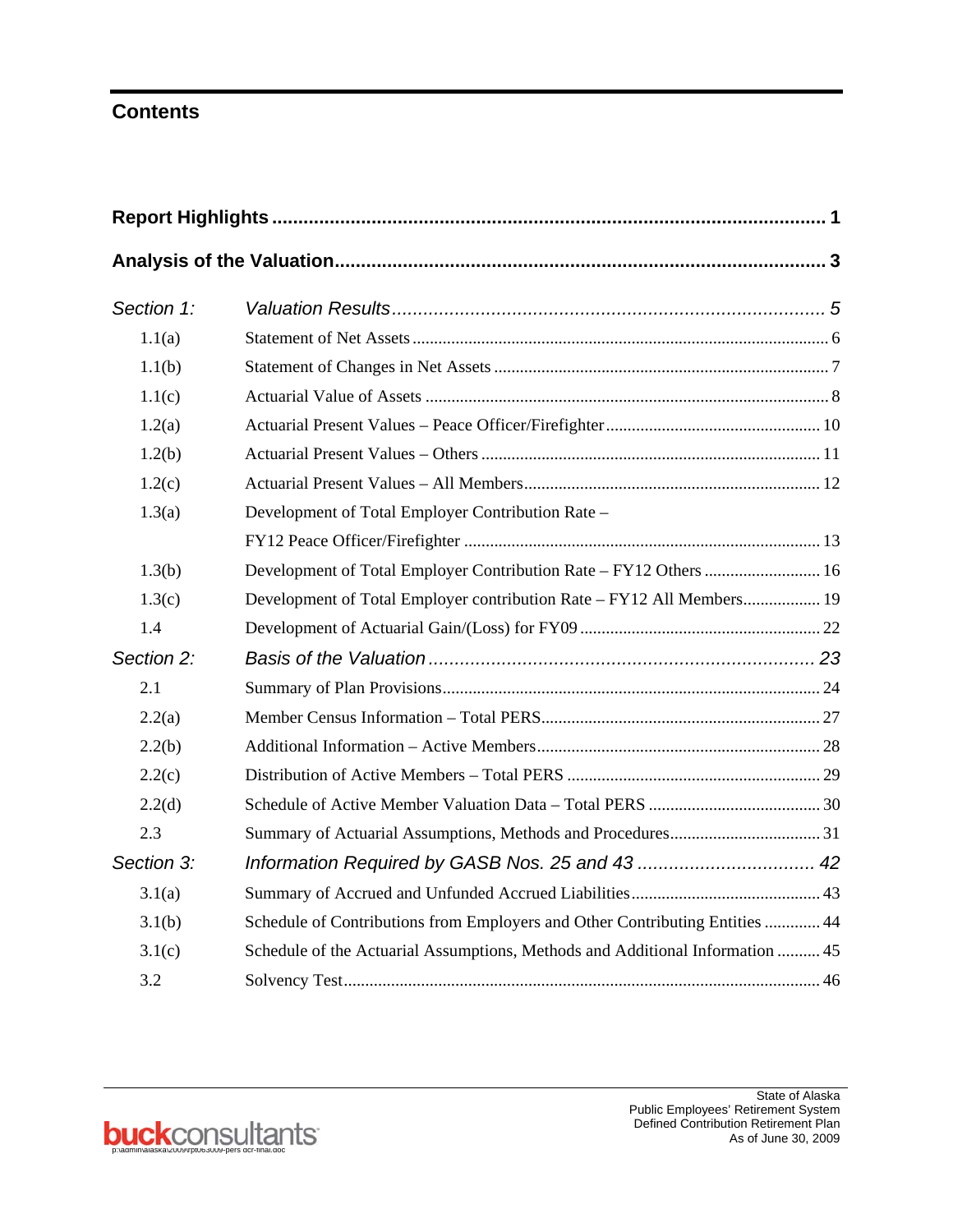## **Report Highlights**

This report has been prepared by Buck Consultants for the State of Alaska Public Employees' Retirement System Defined Contribution Retirement Plan, to:

- Present the results of a valuation of the State of Alaska Public Employees' Retirement System Defined Contribution Retirement Plan as of June 30, 2009;
- Review experience under the Plan for the year ended June 30, 2009;
- Determine the appropriate contribution rate for all employers in the Plan; and
- Provide reporting and disclosure information for financial statements, governmental agencies, and other interested parties.

This report is divided into three sections. Section 1 contains the results of the valuation. It includes the experience of the Plan during Fiscal Year 2009, the current annual costs, and reporting and disclosure information.

Section 2 describes the basis of the valuation. It summarizes the Plan provisions, provides information relating to the Plan members, and describes the funding methods and actuarial assumptions used in determining liabilities and costs.

Section 3 provides reporting and disclosure information for financial statements, governmental agencies and other interested parties.

The principal results are as follows:

| Funding Status as of June 30 <sup>1</sup>                   | 2008          |    | 2009    |
|-------------------------------------------------------------|---------------|----|---------|
| (a) Accrued Liability <sup>2</sup>                          | \$<br>2.018   | S  | 4.316   |
| (b) Valuation Assets <sup>2</sup>                           | 4,007         |    | 8,613   |
| (c) Unfunded Accrued Liability <sup>2</sup> , (a) – (b)     | \$<br>(1,989) | \$ | (4,297) |
| (d) Funding Ratio based on Valuation Assets, $(b) \div (a)$ | 198.6%        |    | 199.6%  |
| (e) Market Value of Assets <sup>2</sup>                     | \$<br>3.684   | \$ | 7,372   |
| Funding Ratio based on Market Assets, $(e) \div (a)$<br>(f) | 182.6%        |    | 170.8%  |

l

p:\admin\alaska\2009\rpt063009-pers dcr-final.doc

<sup>&</sup>lt;sup>1</sup> Includes occupational death & disability and retiree medical benefits.

*<sup>2</sup> In thousands.*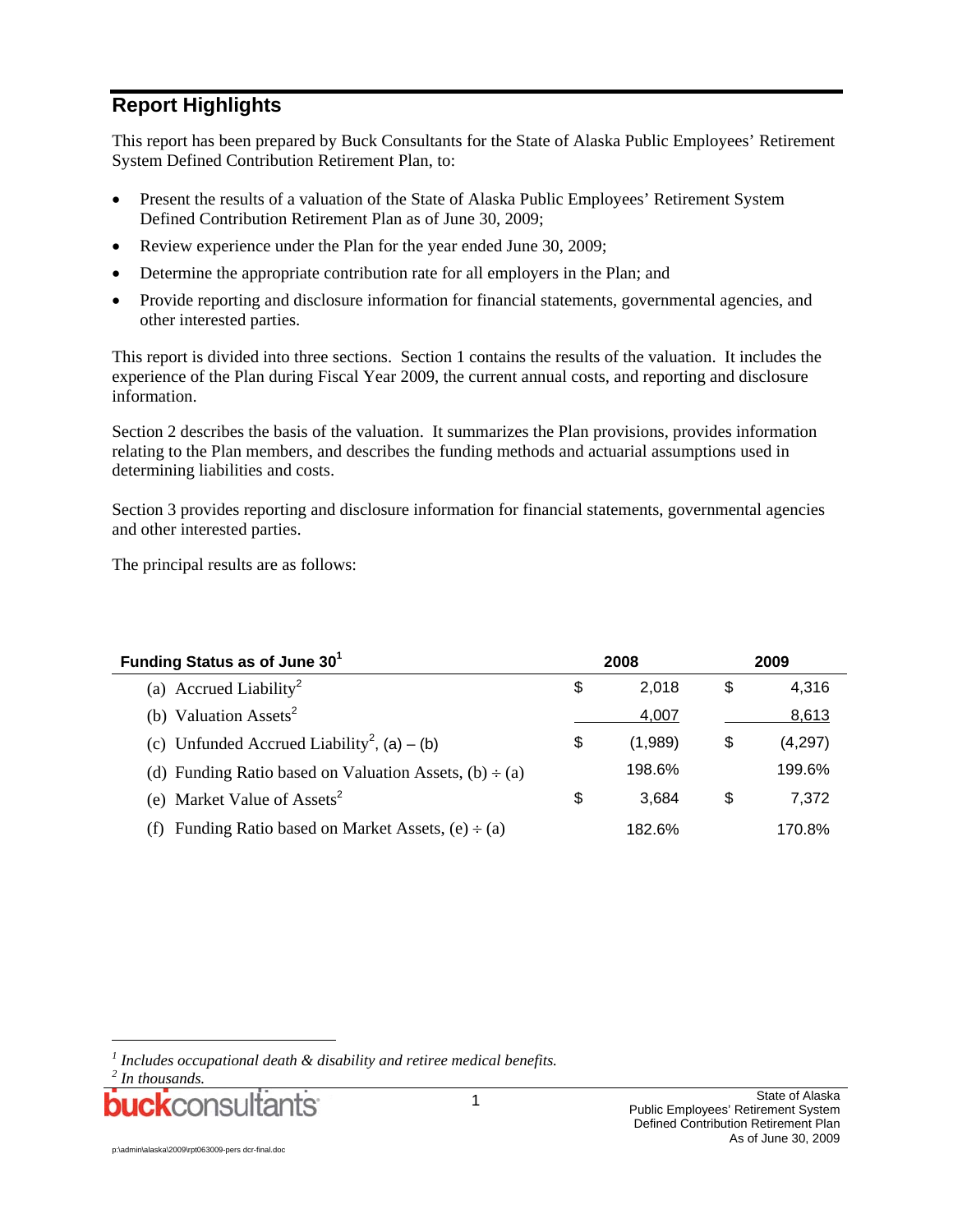## **Report Highlights** *(continued)*

| <b>Total Employer Contribution Rates for</b><br><b>Occupational Death &amp; Disability for Fiscal Year Ending:</b> | 2011       | 2012       |
|--------------------------------------------------------------------------------------------------------------------|------------|------------|
| (a) Employer Normal Cost Rate                                                                                      | 0.42%      | 0.25%      |
| (b) Past Service Cost Rate                                                                                         | $(0.03)$ % | $(0.05)\%$ |
| (c) Total Employer Contribution Rate, $(a) + (b)$ ,<br>not less than 0%                                            | 0.39%      | 0.20%      |
| <b>Total Employer Contribution Rates for Retiree</b><br><b>Medical for Fiscal Year Ending:</b>                     | 2011       | 2012       |
| (a) Employer Normal Cost Rate                                                                                      | 0.58%      | 0.54%      |
| (b) Past Service Cost Rate                                                                                         | (0.03)%    | $(0.03)\%$ |
| (c) Total Employer Contribution Rate, $(a) + (b)$ ,<br>not less than 0\%                                           | 0.55%      | 0.51%      |
| <b>Total Employer Contribution Rates for Fiscal Year Ending:</b>                                                   | 2011       | 2012       |
| (a) Total Employer Contribution Rate                                                                               | 0.94%      | 0.71%      |
| (b) Board Adopted Total Employer Contribution Rate                                                                 | 0.94%      | 0.71%      |

The exhibit below shows the historical Board adopted employer contribution rates for the DCR Plan.

|                       |                    | <b>Total Employer Contribution Rate</b>                       |                        |                        |  |  |  |  |
|-----------------------|--------------------|---------------------------------------------------------------|------------------------|------------------------|--|--|--|--|
| <b>Valuation Date</b> | <b>Fiscal Year</b> | Occupational<br>Death &<br><b>Disability</b><br>(PF / Others) | <b>Retiree Medical</b> | Total<br>(PF / Others) |  |  |  |  |
| N/A                   | FY <sub>0</sub> 7  | $0.40\%$ / $0.30\%$                                           | 1.75%                  | $2.15\%$ / $2.05\%$    |  |  |  |  |
| N/A                   | FY <sub>08</sub>   | $1.33\%$ / 0.58%                                              | 0.99%                  | $2.32\%$ / 1.57%       |  |  |  |  |
| N/A                   | FY <sub>09</sub>   | $1.33\%$ / 0.58%                                              | 0.99%                  | $2.32\%$ / 1.57%       |  |  |  |  |
| June 30, 2007         | <b>FY10</b>        | $1.33\%$ / 0.30%                                              | 0.83%                  | $2.16\%$ / 1.13%       |  |  |  |  |
| June 30, 2008         | <b>FY11</b>        | $1.18\%$ / 0.31%                                              | 0.55%                  | 1.73% / 0.86%          |  |  |  |  |
| June 30, 2009         | <b>FY12</b>        | $0.97\%$ / 0.11%                                              | 0.51%                  | 1.48% / 0.62%          |  |  |  |  |

Contribution rates are based on salary for DCR Plan members only.

The rates shown above are for funding purposes which differ from the Annual Required Contribution for GASB No. 43 reporting purposes. Under GASB No. 43, retiree medical liabilities are gross of the retiree drug subsidy and based on a discount rate in accordance with GASB parameters.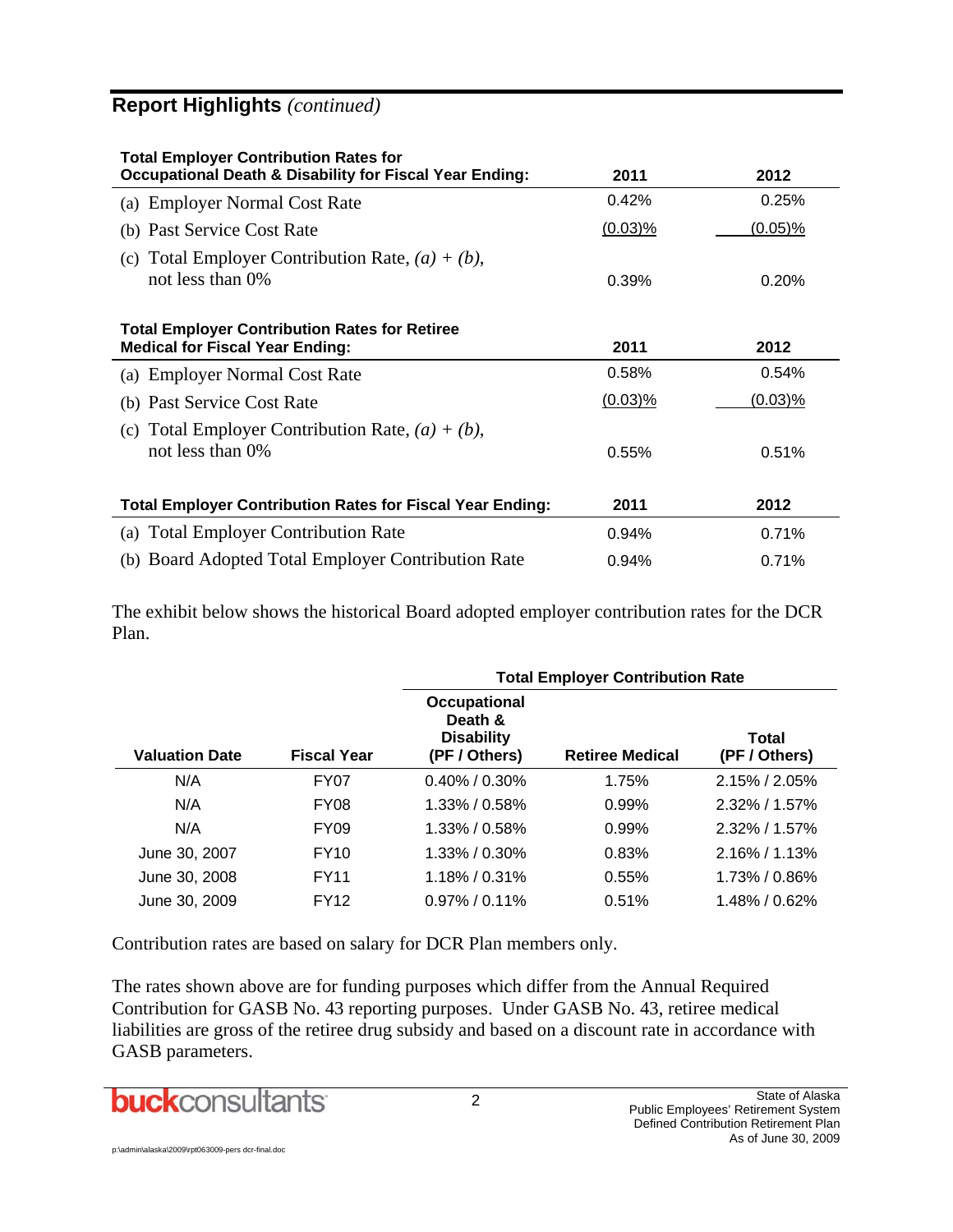#### **Analysis of Valuation**

As shown in the Highlights section of the report, the funding ratio based on valuation assets as of June 30, 2009 has increased from 198.56% to 199.56%, an increase of 1.00%. The total calculated Employer contribution rate has decreased from 0.94% of payroll for FY11 to 0.71% for FY12, a decrease of 0.23%. The reasons for the change in the funded status and calculated contribution rate are explained below.

#### **(1) Retiree Medical Costs and Assumptions**

Please refer to Section 2.3 of the State of Alaska Public Employees' Retirement System Defined Benefit Plan Actuarial Valuation Report as of June 30, 2009 for a full description of the assumptions and costs of the retiree medical plan. Adjustments from these costs and assumptions are described in this report.

Due to the lack of experience for the DCR Plan only, base claims costs are based on those described in the actuarial valuation as of June 30, 2009 for PERS with some adjustments to reflect the differences between the DCR medical plan and the DB medical plan. These differences include different coverage levels and an indexing of the retiree out-of-pocket dollar amounts. To account for higher initial copays, deductibles and out-of-pocket limits, FY09 claims costs were reduced 5.9% for medical and 0.7% for prescription drugs. Retiree out-of-pocket amounts were indexed 4.8% each year to reflect the effect of the deductible leveraging on trend, putting the annual projected trend closer to the ultimate trend rate.

#### **(2) Investment Experience**

The approximate FY09 investment return based on market value was (12.96)% compared to the expected investment return of 8.25%. This resulted in a loss of approximately \$1,250 thousand to the Plan from investment experience. The asset valuation method recognizes 20 percent of this loss (\$250,000) this year and an additional 20 percent in each of the next 4 years. In addition, 20 percent of the FY07 investment loss and 20 percent of the FY08 investment loss were recognized this year. The approximate FY09 investment return based on actuarial value was 2.44% compared to the expected investment return of 8.25%.

#### **(3) Salary Increase**

During the period from June 30, 2008 to June 30, 2009, salary increases for continuing active members were more than anticipated in the valuation assumptions.

#### **(4) Demographic Experience**

The number of active participants increased 43.63% from 5,052 at June 30, 2008 to 7,256 at June 30, 2009 due to the opening of the DCR Plan to new entrants as of July 1, 2006. The average age of active participants increased from 37.03 to 37.68 and average credited service increased from 0.91 to 1.29 years.

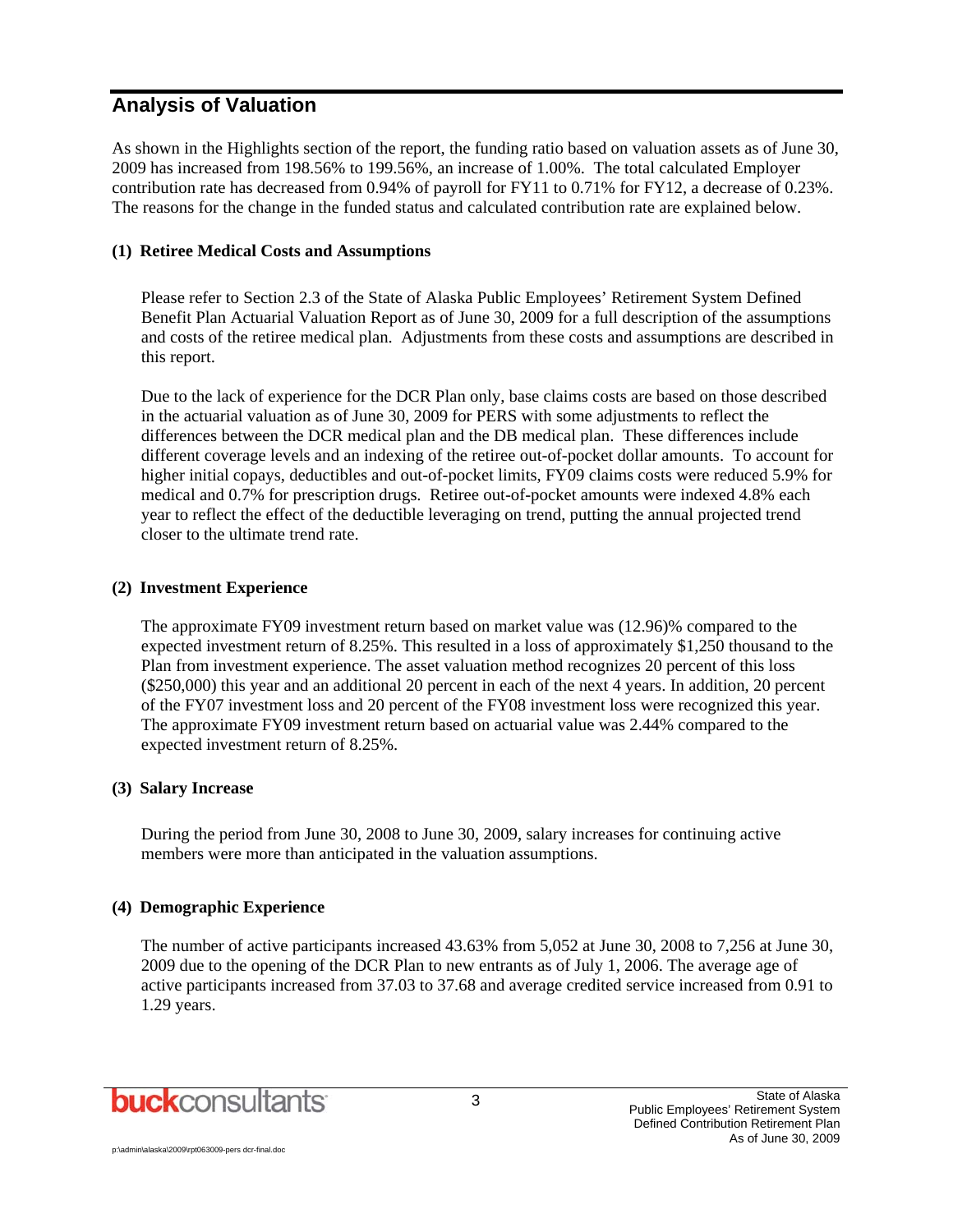## **Analysis of Valuation** *(continued)*

#### **(5) Changes in Methods from the Prior Valuation**

There were no changes in asset or valuation methods from the prior valuation.

#### **(6) Changes in Assumptions from the Prior Valuation**

There was one change in assumptions from the prior valuation. The percent of death and disabilities assumed to be from occupational causes decreased from 100% to 75% for Peace Officer/Firefighter and from 100% to 50% for Others. This was the most significant change during 2009 on the total employer contribution rate. This change reduced the rate from 0.93% to 0.71%.

#### **(7) Changes in Benefit Provisions Since the Prior Valuation**

There have been no changes in benefit provisions since the prior valuation.

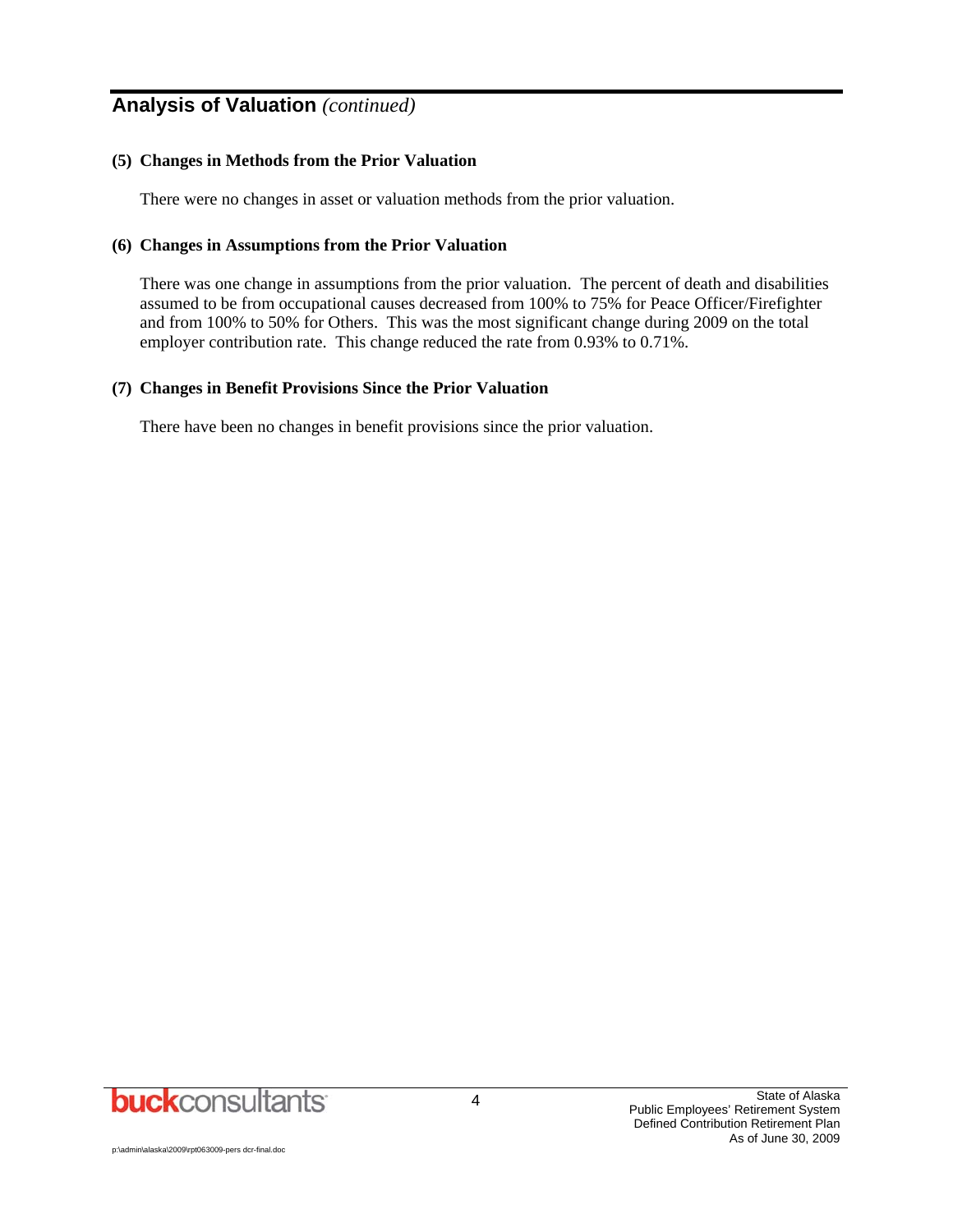#### **Section 1**

This section sets forth the results of the actuarial valuation.

- Section 1.1(a) Statement of Net Assets.
- Section 1.1(b) Statement of Changes in Net Assets During FY09 and the Investment Return During FY09.
- Section 1.1(c) Actuarial Value of Assets.
- Section 1.2(a) Actuarial Present Values for Peace Officer/Firefighter.
- Section 1.2(b) Actuarial Present Values for Others.
- Section 1.2(c) Actuarial Present Values for All Members.
- Section 1.3(a) Development of Total Employer Contribution Rate for Peace Officer/Firefighter for FY12.
- Section 1.3(b) Development of Total Employer Contribution Rate for Others for FY12.
- Section 1.3(c) Development of Total Employer Contribution Rate for All Members for FY12.
- Section 1.4 Development of Actuarial Gain or Loss for FY09.

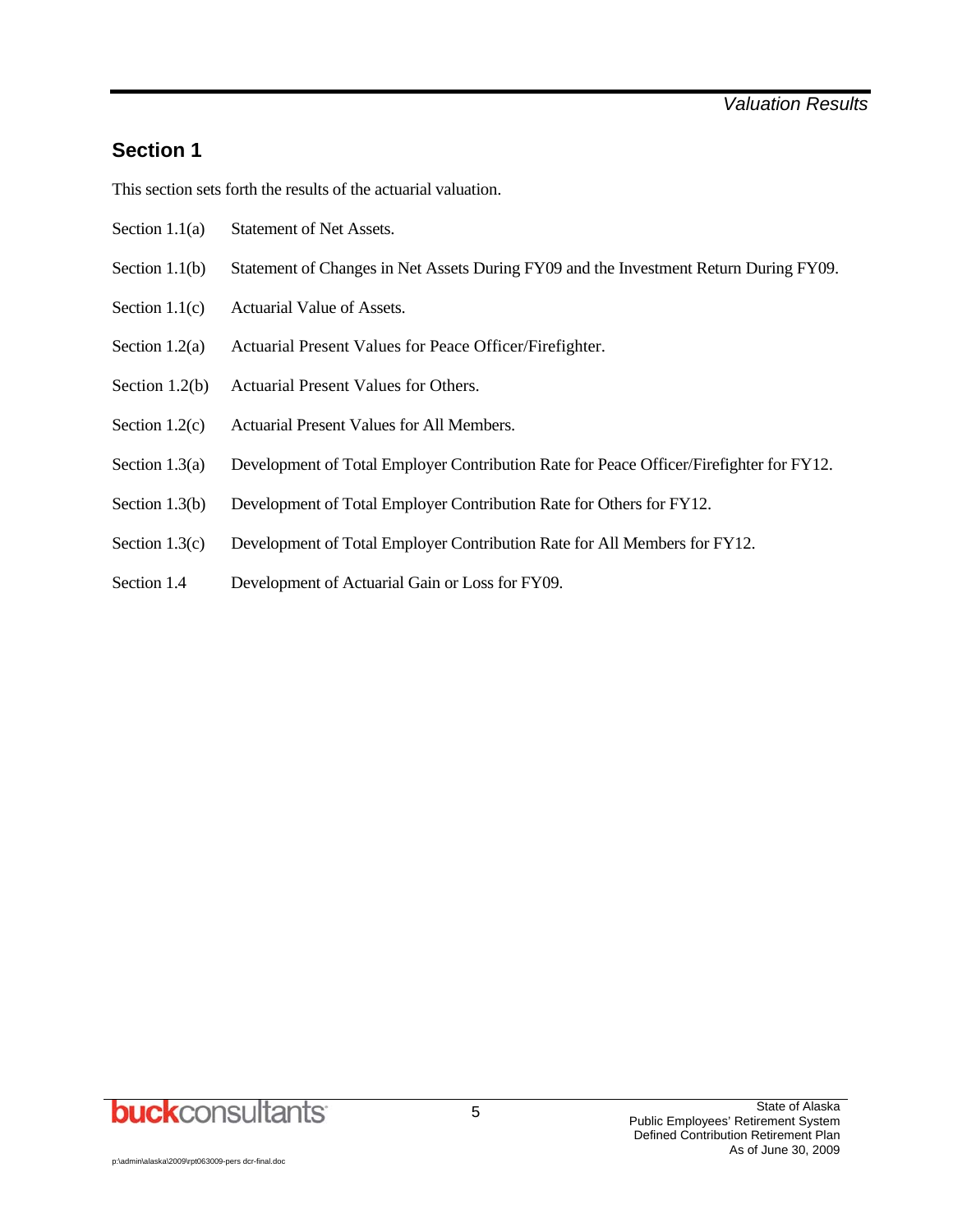## **1.1(a) Statement of Net Assets**

| As of June 30, 2009 (in thousands)        | <b>Occupational</b><br>Death &<br><b>Disability</b> | <b>Retiree Medical</b> |                | <b>Total</b><br><b>Market Value</b> |
|-------------------------------------------|-----------------------------------------------------|------------------------|----------------|-------------------------------------|
| Cash and Cash Equivalents                 | \$<br>22                                            | \$<br>30               | $\mathfrak{L}$ | 52                                  |
| Domestic Equity Pool                      | 874                                                 | 1,502                  |                | 2,376                               |
| Domestic Fixed Income Pool                | 339                                                 | 582                    |                | 921                                 |
| <b>International Equity Pool</b>          | 387                                                 | 667                    |                | 1,054                               |
| <b>Real Estate Pool</b>                   | 204                                                 | 351                    |                | 555                                 |
| <b>International Fixed Income Pool</b>    | 47                                                  | 81                     |                | 128                                 |
| Private Equity Pool                       | 176                                                 | 302                    |                | 478                                 |
| <b>Emerging Markets Equity Pool</b>       | 127                                                 | 219                    |                | 346                                 |
| Other Investments Pool                    | 106                                                 | 189                    |                | 295                                 |
| High Yield Pool                           | 47                                                  | 81                     |                | 128                                 |
| Absolute Return Pool                      | 158                                                 | 272                    |                | 430                                 |
| <b>Treasury Inflation Protection Pool</b> | 80                                                  | 136                    |                | 216                                 |
| <b>Emerging Debt Pool</b>                 | 11                                                  | 18                     |                | 29                                  |
| Loans and Mortgages (Net of Reserves)     | $\Omega$                                            | $\Omega$               |                | 0                                   |
| <b>Net Accrued Receivables</b>            | 145                                                 | 219                    |                | 364                                 |
| <b>Net Assets</b>                         | \$<br>2,723                                         | \$<br>4,649            | \$             | 7,372                               |
|                                           |                                                     |                        |                |                                     |
| Peace Officer/Firefighter                 | \$<br>577                                           | N/A                    |                | N/A                                 |
| Others                                    | 2,146                                               | N/A                    |                | N/A                                 |
| All Members                               | \$<br>2,723                                         | \$<br>4,649            | \$             | 7,372                               |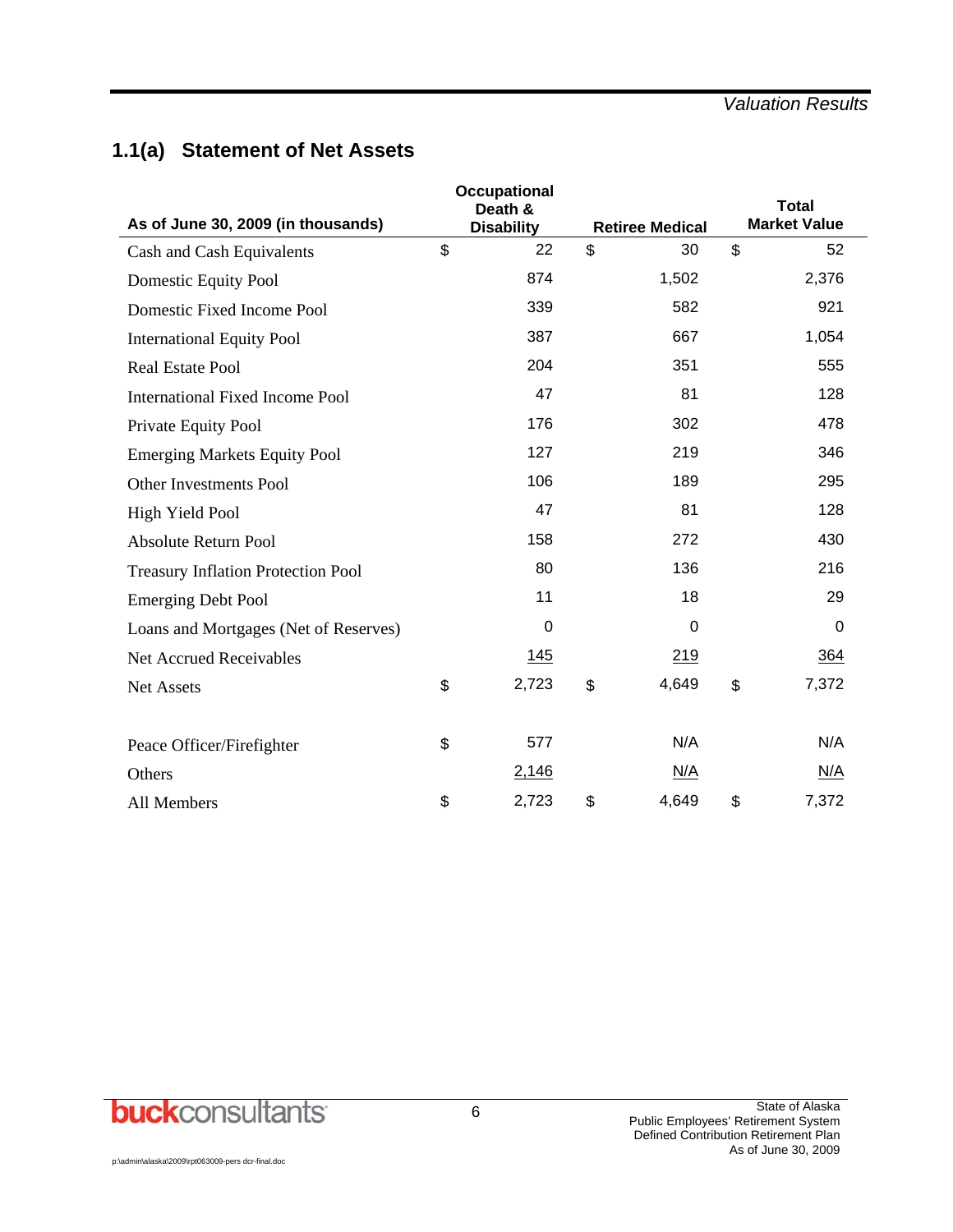## **1.1(b) Statement of Changes in Net Assets**

| Fiscal Year 2009 (in thousands)                 | Occupational<br><b>Death &amp; Disability</b> |                | <b>Retiree Medical</b> | <b>Total</b><br><b>Market Value</b> |
|-------------------------------------------------|-----------------------------------------------|----------------|------------------------|-------------------------------------|
| Net Assets, June 30, 2008<br>(1)                |                                               |                |                        |                                     |
| (market value)                                  | \$<br>1,205                                   | \$             | 2,479                  | \$<br>3,684                         |
| Additions:<br>(2)                               |                                               |                |                        |                                     |
| <b>Member Contributions</b><br>(a)              | \$<br>0                                       | \$             | 0                      | \$<br>$\Omega$                      |
| <b>Employer Contributions</b><br>(b)            | 1,787                                         |                | 2,667                  | 4,454                               |
| Interest and Dividend Income<br>(c)             | 39                                            |                | 73                     | 112                                 |
| Net Appreciation (Depreciation) in<br>(d)       |                                               |                |                        |                                     |
| Fair Value of Investments                       | (308)                                         |                | (570)                  | (878)                               |
| Other<br>(e)                                    | <u>0</u>                                      |                |                        | 0                                   |
| <b>Total Additions</b><br>(f)                   | \$<br>1,518                                   | $\mathfrak{S}$ | 2,170                  | \$<br>3,688                         |
| Deductions:<br>(3)                              |                                               |                |                        |                                     |
| <b>Medical Benefits</b><br>(a)                  | \$<br>0                                       | \$             | 0                      | \$<br>0                             |
| Death & Disability Benefits<br>(b)              | 0                                             |                | 0                      | 0                                   |
| <b>Investment Expenses</b><br>(c)               | 0                                             |                | 0                      | 0                                   |
| <b>Administrative Expenses</b><br>(d)           | $\overline{0}$                                |                | 0                      | <u>0</u>                            |
| <b>Total Deductions</b><br>(e)                  | \$<br>$\overline{0}$                          | \$             | $\overline{0}$         | \$<br>$\Omega$                      |
| Net Assets, June 30, 2009<br>(4)                |                                               |                |                        |                                     |
| (market value)                                  | \$<br>2,723                                   | \$             | 4,649                  | \$<br>7,372                         |
| Approximate Market Value Investment Return Rate |                                               |                |                        |                                     |
| During FY09 Net of All Expenses                 |                                               |                |                        | $(12.96)\%$                         |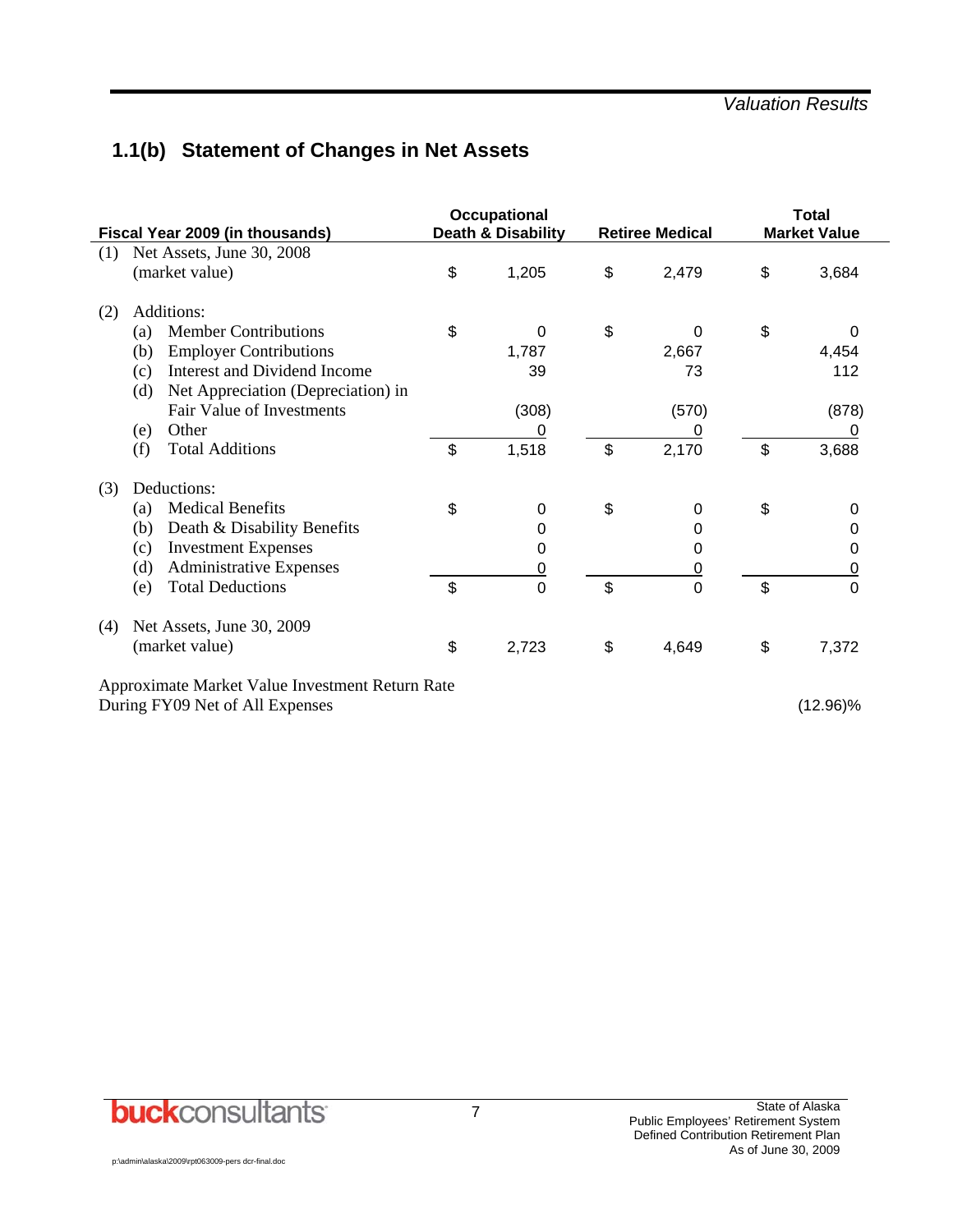## **1.1(c) Actuarial Value of Assets**

The actuarial value of assets and the market value were \$0 at June 30, 2006. Future investment gains and losses will be recognized 20% per year over 5 years. In no event may valuation assets be less than 80% or more than 120% of market value as of the current valuation date.

| <b>In Thousands</b>                                                 | <b>Occupational</b><br>Death &<br><b>Disability</b> | <b>Retiree</b><br><b>Medical</b> | <b>Total</b> |
|---------------------------------------------------------------------|-----------------------------------------------------|----------------------------------|--------------|
| (1) Deferral of Investment Return/(Loss) for FY09                   |                                                     |                                  |              |
| (a) Market Value, June 30, 2008                                     | \$<br>1,205                                         | \$<br>2,479                      | \$<br>3,684  |
| (b) Contributions for FY09                                          | 1,787                                               | 2,667                            | 4,454        |
| Benefit Payments for FY09<br>(c)                                    | 0                                                   | 0                                | 0            |
| Actual Investment Return (net of expenses)<br>(d)                   | (269)                                               | (497)                            | (766)        |
| Expected Return Rate (net of expenses)<br>(e)                       | 8.25%                                               | 8.25%                            | 8.25%        |
| <b>Expected Return</b><br>(f)                                       | 172                                                 | 312                              | 484          |
| Investment Gain/(Loss) for the Year $(d. -f.)$<br>(g)               | (441)                                               | (809)                            | (1,250)      |
| (h) Deferred Investment Return/(Loss)                               | (415)                                               | (826)                            | (1, 241)     |
| Actuarial Value, June 30, 2009<br>(2)                               |                                                     |                                  |              |
| Market Value, June 30, 2009<br>(a)                                  | \$<br>2,723                                         | \$<br>4,649                      | \$<br>7,372  |
| 2009 Deferred Investment Return/(Loss)<br>(b)                       | (415)                                               | (826)                            | (1, 241)     |
| Preliminary Actuarial Value, June 30, 2009<br>(c)                   |                                                     |                                  |              |
| $(a. - b.)$                                                         | 3,138                                               | 5,475                            | 8,613        |
| (d) Upper Limit: 120% of Market Value, June 30, 2009                | 3,267                                               | 5,578                            | 8,845        |
| Lower Limit: 80% of Market Value, June 30, 2009<br>(e)              | 2,179                                               | 3,720                            | 5,899        |
| Actuarial Value, June 30, 2009<br>(f)                               |                                                     |                                  |              |
| $(c.$ limited by $d.$ and $e.$ )                                    | \$<br>3,138                                         | \$<br>5,475                      | \$<br>8,613  |
| (g) Ratio of Actuarial Value of Assets to<br>Market Value of Assets |                                                     |                                  |              |
| (h) Approximate Actuarial Value Investment                          | 115.24%                                             | 117.77%                          | 116.83%      |
| Return Rate During FY09 Net of All Expenses                         | 2.89%                                               | 2.20%                            | 2.44%        |
| (3) Actuarial Value Allocation*                                     |                                                     |                                  |              |
| (a) Peace Officer/Firefighter                                       | \$<br>665                                           | N/A                              | N/A          |
| (b) Others                                                          | 2,473                                               | N/A                              | N/A          |
| All Members<br>(c)                                                  | \$<br>3,138                                         | \$<br>5,475                      | \$<br>8,613  |

\*Allocated using market value of assets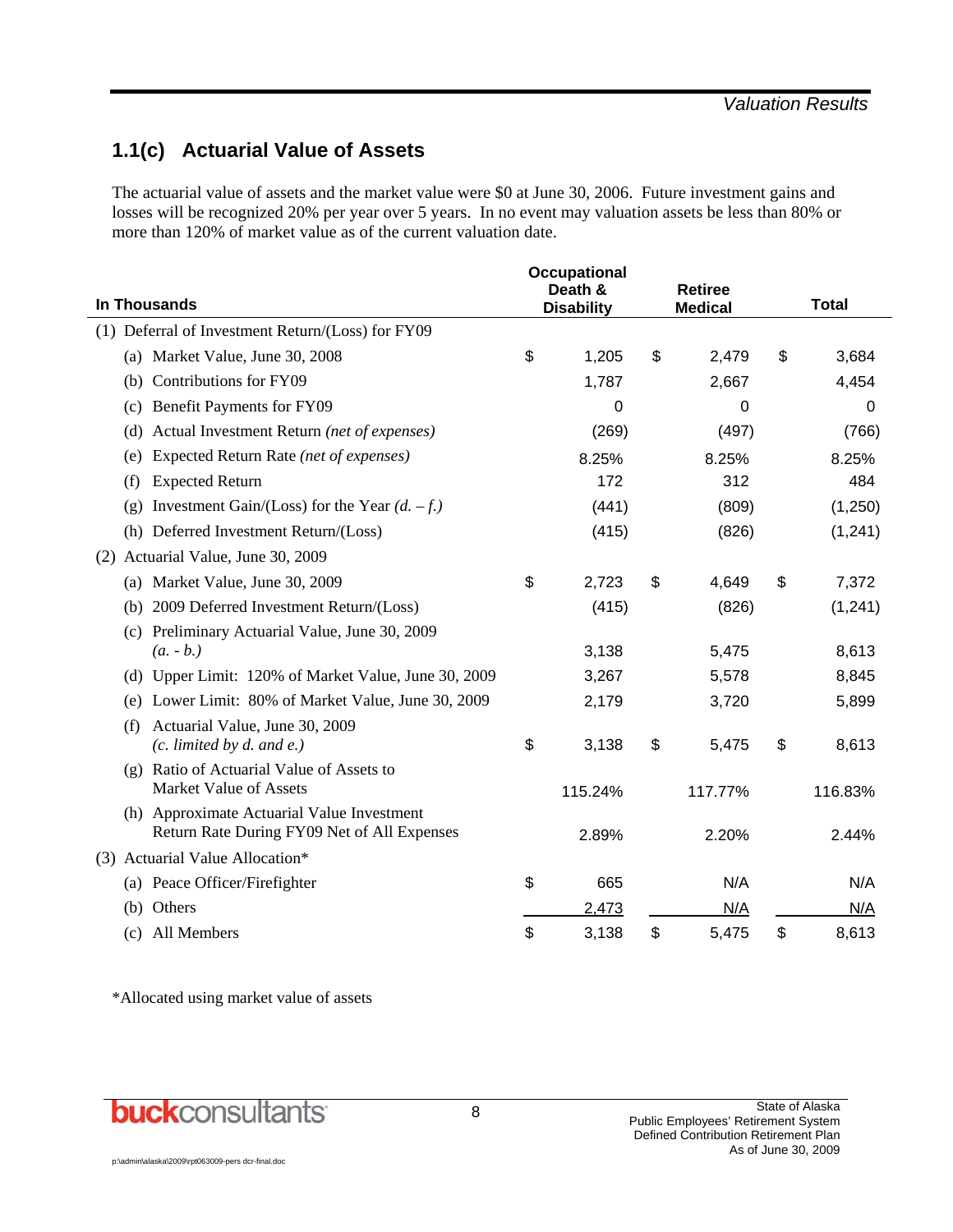#### *Valuation Results*

## **1.1(c) Actuarial Value of Assets** *(continued)*

The tables below show the development of gain/(loss) to be recognized in the current year (in thousands).

| <b>Occupational Death &amp; Disability</b> |    |                          |    |                                                    |    |                                               |  |                                                   |  |  |  |
|--------------------------------------------|----|--------------------------|----|----------------------------------------------------|----|-----------------------------------------------|--|---------------------------------------------------|--|--|--|
| <b>Plan Year</b><br><b>Ended</b>           |    | <b>Asset Gain/(Loss)</b> |    | Gain/(Loss)<br><b>Recognized in Prior</b><br>Years |    | Gain/(Loss)<br><b>Recognized This</b><br>Year |  | Gain/(Loss)<br><b>Deferred to Future</b><br>Years |  |  |  |
| 6/30/2007                                  | \$ | (3)                      | \$ | (2)                                                | \$ | (1)                                           |  |                                                   |  |  |  |
| 6/30/2008                                  |    | (102)                    |    | (20)                                               |    | (20)                                          |  | (62)                                              |  |  |  |
| 6/30/2009                                  |    | (441)                    |    |                                                    |    | (88)                                          |  | (353)                                             |  |  |  |
| <b>Total</b>                               |    | (546)                    |    | (22)                                               |    | (109)                                         |  | (415)                                             |  |  |  |

|                                  |                          | <b>Retiree Medical</b>                             |                                               |                                                   |
|----------------------------------|--------------------------|----------------------------------------------------|-----------------------------------------------|---------------------------------------------------|
| <b>Plan Year</b><br><b>Ended</b> | <b>Asset Gain/(Loss)</b> | Gain/(Loss)<br><b>Recognized in Prior</b><br>Years | Gain/(Loss)<br><b>Recognized This</b><br>Year | Gain/(Loss)<br><b>Deferred to Future</b><br>Years |
| 6/30/2007                        | \$<br>(16)               | \$<br>(6)                                          | \$<br>(3)                                     | \$<br>(7)                                         |
| 6/30/2008                        | (288)                    | (58)                                               | (58)                                          | (172)                                             |
| 6/30/2009                        | (809)                    |                                                    | (162)                                         | (647)                                             |
| <b>Total</b>                     | (1, 113)                 | (64)                                               | (223)                                         | (826)                                             |

|                                  |                          | <b>Total</b>                                       |                                               |                                                   |
|----------------------------------|--------------------------|----------------------------------------------------|-----------------------------------------------|---------------------------------------------------|
| <b>Plan Year</b><br><b>Ended</b> | <b>Asset Gain/(Loss)</b> | Gain/(Loss)<br><b>Recognized in Prior</b><br>Years | Gain/(Loss)<br><b>Recognized This</b><br>Year | Gain/(Loss)<br><b>Deferred to Future</b><br>Years |
| 6/30/2007                        | \$<br>(19)               | \$<br>(8)                                          | \$<br>(4)                                     | \$                                                |
| 6/30/2008                        | (390)                    | (78)                                               | (78)                                          | (234)                                             |
| 6/30/2009                        | (1,250)                  |                                                    | (250)                                         | (1,000)                                           |
| <b>Total</b>                     | \$<br>(1,659)            | (86)                                               | (332)                                         | (1, 241)                                          |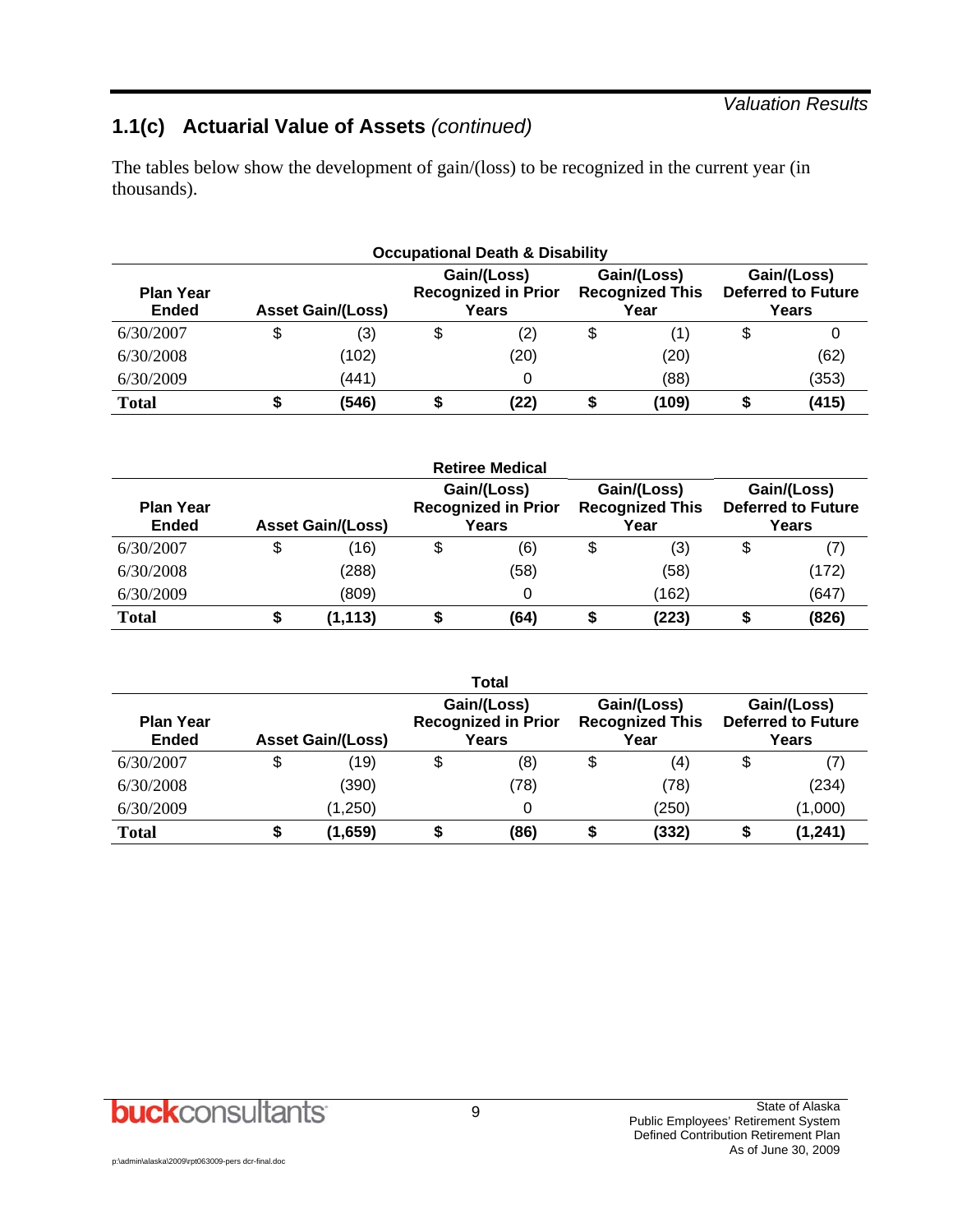## **1.2(a) Actuarial Present Values – Peace Officer/Firefighter**

| As of June 30, 2009 (in thousands)                    | <b>Normal Cost</b> |      |    | <b>Accrued</b><br>(Past Service)<br>Liability |
|-------------------------------------------------------|--------------------|------|----|-----------------------------------------------|
| <b>Active Members</b>                                 |                    |      |    |                                               |
| <b>Occupational Death Benefits</b>                    | \$                 | 100  | \$ | 16                                            |
| Occupational Disability Benefits                      |                    | 268  |    | 295                                           |
| Medical and Prescription Drug Benefits                |                    | 175  |    | 329                                           |
| Medicare Part D Subsidy                               |                    | (24) |    | (44)                                          |
| Subtotal                                              | \$                 | 519  | \$ | 596                                           |
| <b>Benefit Recipients</b>                             |                    |      |    |                                               |
| <b>Survivor Benefits</b>                              |                    |      | \$ | 0                                             |
| <b>Disability Benefits</b>                            |                    |      |    | 0                                             |
| Medical and Prescription Drug Benefits                |                    |      |    | 0                                             |
| Medicare Part D Subsidy                               |                    |      |    | 0                                             |
| Subtotal                                              |                    |      | \$ | 0                                             |
| <b>Total</b>                                          | \$                 | 519  | \$ | 596                                           |
| <b>Total Occupational Death &amp; Disability</b>      | \$                 | 368  | \$ | 311                                           |
| <b>Total Retiree Medical, Net of Part D Subsidy</b>   | S                  | 151  | \$ | 285                                           |
| <b>Total Retiree Medical, Gross of Part D Subsidy</b> | S                  | 175  | \$ | 329                                           |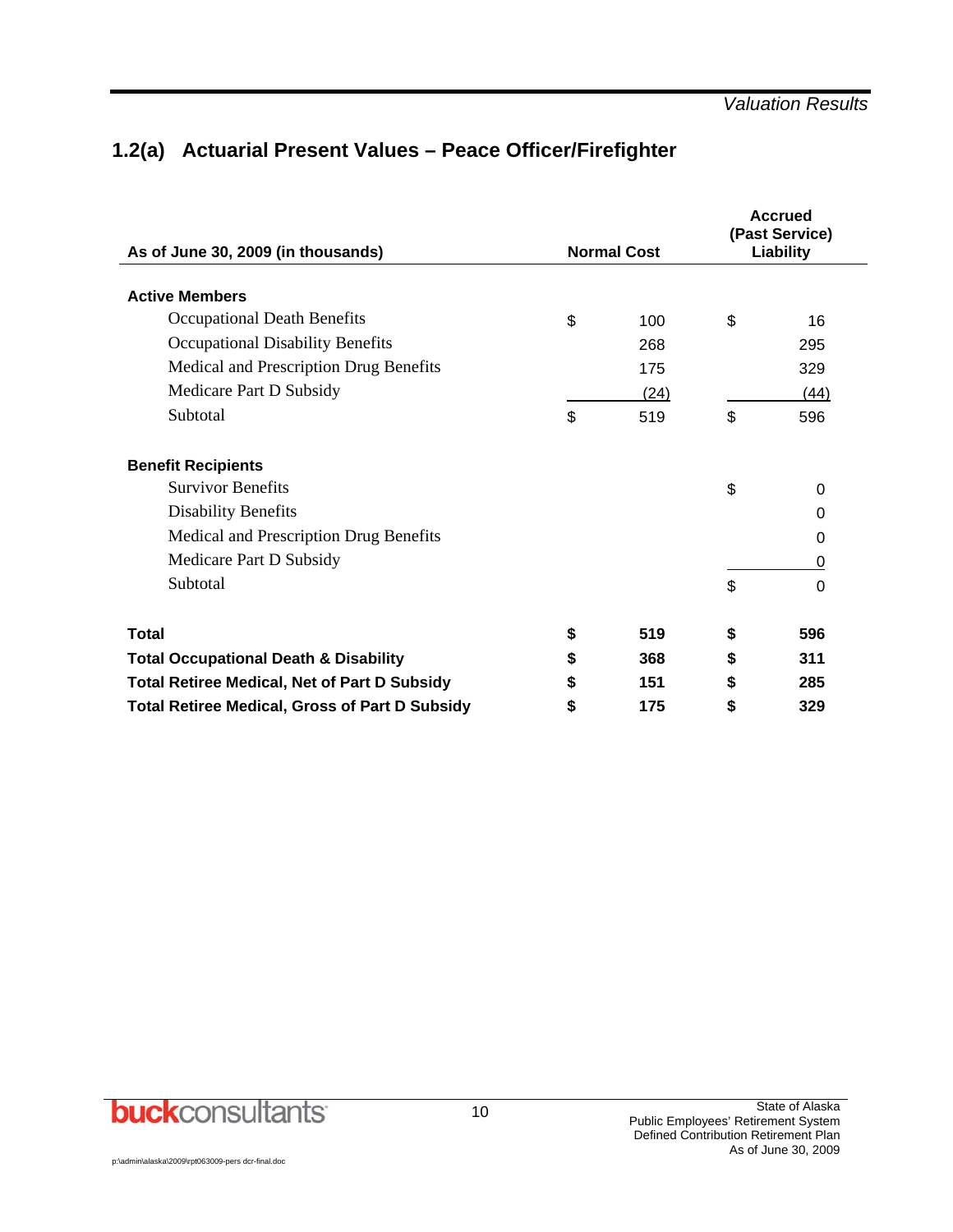#### *Valuation Results*

## **1.2(b) Actuarial Present Values - Others**

| As of June 30, 2009 (in thousands)                    |    | <b>Normal Cost</b> | <b>Accrued</b><br>(Past Service)<br>Liability |       |  |
|-------------------------------------------------------|----|--------------------|-----------------------------------------------|-------|--|
|                                                       |    |                    |                                               |       |  |
| <b>Active Members</b>                                 |    |                    |                                               |       |  |
| Occupational Death Benefits                           | \$ | 204                | \$                                            | 37    |  |
| <b>Occupational Disability Benefits</b>               |    | 290                |                                               | 55    |  |
| Medical and Prescription Drug Benefits                |    | 1,993              |                                               | 4,265 |  |
| Medicare Part D Subsidy                               |    | (297)              |                                               | (637) |  |
| Subtotal                                              | \$ | 2,190              | \$                                            | 3,720 |  |
| <b>Benefit Recipients</b>                             |    |                    |                                               |       |  |
| <b>Survivor Benefits</b>                              |    |                    | \$                                            | 0     |  |
| <b>Disability Benefits</b>                            |    |                    |                                               | 0     |  |
| Medical and Prescription Drug Benefits                |    |                    |                                               | 0     |  |
| Medicare Part D Subsidy                               |    |                    |                                               | 0     |  |
| Subtotal                                              |    |                    | \$                                            | 0     |  |
| <b>Total</b>                                          | \$ | 2,190              | \$                                            | 3,720 |  |
| <b>Total Occupational Death &amp; Disability</b>      | \$ | 494                | \$                                            | 92    |  |
| <b>Total Retiree Medical, Net of Part D Subsidy</b>   | \$ | 1,696              | \$                                            | 3,628 |  |
| <b>Total Retiree Medical, Gross of Part D Subsidy</b> | S  | 1,993              | \$                                            | 4,265 |  |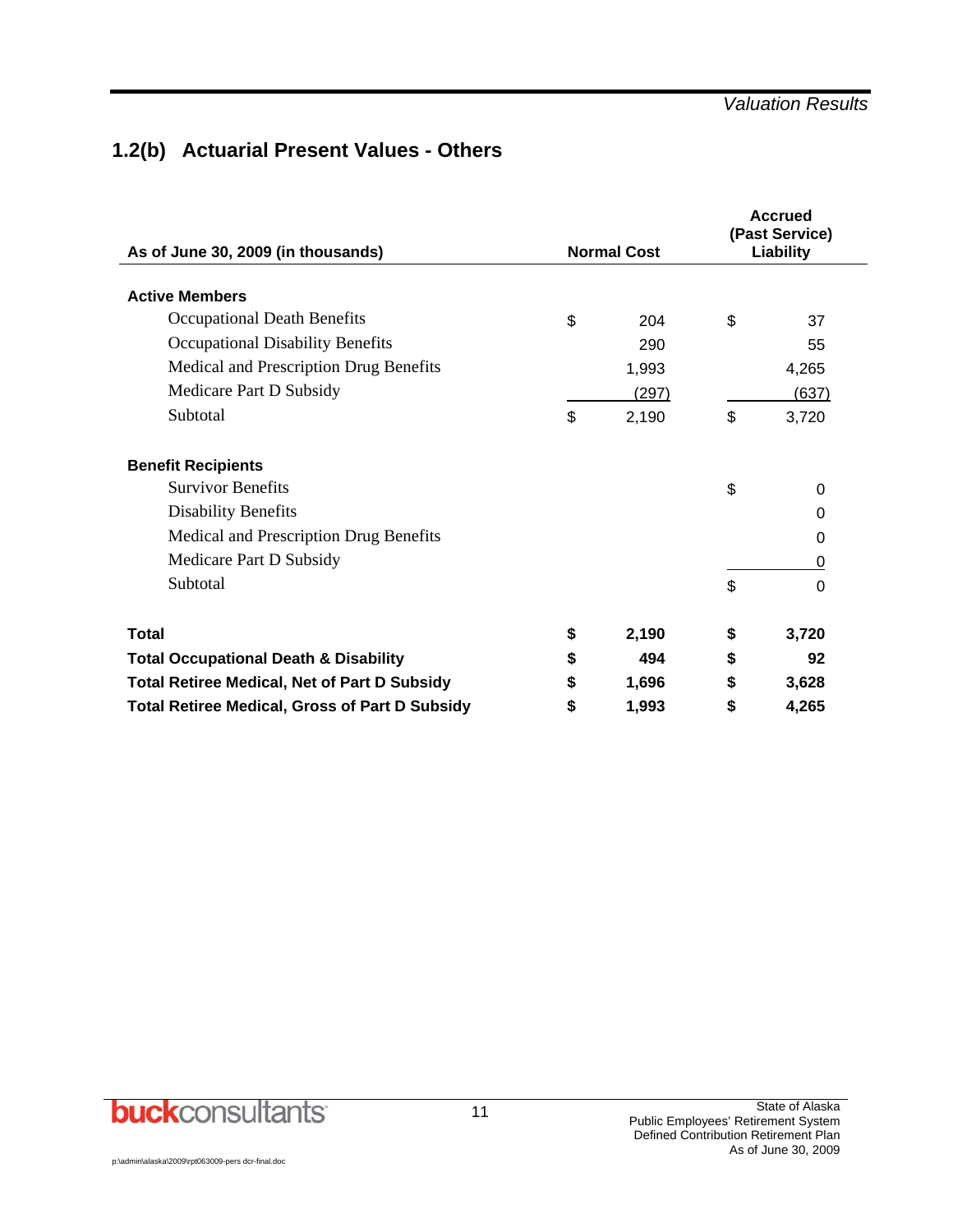## **1.2(c) Actuarial Present Values – All Members**

| As of June 30, 2009 (in thousands)                    | <b>Normal Cost</b> |       |    | <b>Accrued</b><br>(Past Service)<br>Liability |
|-------------------------------------------------------|--------------------|-------|----|-----------------------------------------------|
| <b>Active Members</b>                                 |                    |       |    |                                               |
| Occupational Death Benefits                           | \$                 | 304   | \$ | 53                                            |
| <b>Occupational Disability Benefits</b>               |                    | 558   |    | 350                                           |
| Medical and Prescription Drug Benefits                |                    | 2,168 |    | 4,594                                         |
| Medicare Part D Subsidy                               |                    | (321) |    | (681)                                         |
| Subtotal                                              | \$                 | 2,709 | \$ | 4,316                                         |
| <b>Benefit Recipients</b>                             |                    |       |    |                                               |
| <b>Survivor Benefits</b>                              |                    |       | \$ | 0                                             |
| <b>Disability Benefits</b>                            |                    |       |    | 0                                             |
| Medical and Prescription Drug Benefits                |                    |       |    | 0                                             |
| Medicare Part D Subsidy                               |                    |       |    | 0                                             |
| Subtotal                                              |                    |       | \$ | $\Omega$                                      |
| <b>Total</b>                                          | \$                 | 2,709 | \$ | 4,316                                         |
| <b>Total Occupational Death &amp; Disability</b>      | \$                 | 862   | \$ | 403                                           |
| <b>Total Retiree Medical, Net of Part D Subsidy</b>   | S                  | 1,847 | \$ | 3,913                                         |
| <b>Total Retiree Medical, Gross of Part D Subsidy</b> | \$                 | 2,168 | \$ | 4,594                                         |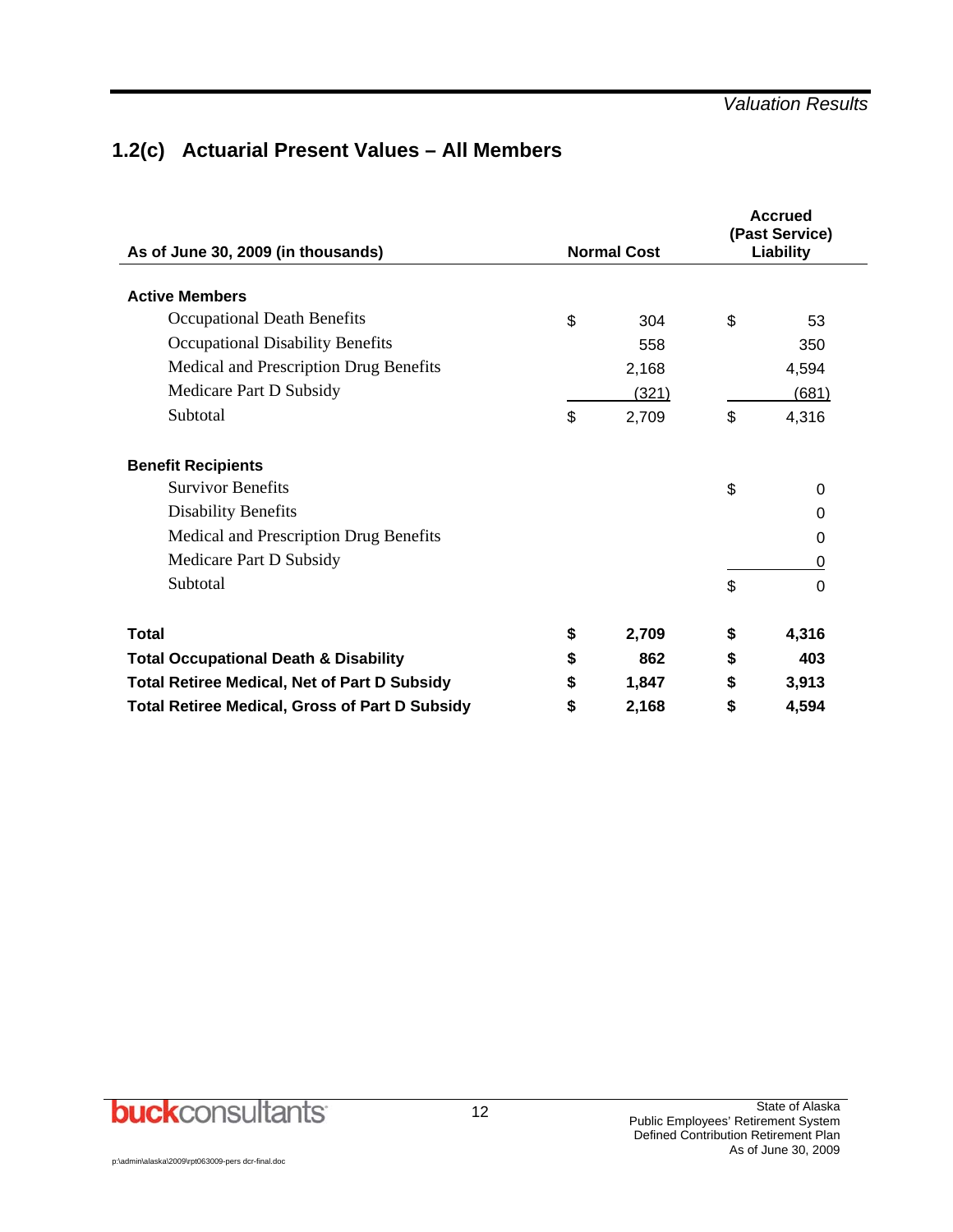#### **1.3(a) Development of Total Employer Contribution Rate – FY12 Peace Officer/Firefighter (in thousands)**

| <b>Normal Cost Rate</b>                                         |    | Occupational<br>Death &<br><b>Disability</b> | <b>Retiree</b><br><b>Medical</b> |         | Total |         |
|-----------------------------------------------------------------|----|----------------------------------------------|----------------------------------|---------|-------|---------|
| <b>Total Normal Cost</b><br>(1)                                 | \$ | 368                                          | \$                               | 151     | \$    | 519     |
| DCR Plan Member Salaries Projected for FY10<br>(2)              |    | 35,274                                       |                                  | 35,274  |       | 35,274  |
| (3)<br>Employer Normal Cost Rate, $(1) / (2)$                   |    | 1.04%                                        |                                  | 0.43%   |       | 1.47%   |
| <b>Past Service Rate</b>                                        |    |                                              |                                  |         |       |         |
| (1) Accrued Liability                                           | \$ | 311                                          | \$                               | 285     | \$    | 596     |
| <b>Valuation Assets</b><br>(2)                                  |    | 665                                          |                                  | 399     |       | 1,064   |
| Total Unfunded Liability, $(1) - (2)$<br>(3)                    |    | (354)                                        |                                  | (114)   |       | (468)   |
| Funded Ratio based on Valuation Assets<br>(4)                   |    | 213.8%                                       |                                  | 140.0%  |       | 178.5%  |
| (5) Past Service Cost Amortization Payment<br>(See Section 1.5) |    | (23)                                         |                                  | (7)     |       | (30)    |
| (6) DCR Plan Member Salaries Projected for FY10                 |    | 35,274                                       |                                  | 35,274  |       | 35,274  |
| (7) Past Service Cost Rate, $(5) / (6)$                         |    | (0.07)%                                      |                                  | (0.02)% |       | (0.09)% |
| <b>Total Employer Contribution Rate</b>                         |    | 0.97%                                        |                                  | 0.41%   |       | 1.38%   |

The table below shows the total employer contribution rate based on total DB and DCR Plan payroll for informational purposes.

| <b>Total Employer Contribution Rate as Percent of</b> |  |
|-------------------------------------------------------|--|
| <b>Total Payroll</b>                                  |  |

| (1) Total Normal Cost                                           | S  | 368        | \$<br>151 | S  | 519        |
|-----------------------------------------------------------------|----|------------|-----------|----|------------|
| (2) Total DB and DCR Plan Member Salaries<br>Projected for FY10 |    | 239,462    | 239,462   |    | 239,462    |
| (3) Employer Normal Cost Rate, $(1) / (2)$                      |    | 0.15%      | 0.06%     |    | 0.21%      |
| (4) Past Service Cost Amortization Payment                      | \$ | (23)       | \$<br>(7) | \$ | (30)       |
| (5) Past Service Cost Rate, $(4) / (2)$                         |    | $(0.01)$ % | $0.00\%$  |    | $(0.01)$ % |
| (6) Total Employer Contribution Rate, $(3) + (5)$               |    | 0.14%      | 0.06%     |    | 0.20%      |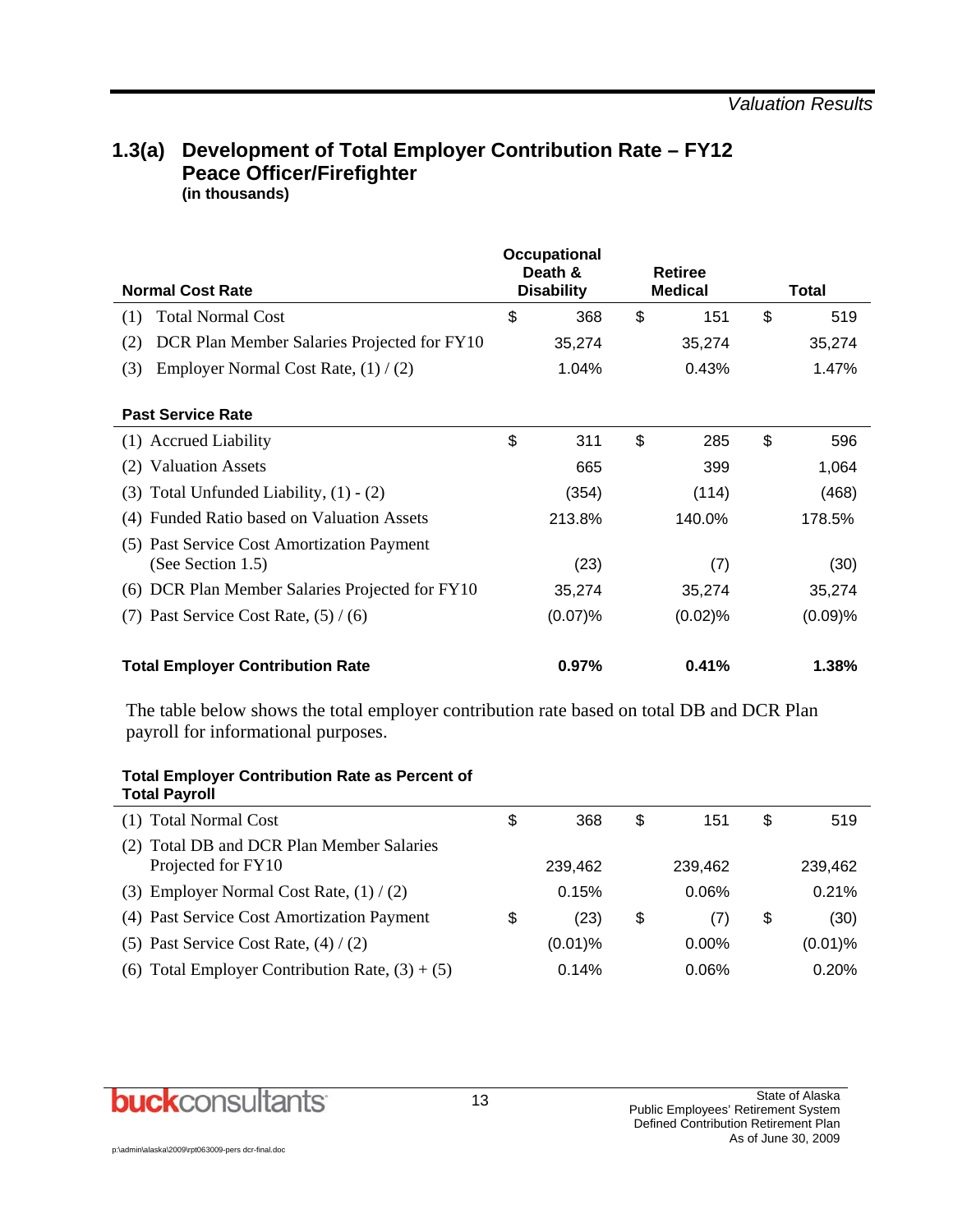## **1.3(a) Development of Total Employer Contribution Rate – FY12 Peace Officer/Firefighter** *(continued)*

|                            | <b>Amortization Period</b> |                   |    | <b>Balances</b> |    |             |    |                                      |
|----------------------------|----------------------------|-------------------|----|-----------------|----|-------------|----|--------------------------------------|
| Charge                     | Date<br><b>Created</b>     | <b>Years Left</b> |    | <b>Initial</b>  |    | Outstanding |    | Beginning-of-<br><b>Year Payment</b> |
| Initial Unfunded Liability | 06/30/2007                 | 23                | \$ | (100)           | \$ | (102)       | \$ | (7)                                  |
| FY08 Gain                  | 06/30/2008                 | 24                |    | (586)           |    | (594)       |    | (38)                                 |
| Change in Assumptions      | 06/30/2009                 | 25                |    | (104)           |    | (104)       |    | (6)                                  |
| FY09 Loss                  | 06/30/2009                 | 25                |    | 446             |    | 446         |    | 28                                   |
| <b>Total</b>               |                            |                   |    |                 | \$ | (354)       | \$ | (23)                                 |

### **Schedule of Past Service Cost Amortizations – Occupational Death & Disability**

#### **Schedule of Past Service Cost Amortizations – Retiree Medical**

|                            | <b>Amortization Period</b> |                   | <b>Balances</b> |                |    |             |    |                                             |
|----------------------------|----------------------------|-------------------|-----------------|----------------|----|-------------|----|---------------------------------------------|
| Charge                     | Date<br><b>Created</b>     | <b>Years Left</b> |                 | <b>Initial</b> |    | Outstanding |    | <b>Beginning-of-</b><br><b>Year Payment</b> |
| Initial Unfunded Liability | 06/30/2007                 | 23                | \$              | (21)           | \$ | (22)        | \$ | (1)                                         |
| Change in Assumptions      | 06/30/2008                 | 24                |                 | 17             |    | 17          |    | 1                                           |
| FY08 Gain                  | 06/30/2008                 | 24                |                 | (62)           |    | (63)        |    | (4)                                         |
| Change in Assumptions      | 06/30/2009                 | 25                |                 | (8)            |    | (8)         |    | (1)                                         |
| FY09 Gain                  | 06/30/2009                 | 25                |                 | (38)           |    | (38)        |    | (2)                                         |
|                            |                            |                   |                 |                |    |             |    |                                             |
| <b>Total</b>               |                            |                   |                 |                | \$ | (114)       | \$ | (7)                                         |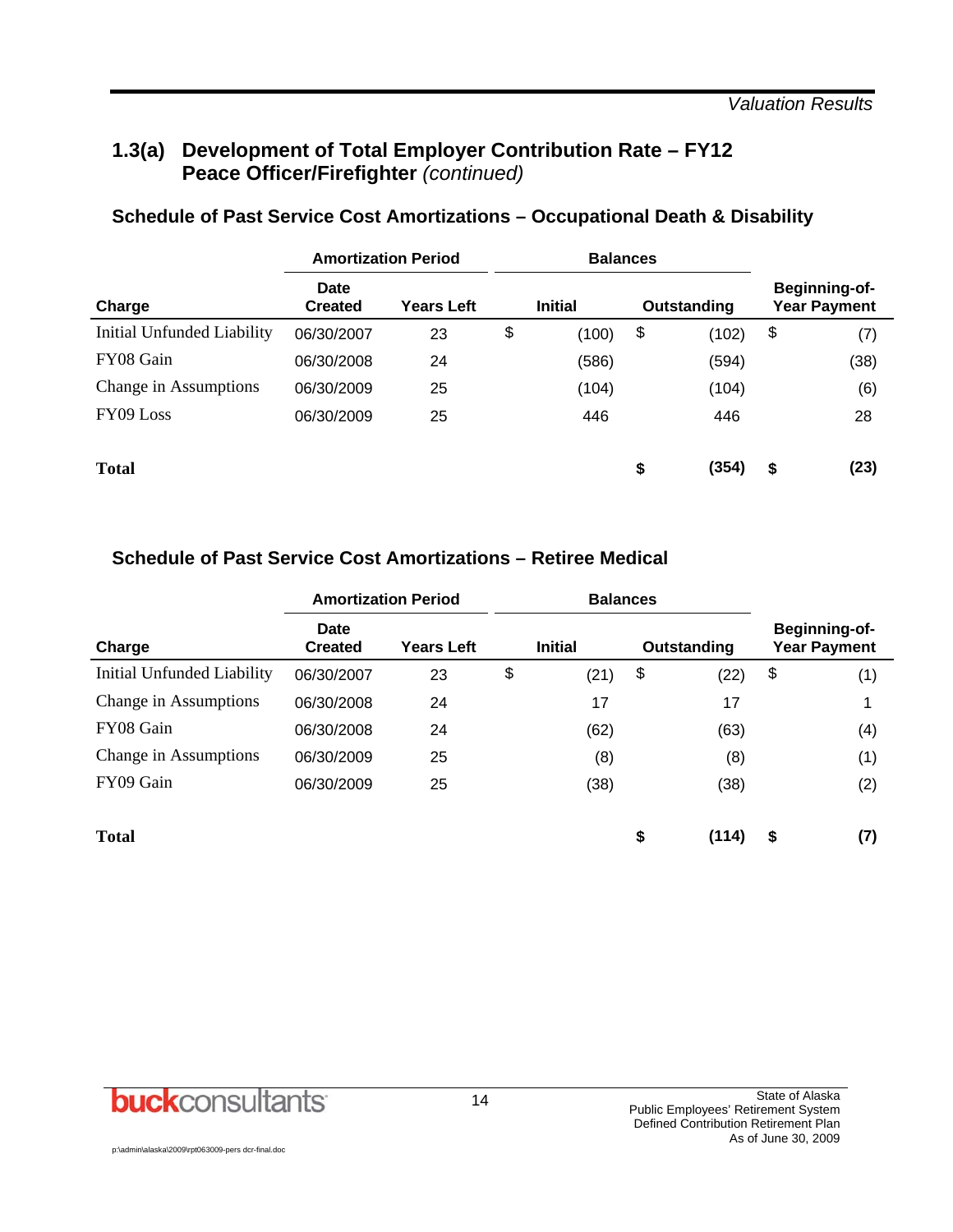## **1.3(a) Development of Total Employer Contribution Rate – FY12 Peace Officer/Firefighter** *(continued)*

|                            | <b>Amortization Period</b> |                   |    | <b>Balances</b> |             |    |                                      |
|----------------------------|----------------------------|-------------------|----|-----------------|-------------|----|--------------------------------------|
| Charge                     | Date<br><b>Created</b>     | <b>Years Left</b> |    | <b>Initial</b>  | Outstanding |    | Beginning-of-<br><b>Year Payment</b> |
| Initial Unfunded Liability | 06/30/2007                 | 23                | \$ | (121)           | \$<br>(124) | \$ | (8)                                  |
| Change in Assumptions      | 06/30/2008                 | 24                |    | 17              | 17          |    |                                      |
| FY08 Gain                  | 06/30/2008                 | 24                |    | (648)           | (657)       |    | (42)                                 |
| Change in Assumptions      | 06/30/2009                 | 25                |    | (112)           | (112)       |    | (7)                                  |
| FY09 Loss                  | 06/30/2009                 | 25                |    | 408             | 408         |    | 26                                   |
| <b>Total</b>               |                            |                   |    |                 | \$<br>(468) | S  | (30)                                 |

#### **Schedule of Past Service Cost Amortizations – Total**

The amortization factor for 25 years is 16.112765. The weighted average amortization factor is 15.600000. The amortization method is level percentage of pay.

The equivalent single amortization period is 24.

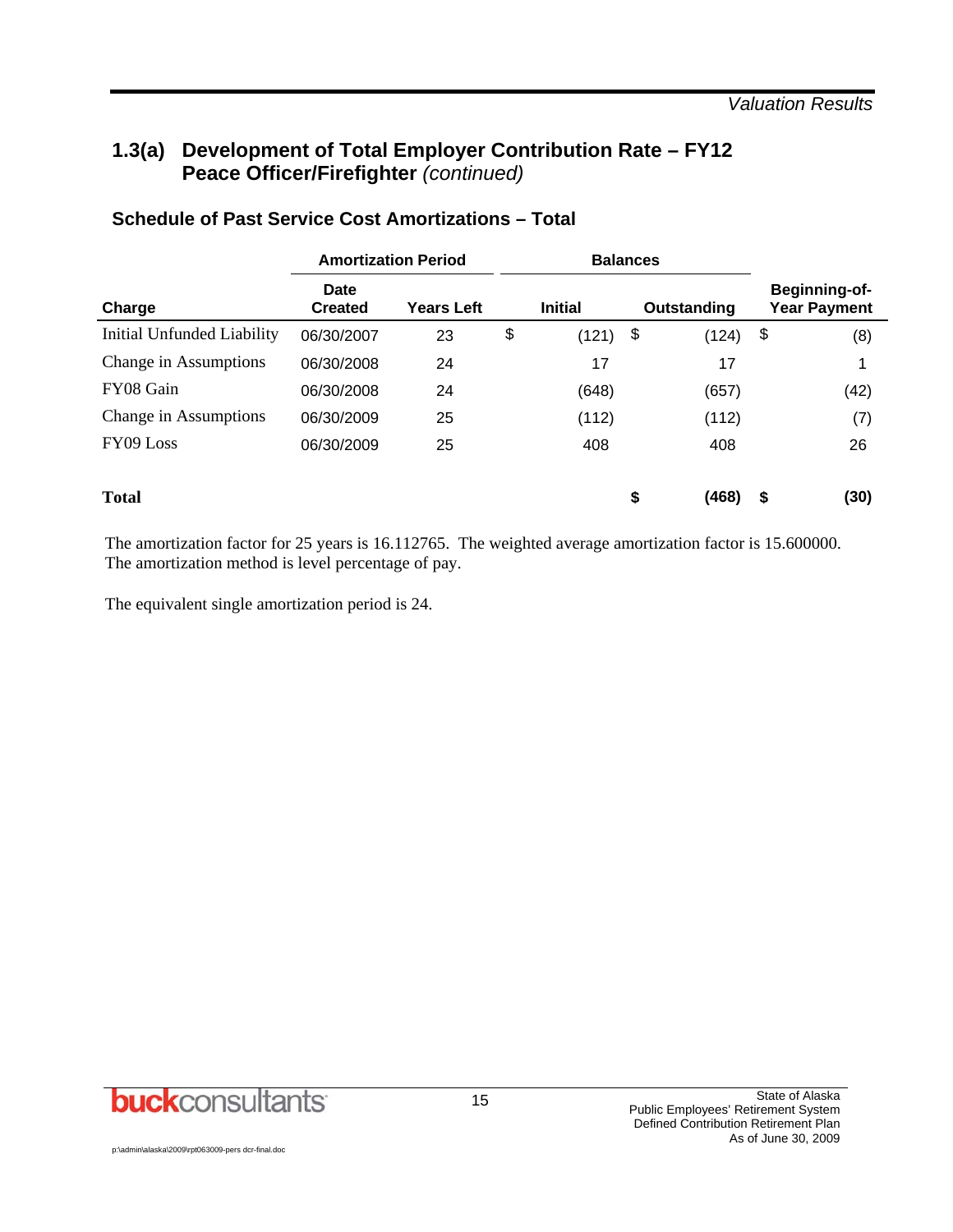## **1.3(b) Development of Total Employer Contribution Rate – FY12 Others**

**(in thousands)** 

|                                                 | <b>Occupational</b><br>Death & |                | <b>Retiree</b> |    |              |
|-------------------------------------------------|--------------------------------|----------------|----------------|----|--------------|
| <b>Normal Cost Rate</b>                         | <b>Disability</b>              | <b>Medical</b> |                |    | <b>Total</b> |
| (1) Total Normal Cost                           | \$<br>494                      | \$             | 1,696          | \$ | 2,190        |
| (2) DCR Plan Member Salaries Projected for FY10 | 305,086                        |                | 305,086        |    | 305,086      |
| (3) Employer Normal Cost Rate, $(1) / (2)$      | 0.16%                          |                | 0.56%          |    | 0.72%        |
|                                                 |                                |                |                |    |              |
| <b>Past Service Rate</b>                        |                                |                |                |    |              |
| (1) Accrued Liability                           | \$<br>92                       | \$             | 3,628          | \$ | 3,720        |
| <b>Valuation Assets</b><br>(2)                  | 2,473                          |                | 5,076          |    | 7,549        |
| (3) Total Unfunded Liability, $(1) - (2)$       | (2, 381)                       |                | (1, 448)       |    | (3,829)      |
| (4) Funded Ratio based on Valuation Assets      | 2,688.0%                       | 139.9%         |                |    | 202.9%       |
| (5) Past Service Cost Amortization Payment      |                                |                |                |    |              |
| (See Section 1.5)                               | (148)                          |                | (92)           |    | (240)        |
| (6) DCR Plan Member Salaries Projected for FY10 | 305,086                        |                | 305,086        |    | 305,086      |
| Past Service Cost Rate, $(5) / (6)$<br>(7)      | $(0.05)\%$                     |                | $(0.03)$ %     |    | $(0.08)$ %   |
| <b>Total Employer Contribution Rate</b>         | 0.11%                          |                | 0.53%          |    | 0.64%        |

The table below shows the total employer contribution rate based on total DB and DCR Plan payroll for informational purposes.

#### **Total Employer Contribution Rate as Percent of Total Payroll**

| (1) Total Normal Cost                                           | \$<br>494   | \$<br>1.696 | \$ | 2,190     |
|-----------------------------------------------------------------|-------------|-------------|----|-----------|
| (2) Total DB and DCR Plan Member Salaries<br>Projected for FY10 | 1,763,679   | 1,763,679   |    | 1,763,679 |
| (3) Employer Normal Cost Rate, $(1) / (2)$                      | 0.03%       | 0.10%       |    | 0.13%     |
| (4) Past Service Cost Amortization Payment                      | \$<br>(148) | \$<br>(92)  | S  | (240)     |
| (5) Past Service Cost Rate, $(4) / (2)$                         | $(0.01)$ %  | $(0.01)\%$  |    | (0.02)%   |
| (6) Total Employer Contribution Rate, $(3) + (5)$               | 0.02%       | 0.09%       |    | 0.11%     |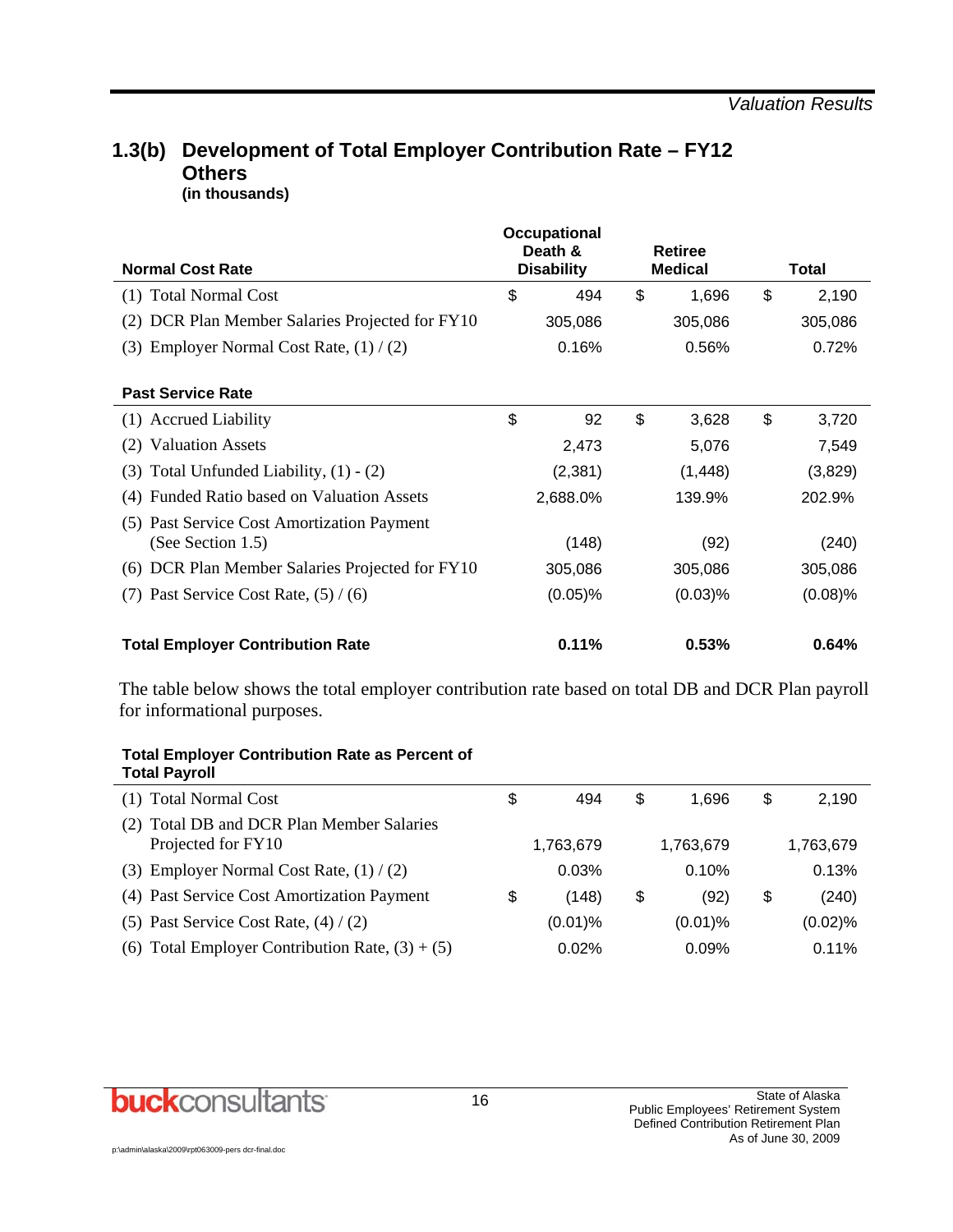## **1.3(b) Development of Total Employer Contribution Rate – FY12 Others** *(continued)*

|                            | <b>Amortization Period</b> |                   |    | <b>Balances</b> |                |                                      |
|----------------------------|----------------------------|-------------------|----|-----------------|----------------|--------------------------------------|
| Charge                     | Date<br><b>Created</b>     | <b>Years Left</b> |    | <b>Initial</b>  | Outstanding    | Beginning-of-<br><b>Year Payment</b> |
| Initial Unfunded Liability | 06/30/2007                 | 23                | \$ | (40)            | \$<br>(42)     | \$<br>(2)                            |
| FY08 Gain                  | 06/30/2008                 | 24                |    | (318)           | (323)          | (20)                                 |
| Change in Assumptions      | 06/30/2009                 | 25                |    | (92)            | (92)           | (6)                                  |
| FY09 Gain                  | 06/30/2009                 | 25                |    | (1,924)         | (1, 924)       | (120)                                |
| <b>Total</b>               |                            |                   |    |                 | \$<br>(2, 381) | \$<br>(148)                          |

# **Schedule of Past Service Cost Amortizations – Occupational Death & Disability**

#### **Schedule of Past Service Cost Amortizations – Retiree Medical**

|                            | <b>Amortization Period</b> |                   | <b>Balances</b> |       |    |          |    |      |  |  |  |  |             |  |                                      |  |
|----------------------------|----------------------------|-------------------|-----------------|-------|----|----------|----|------|--|--|--|--|-------------|--|--------------------------------------|--|
| Charge                     | Date<br><b>Created</b>     | <b>Years Left</b> | <b>Initial</b>  |       |    |          |    |      |  |  |  |  | Outstanding |  | Beginning-of-<br><b>Year Payment</b> |  |
| Initial Unfunded Liability | 06/30/2007                 | 23                | \$              | (335) | \$ | (344)    | \$ | (23) |  |  |  |  |             |  |                                      |  |
| Change in Assumptions      | 06/30/2008                 | 24                |                 | 165   |    | 168      |    | 11   |  |  |  |  |             |  |                                      |  |
| FY08 Gain                  | 06/30/2008                 | 24                |                 | (702) |    | (712)    |    | (45) |  |  |  |  |             |  |                                      |  |
| Change in Assumptions      | 06/30/2009                 | 25                |                 | (122) |    | (122)    |    | (7)  |  |  |  |  |             |  |                                      |  |
| FY09 Gain                  | 06/30/2009                 | 25                |                 | (438) |    | (438)    |    | (28) |  |  |  |  |             |  |                                      |  |
| <b>Total</b>               |                            |                   |                 |       | \$ | (1, 448) | \$ | (92) |  |  |  |  |             |  |                                      |  |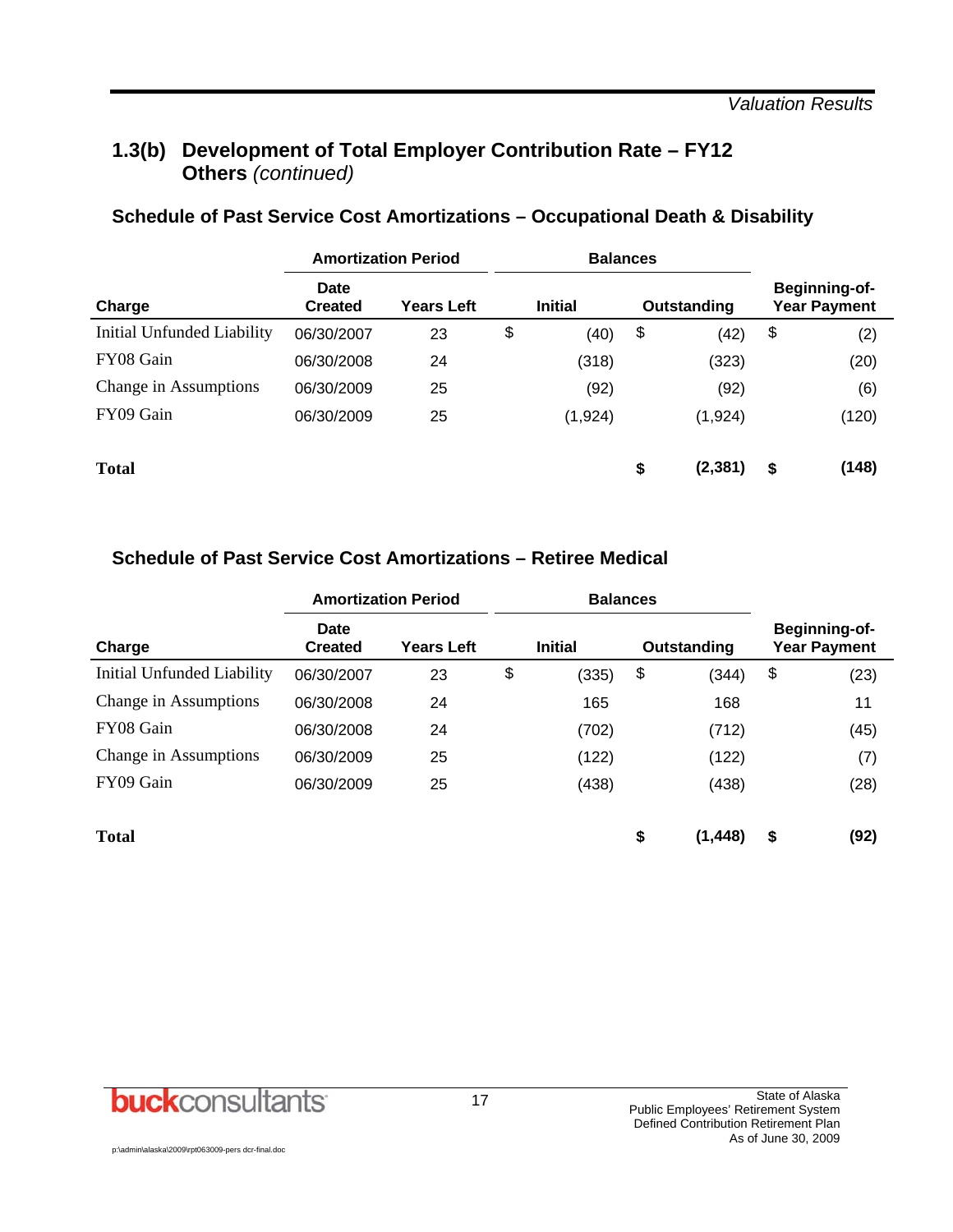## **1.3(b) Development of Total Employer Contribution Rate – FY12 Others** *(continued)*

|                            | <b>Amortization Period</b> |                   |    | <b>Balances</b> |               |                                             |
|----------------------------|----------------------------|-------------------|----|-----------------|---------------|---------------------------------------------|
| Charge                     | Date<br><b>Created</b>     | <b>Years Left</b> |    | <b>Initial</b>  | Outstanding   | <b>Beginning-of-</b><br><b>Year Payment</b> |
| Initial Unfunded Liability | 06/30/2007                 | 23                | \$ | (375)           | \$<br>(386)   | \$<br>(25)                                  |
| Change in Assumptions      | 06/30/2008                 | 24                |    | 165             | 168           | 11                                          |
| FY08 Gain                  | 06/30/2008                 | 24                |    | (1,020)         | (1,035)       | (65)                                        |
| Change in Assumptions      | 06/30/2009                 | 25                |    | (214)           | (214)         | (13)                                        |
| FY09 Gain                  | 06/30/2009                 | 25                |    | (2, 362)        | (2, 362)      | (148)                                       |
| <b>Total</b>               |                            |                   |    |                 | \$<br>(3,829) | \$<br>(240)                                 |

#### **Schedule of Past Service Cost Amortizations – Total**

The amortization factor for 25 years is 16.112765. The weighted average amortization factor is 15.954167. The amortization method is level percentage of pay.

The equivalent single amortization period is 25.

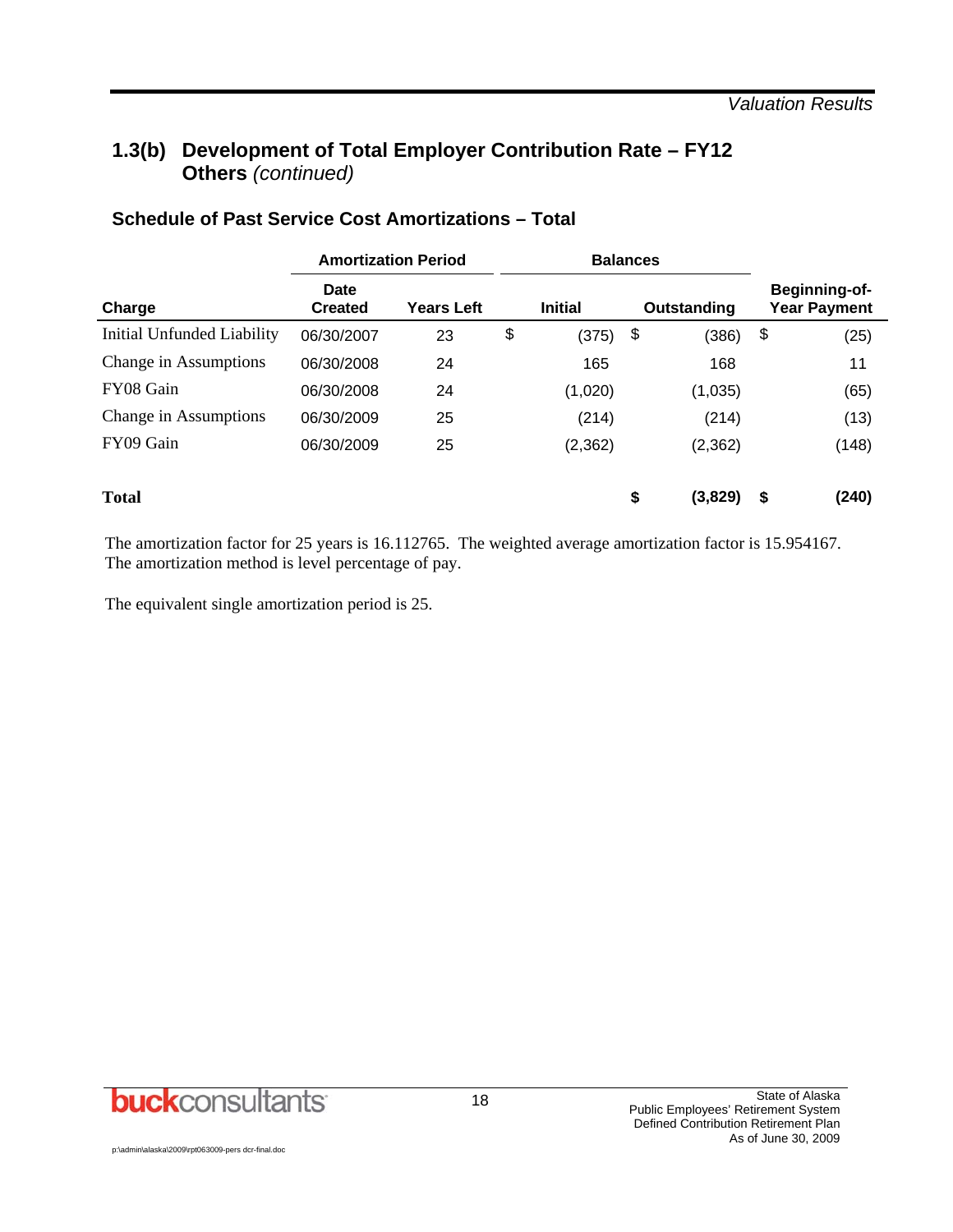#### **1.3(c) Development of Total Employer Contribution Rate – FY12 All Members (in thousands)**

| <b>Normal Cost Rate</b>                                            | Occupational<br>Death &<br><b>Disability</b> | Retiree<br><b>Medical</b> | Total |            |  |
|--------------------------------------------------------------------|----------------------------------------------|---------------------------|-------|------------|--|
| (1) Total Normal Cost                                              | \$<br>862                                    | \$<br>1,847               | \$    | 2,709      |  |
| (2) DCR Plan Member Salaries Projected for FY10                    | 340,360                                      | 340,360                   |       | 340,360    |  |
| Employer Normal Cost Rate, $(1) / (2)$<br>(3)                      | 0.25%                                        | 0.54%                     |       | 0.79%      |  |
| <b>Past Service Rate</b>                                           |                                              |                           |       |            |  |
| (1) Accrued Liability                                              | \$<br>403                                    | \$<br>3,913               | \$    | 4,316      |  |
| <b>Valuation Assets</b><br>(2)                                     | 3,138                                        | 5,475                     |       | 8,613      |  |
| Total Unfunded Liability, $(1) - (2)$<br>(3)                       | (2,735)                                      | (1, 562)                  |       | (4,297)    |  |
| Funded Ratio based on Valuation Assets<br>(4)                      | 778.7%                                       | 139.9%                    |       | 199.6%     |  |
| Past Service Cost Amortization Payment<br>(5)<br>(See Section 1.5) | (171)                                        | (99)                      |       | (270)      |  |
| (6) DCR Plan Member Salaries Projected for FY10                    | 340,360                                      | 340,360                   |       | 340,360    |  |
| Past Service Cost Rate, $(5) / (6)$<br>(7)                         | $(0.05)\%$                                   | $(0.03)$ %                |       | $(0.08)$ % |  |
| <b>Total Employer Contribution Rate</b>                            | 0.20%                                        | 0.51%                     |       | 0.71%      |  |

The table below shows the total employer contribution rate based on total DB and DCR Plan payroll for informational purposes.

| <b>Total Employer Contribution Rate as Percent of</b> |  |
|-------------------------------------------------------|--|
| <b>Total Payroll</b>                                  |  |

| (1) Total Normal Cost                                           | \$<br>862   | \$<br>1.847 | S  | 2,709      |
|-----------------------------------------------------------------|-------------|-------------|----|------------|
| (2) Total DB and DCR Plan Member Salaries<br>Projected for FY10 | 2,003,141   | 2,003,141   |    | 2,003,141  |
| (3) Employer Normal Cost Rate, $(1) / (2)$                      | 0.04%       | 0.09%       |    | 0.13%      |
| (4) Past Service Cost Amortization Payment                      | \$<br>(171) | \$<br>(99)  | \$ | (270)      |
| (5) Past Service Cost Rate, $(4) / (2)$                         | $(0.01)\%$  | $0.00\%$    |    | $(0.01)$ % |
| (6) Total Employer Contribution Rate, $(3) + (5)$               | 0.03%       | 0.09%       |    | 0.12%      |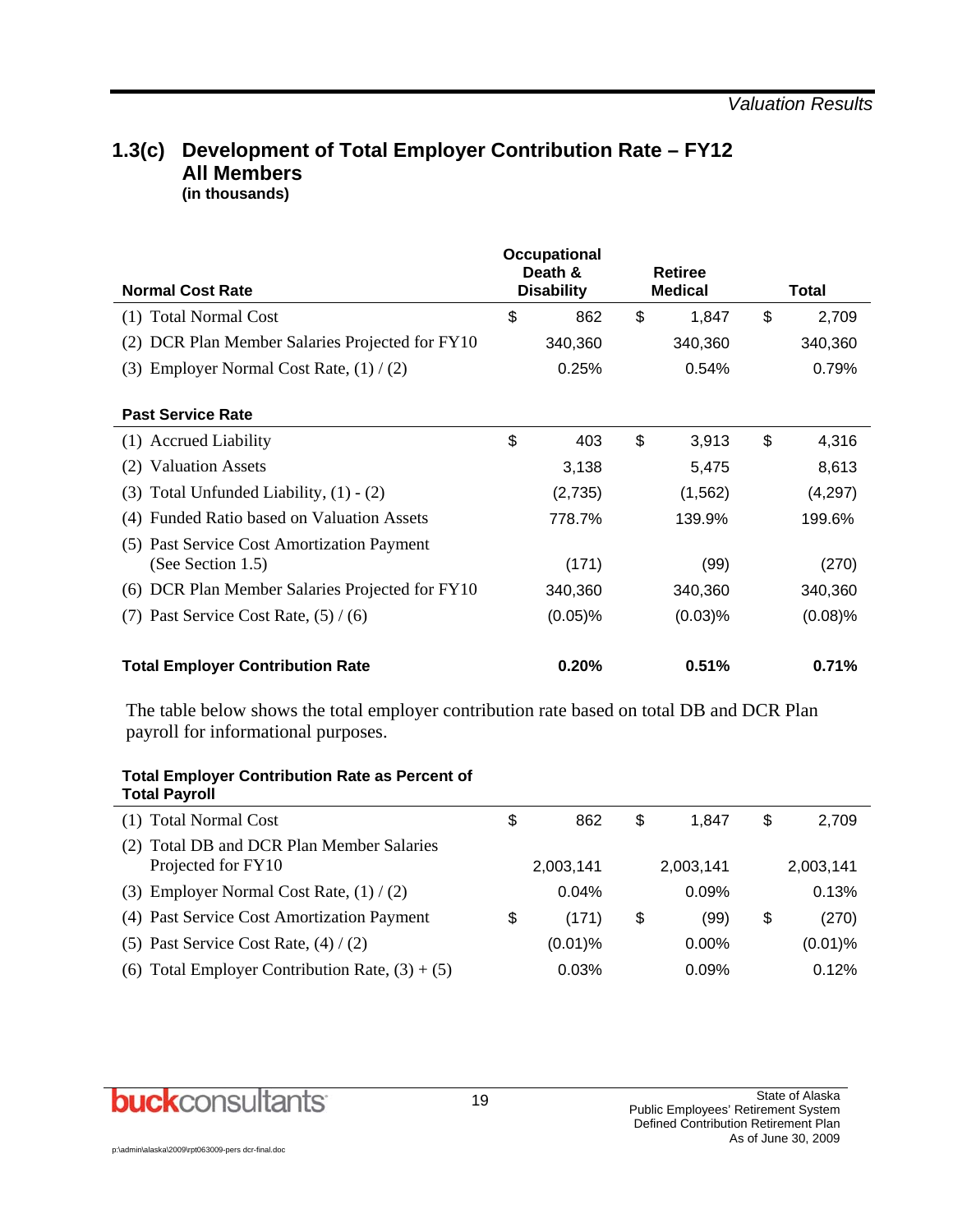## **1.3(c) Development of Total Employer Contribution Rate – FY12 All Members** *(continued)*

|                            | <b>Amortization Period</b> |                   |    | <b>Balances</b> |    |             |    |                                      |
|----------------------------|----------------------------|-------------------|----|-----------------|----|-------------|----|--------------------------------------|
| Charge                     | Date<br><b>Created</b>     | <b>Years Left</b> |    | <b>Initial</b>  |    | Outstanding |    | Beginning-of-<br><b>Year Payment</b> |
| Initial Unfunded Liability | 06/30/2007                 | 23                | \$ | (140)           | \$ | (144)       | \$ | (9)                                  |
| FY08 Gain                  | 06/30/2008                 | 24                |    | (904)           |    | (917)       |    | (58)                                 |
| Change in Assumptions      | 06/30/2009                 | 25                |    | (196)           |    | (196)       |    | (12)                                 |
| FY09 Gain                  | 06/30/2009                 | 25                |    | (1, 478)        |    | (1, 478)    |    | (92)                                 |
| <b>Total</b>               |                            |                   |    |                 | \$ | (2,735)     | \$ | (171)                                |

#### **Schedule of Past Service Cost Amortizations – Occupational Death & Disability**

#### **Schedule of Past Service Cost Amortizations – Retiree Medical**

|                            | <b>Amortization Period</b> |                   | <b>Balances</b> |                |    |             |                                             |
|----------------------------|----------------------------|-------------------|-----------------|----------------|----|-------------|---------------------------------------------|
| Charge                     | Date<br><b>Created</b>     | <b>Years Left</b> |                 | <b>Initial</b> |    | Outstanding | <b>Beginning-of-</b><br><b>Year Payment</b> |
| Initial Unfunded Liability | 06/30/2007                 | 23                | \$              | (356)          | \$ | (366)       | \$<br>(24)                                  |
| Change in Assumptions      | 06/30/2008                 | 24                |                 | 182            |    | 185         | 12                                          |
| FY08 Gain                  | 06/30/2008                 | 24                |                 | (764)          |    | (775)       | (49)                                        |
| Change in Assumptions      | 06/30/2009                 | 25                |                 | (130)          |    | (130)       | (8)                                         |
| FY09 Gain                  | 06/30/2009                 | 25                |                 | (476)          |    | (476)       | (30)                                        |
| <b>Total</b>               |                            |                   |                 |                | \$ | (1, 562)    | \$<br>(99)                                  |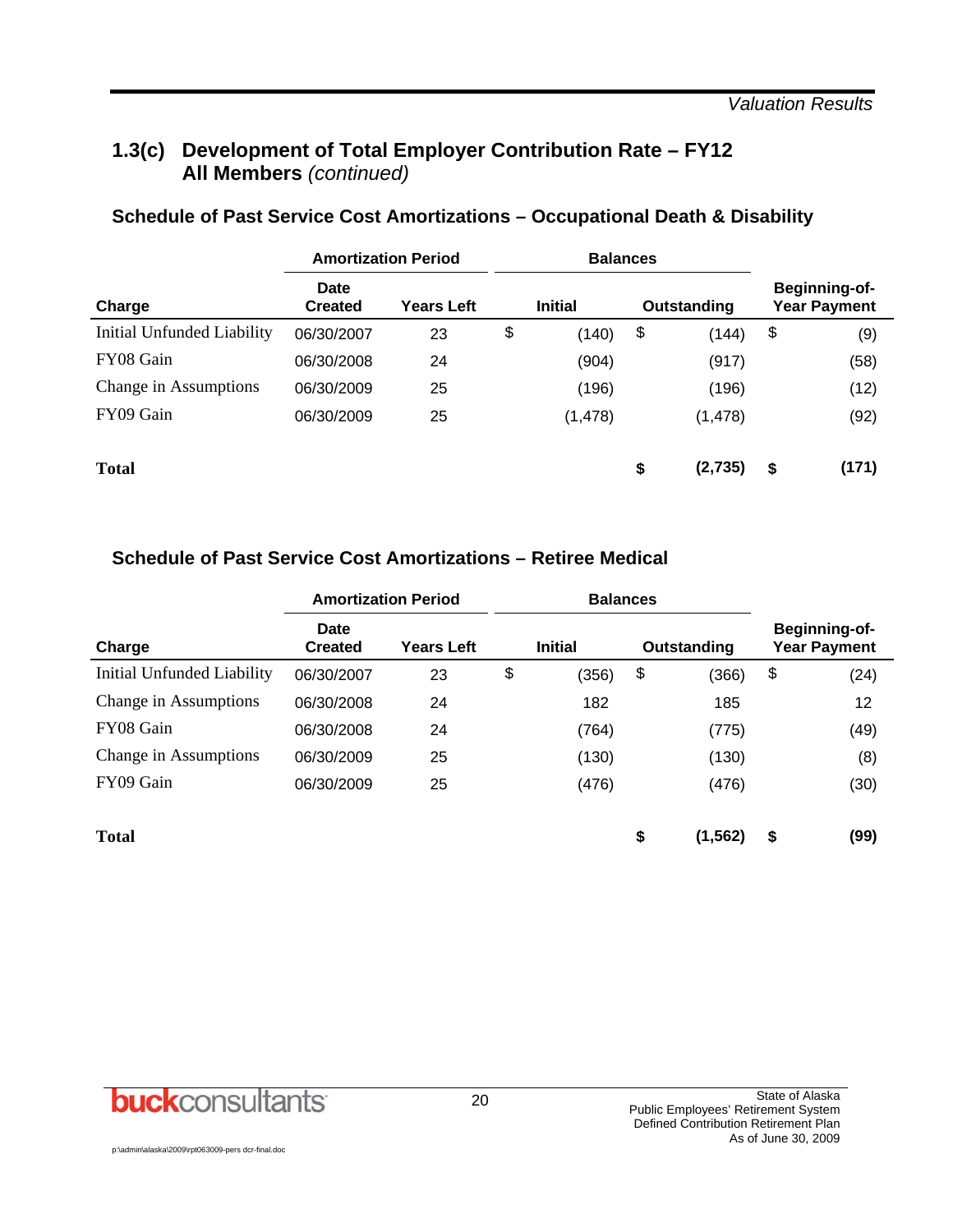## **1.3(c) Development of Total Employer Contribution Rate – FY12 All Members** *(continued)*

|                            | <b>Amortization Period</b> |                   |                | <b>Balances</b> |             |          |                                      |       |  |
|----------------------------|----------------------------|-------------------|----------------|-----------------|-------------|----------|--------------------------------------|-------|--|
| Charge                     | Date<br><b>Created</b>     | <b>Years Left</b> | <b>Initial</b> |                 | Outstanding |          | Beginning-of-<br><b>Year Payment</b> |       |  |
| Initial Unfunded Liability | 06/30/2007                 | 23                | \$             | (496)           | \$          | (510)    | \$                                   | (33)  |  |
| Change in Assumptions      | 06/30/2008                 | 24                |                | 182             |             | 185      |                                      | 12    |  |
| FY08 Gain                  | 06/30/2008                 | 24                |                | (1,668)         |             | (1,692)  |                                      | (107) |  |
| Change in Assumptions      | 06/30/2009                 | 25                |                | (326)           |             | (326)    |                                      | (20)  |  |
| FY09 Gain                  | 06/30/2009                 | 25                |                | (1, 954)        |             | (1, 954) |                                      | (122) |  |
| <b>Total</b>               |                            |                   |                |                 | \$          | (4,297)  | \$                                   | (270) |  |

#### **Schedule of Past Service Cost Amortizations – Total**

The amortization factor for 25 years is 16.112765. The weighted average amortization factor is 15.914815. The amortization method is level percentage of pay.

The equivalent single amortization period is 24.

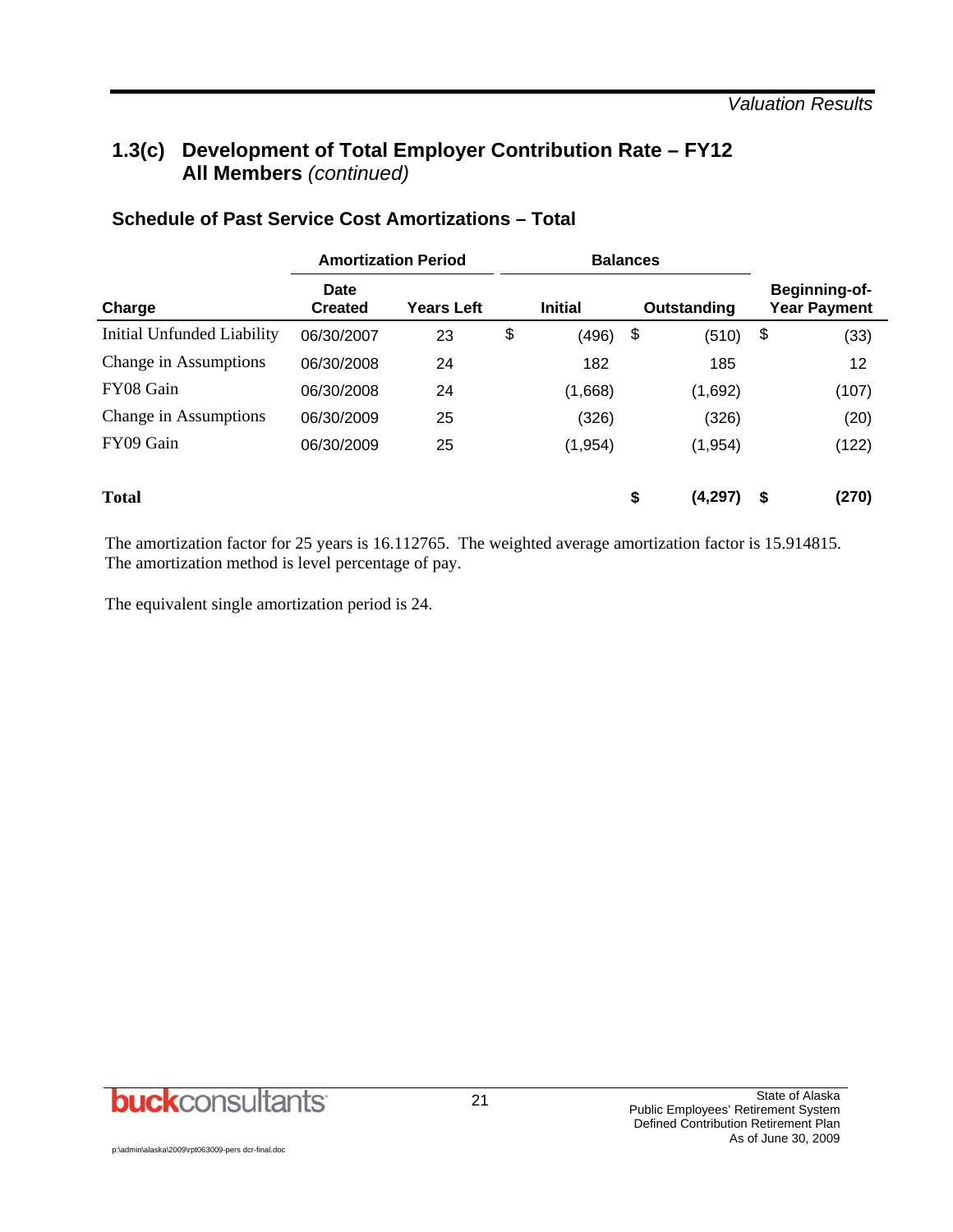#### **1.4 Development of Actuarial Gain/(Loss) for FY09 (in thousands)**

|                                                         |                                                                                       | Occupational<br>Death &<br><b>Disability</b> |       | <b>Retiree Medical</b> | <b>Total</b> |             |
|---------------------------------------------------------|---------------------------------------------------------------------------------------|----------------------------------------------|-------|------------------------|--------------|-------------|
| (1) Expected Actuarial Accrued Liability                |                                                                                       |                                              |       |                        |              |             |
| (a)                                                     | Accrued Liability, June 30, 2008                                                      | \$<br>242                                    | \$    | 1,776                  | \$           | 2,018       |
| Normal Cost for FY09<br>(b)                             |                                                                                       | 940                                          |       | 1,295                  |              | 2,235       |
| (c)                                                     | Interest on (a) and (b) at $8.25\%$                                                   | 98                                           |       | 253                    |              | 351         |
| Benefit Payments for FY09<br>(d)                        |                                                                                       | 0                                            |       | 0                      |              | $\mathbf 0$ |
| Interest on (d) at $8.25\%$ for<br>(e)<br>One-half year |                                                                                       | 0                                            |       | 0                      |              | 0           |
| Change in Assumptions<br>(f)                            |                                                                                       | (196)                                        |       | (130)                  |              | (326)       |
| (g)                                                     | Expected Accrued Liability as of June 30, 2009<br>$(a) + (b) + (c) - (d) - (e) + (f)$ | 1,084                                        |       | 3,194                  |              | 4,278       |
| Actual Accrued Liability, June 30, 2009<br>(2)          | 403                                                                                   |                                              | 3,913 |                        | 4,316        |             |
| Liability Gain/(Loss), $(1)(g) - (2)$<br>(3)            |                                                                                       | \$<br>681                                    | \$    | (719)                  | \$           | (38)        |
| <b>Expected Actuarial Asset Value</b><br>(4)            |                                                                                       |                                              |       |                        |              |             |
|                                                         | (a) Actuarial Asset Value, June 30, 2008                                              | \$<br>1,288                                  | \$    | 2,719                  | \$           | 4,007       |
| Interest on (a) at 8.25%<br>(b)                         |                                                                                       | 106                                          |       | 224                    |              | 330         |
| (c)                                                     | <b>Employer Contributions for FY09</b>                                                | 1,787                                        |       | 2,667                  |              | 4,454       |
| Interest on $(c)$ at 8.25% for<br>(d)<br>one-half year  |                                                                                       | 72                                           |       | 108                    |              | 180         |
| Benefit Payments for FY09<br>(e)                        |                                                                                       | 0                                            |       | 0                      |              | 0           |
| Interest on (e) at $8.25\%$ for<br>(f)<br>one-half year |                                                                                       | $\mathbf 0$                                  |       | 0                      |              | 0           |
| (g)<br>$(a) + (b) + (c) + (d) - (e) - (f)$              | Expected Actuarial Asset Value, June 30, 2009                                         | 3,253                                        |       | 5,718                  |              | 8,971       |
| (5) Actuarial Asset Value, June 30, 2009                |                                                                                       | 3,138                                        |       | 5,475                  |              | 8,613       |
| (6)                                                     | Actuarial Asset Gain/(Loss), $(5) - (4)(g)$                                           | \$<br>(115)                                  | \$    | (243)                  | \$           | (358)       |
| Actuarial Gain/(Loss), $(3) + (6)$<br>(7)               |                                                                                       | \$<br>566                                    | \$    | (962)                  | \$           | (396)       |
|                                                         | (8) Effect of the 2-Year Delay on Contributions                                       | \$<br>912                                    | \$    | 1,438                  | \$           | 2,350       |
|                                                         | (9) FY09 Gain/(Loss) to be Amortized, $(7) + (8)$                                     | \$<br>1,478                                  | \$    | 476                    | \$           | 1,954       |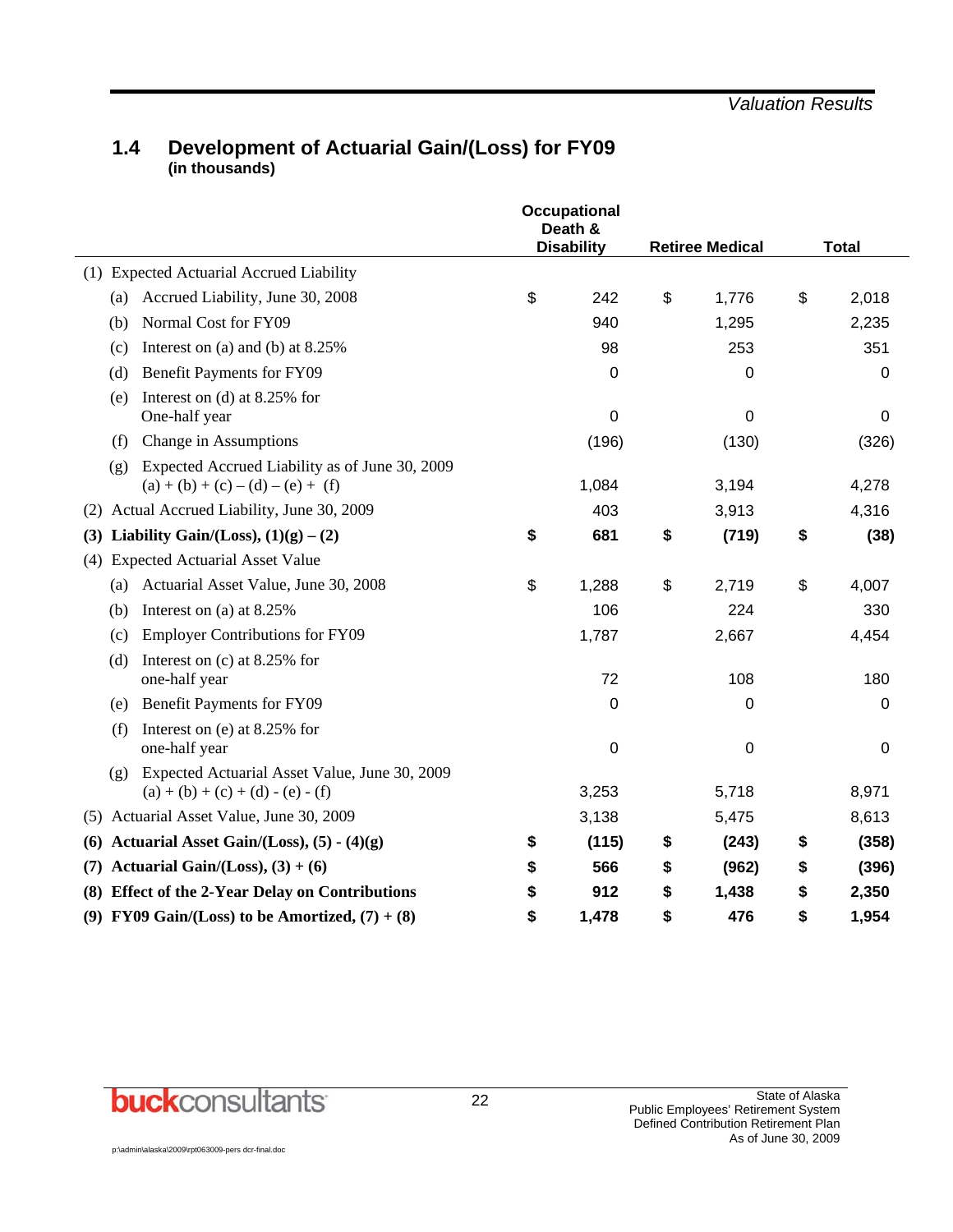## **Section 2**

In this section, the basis of the valuation is presented and described. This information – the provisions of the Plan and the census of participants – is the foundation of the valuation, since these are the present facts upon which benefit payments will depend.

A summary of the Plan's provisions is provided in Section 2.1 and member census information is shown in Section 2.2.

The valuation is based upon the premise that the Plan will continue in existence, so that future events must also be considered. These future events are assumed to occur in accordance with the actuarial assumptions and concern such events as the earnings of the fund; the number of members who will retire, die or terminate their services; their ages at such termination and their expected benefits.

The actuarial assumptions and the actuarial cost method, or funding method, which have been adopted to guide the sponsor in funding the Plan in a reasonable and acceptable manner, are described in Section 2.3.

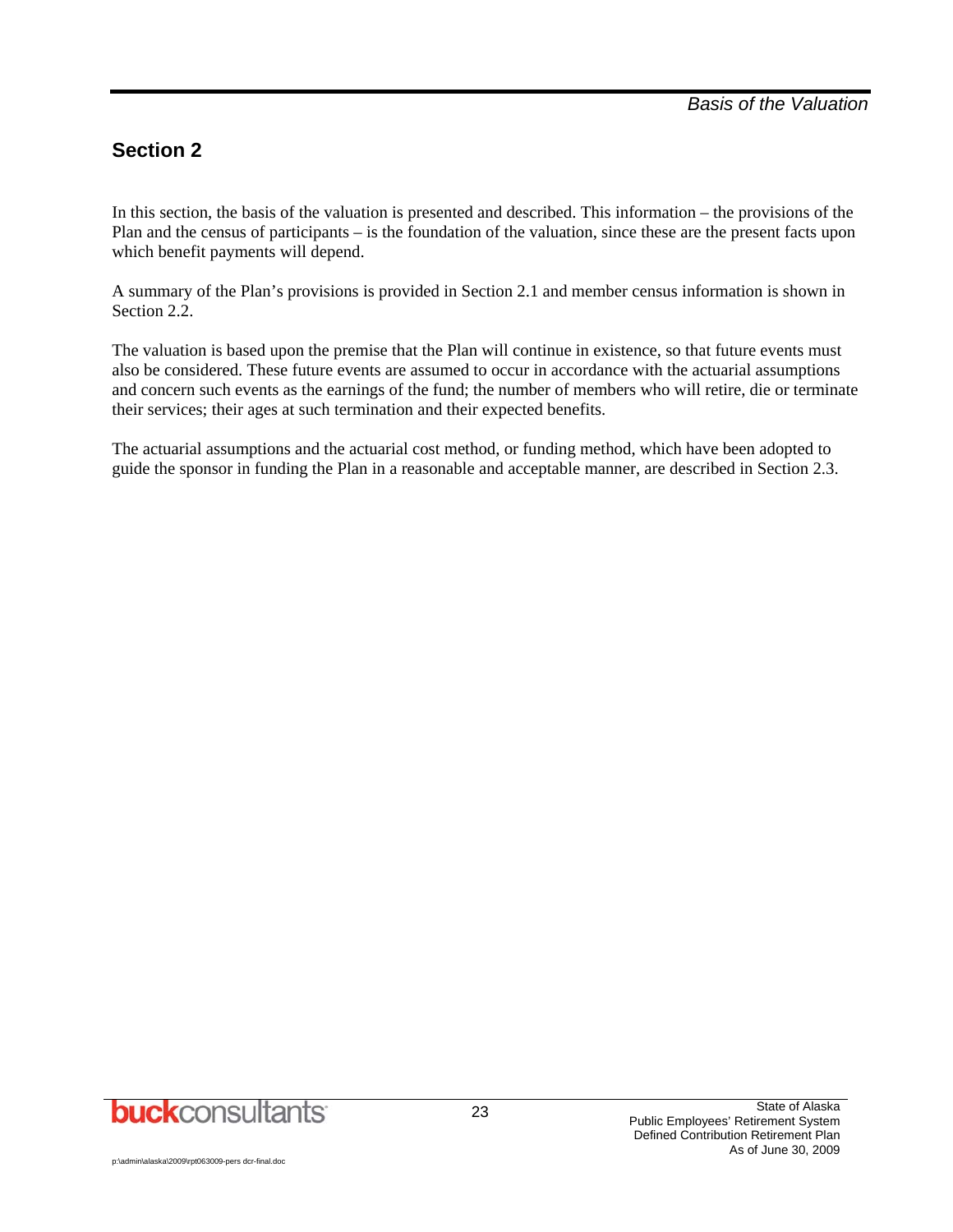## **2.1 Summary of Plan Provisions**

#### **(1) Effective Date**

July 1, 2006, with amendments through June 30, 2009.

#### **(2) Administration of Plan**

The Commissioner of Administration or the Commissioner's designee is the administrator of the Plan. The Attorney General of the state is the legal counsel for the Plan and shall advise the administrator and represent the Plan in legal proceedings.

The Alaska Retirement Management Board prescribes policies, adopts regulations, invests the funds, and performs other activities necessary to carry out the provisions of the Plan.

#### **(3) Employers Included**

Currently there are 160 employers participating in the PERS DCR Plan, including the State of Alaska, and 159 political subdivisions and public organizations.

#### **(4) Membership**

An employee of a participating employer who first enters service on or after July 1, 2006, or a member of the defined benefit plan who works for an employer who began participation on or after July 1, 2006, and meets the following criteria is a participant in the Plan:

- Permanent full-time or part-time employees of the State of Alaska, participating political subdivisions or public organizations. An employee must be regularly scheduled to work 30 or more hours per week to be considered full-time by the PERS. An employee must be regularly scheduled to work 15 or more hours per week but less than 30 hours to be considered a part-time employee for PERS purposes.
- Elected state officials.
- Elected municipal officials who are compensated and receive at least \$2,001.00 per month.

Members can convert to the DCR Plan if they are an eligible nonvested member of the PERS defined benefit plan whose employer consents to transfers to the defined contribution plan and they elect to transfer his or her account balance to the PERS DCR Plan.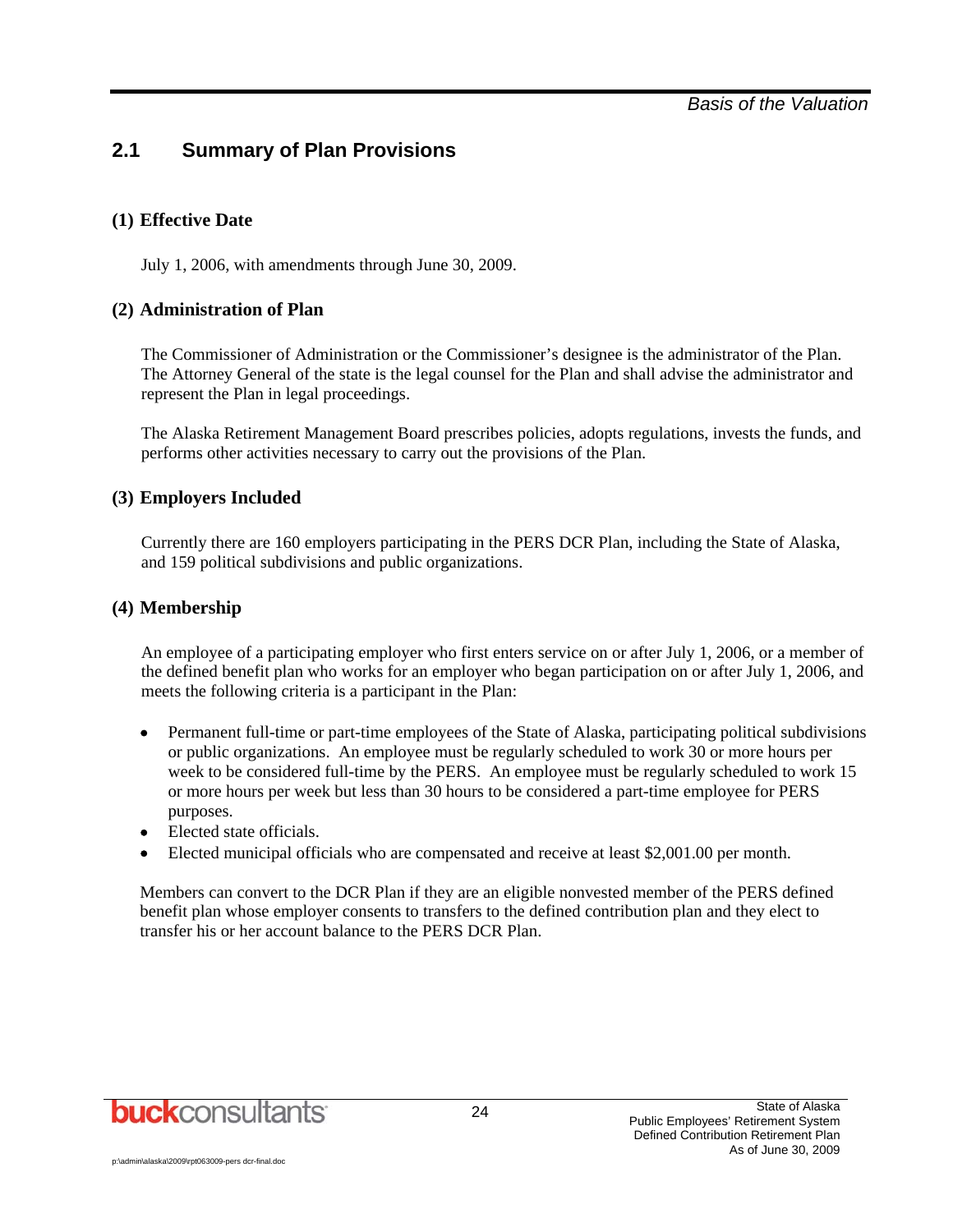## **2.1 Summary of Plan Provisions** *(continued)*

#### **(5) Member Contributions**

There are no member contributions for the occupational death & disability and retiree medical benefits.

#### **(6) Retiree Medical**

- Member must retire directly from the plan to be eligible for retiree medical coverage. Normal retirement eligibility is the earlier of a) 30 years of service for Others members and 25 years of service for Peace Officer/Firefighter members, or b) Medicare eligible and 10 years of service.
- No retiree medical benefits are provided until normal retirement eligibility. The member's premium is 100% until they are Medicare eligible.
- Coverage cannot be denied except for failure to pay premium.
- Members who are receiving disability benefits or survivors who are receiving monthly survivor benefits are not eligible until the member meets, or would have met if he/she had lived, the normal retirement eligibility requirements.
- The plan's coverage is supplemental to Medicare.
- The Medicare-eligible premium will be based on the member's years of service. The percentage of premium paid by the member is as follows:

| <b>Years of Service</b> | <b>Percent of Premium Paid</b><br>by Member |
|-------------------------|---------------------------------------------|
| Less than 15 years      | 30%                                         |
| $15 - 19$               | 25%                                         |
| $20 - 24$               | 20%                                         |
| $25 - 29$               | 15%                                         |
| 30 years or more        | 10%                                         |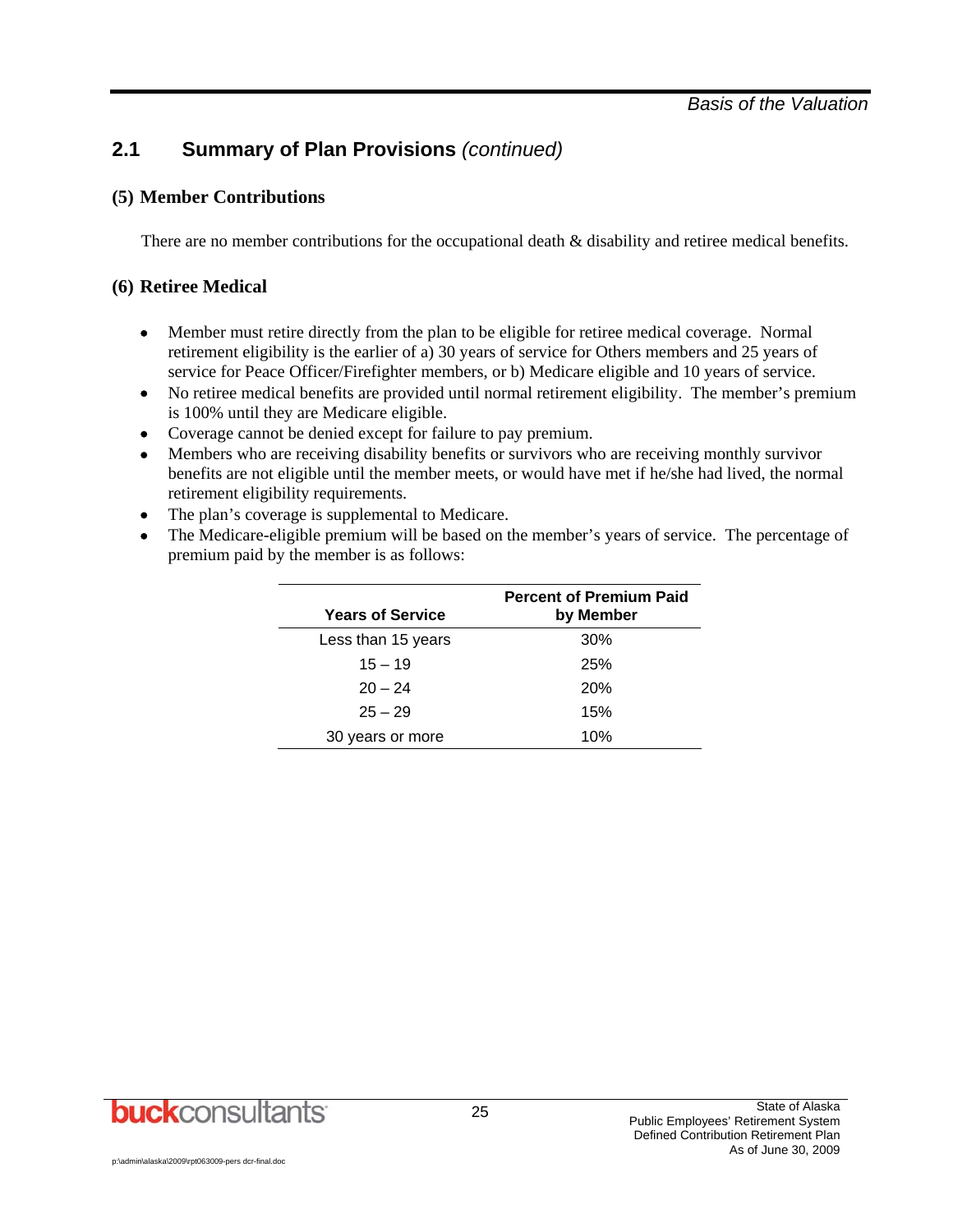## **2.1 Summary of Plan Provisions** *(continued)*

#### **(7) Occupational Disability Benefits**

- Benefit is 40% of salary at date of disability.
- There is no increase in the benefit after commencement.
- Member earns service while on occupational disability.
- Benefits cease when the member becomes eligible for normal retirement at Medicare-eligible age and 10 years of service, or at any age with 30 years of service for Others members of 25 years of service for Peace Officer/Firefighter members.
- Peace Officer/Firefighter members may select the defined contribution account or the monthly benefit payable as if they were retiring under Tier 3 (service continues during disability, final average salary is as of date of disability).
- No retiree medical benefits are provided until normal retirement eligibility. The member's premium is 100% until they are Medicare eligible. Medicare-eligible premiums follow the service-based schedule above.

#### **(8) Occupational Death Benefits**

- Benefit is 40% of salary for Others members and 50% of salary for Peace Officer/Firefighter members.
- There is no increase in the benefit after commencement.
- Benefits cease when the member would have become eligible for normal retirement.
- The period during which the survivor is receiving benefits is counted as service credit toward retiree medical benefits.
- No retiree medical benefits are provided until the member would have been eligible for normal retirement. The surviving spouse's premium is 100% until the member would have been Medicare eligible. Medicare-eligible premiums follow the service-based schedule above.

#### **Changes Since the Prior Valuation**

There have been no changes in benefit provisions since the prior valuation.

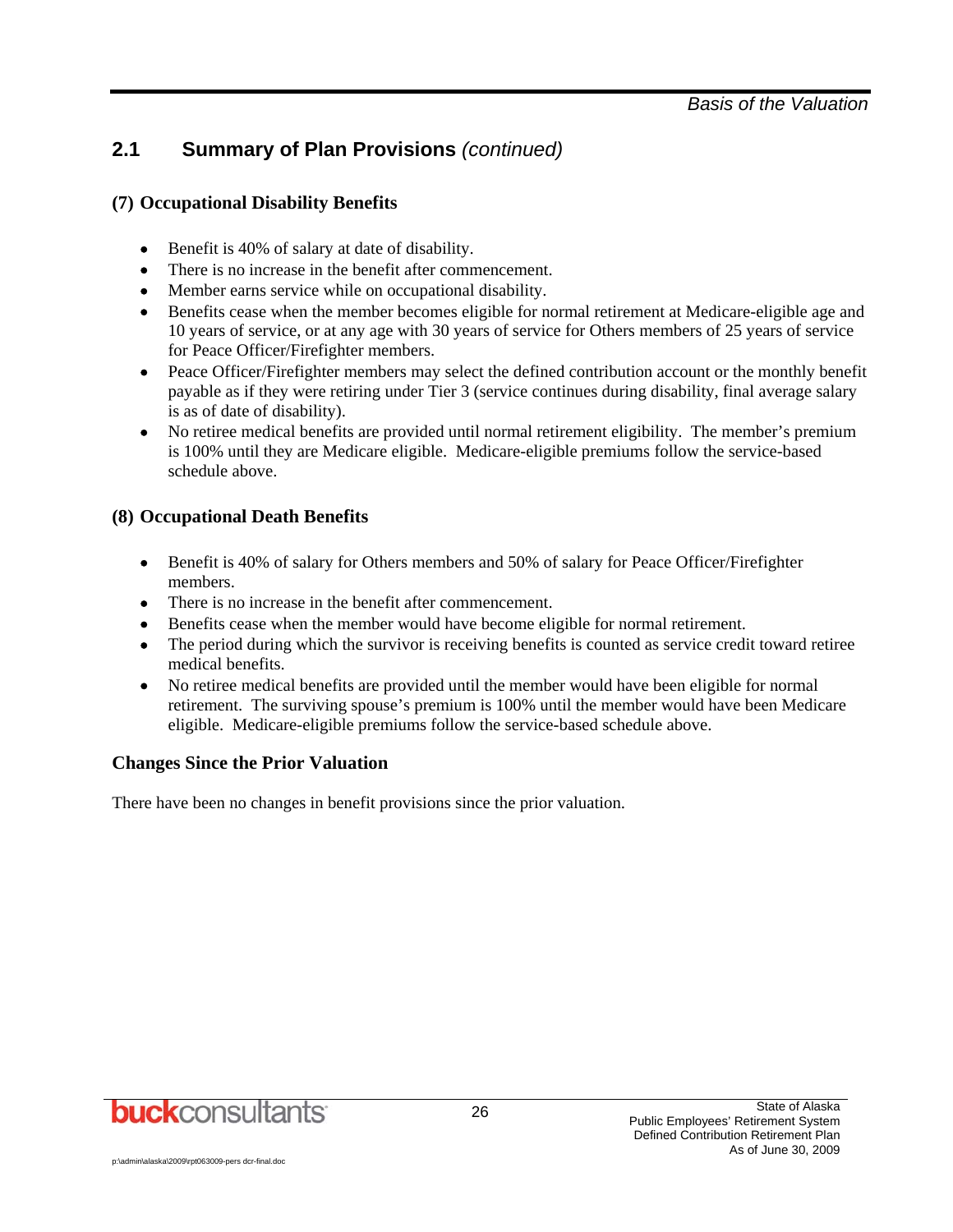## **2.2(a) Member Census Information – Total PERS**

| As of June 30                                  | 2006              | 2007         | 2008         | 2009         |
|------------------------------------------------|-------------------|--------------|--------------|--------------|
| <b>Active Members</b>                          |                   |              |              |              |
| $(1)$ Number                                   | $\mathbf 0$       | 2,827        | 5,052        | 7,256        |
| (2) Average Age                                | N/A               | 36.75        | 37.03        | 37.68        |
| (3) Average Credited Service                   | N/A               | 0.54         | 0.91         | 1.29         |
| (4) Average Entry Age                          | N/A               | 36.21        | 36.12        | 36.39        |
| (5) Average Annual Earnings                    | \$<br>$\mathbf 0$ | \$<br>37,358 | \$<br>40,371 | \$<br>43,291 |
| <b>Retirees, Disableds and Beneficiaries</b>   |                   |              |              |              |
| $(1)$ Number                                   | 0                 | $\mathbf 0$  | 0            | 0            |
| (2) Average Age                                | N/A               | N/A          | N/A          | N/A          |
| (3) Average Monthly Death & Disability Benefit | N/A               | N/A          | N/A          | N/A          |
| <b>Inactive Members*</b>                       |                   |              |              |              |
| $(1)$ Number                                   | 0                 | 0            | 0            | 0            |

\*Inactive members are not eligible for future benefits from the Plan.

Average annual earnings are the annualized earnings for the fiscal year ending on the valuation date.

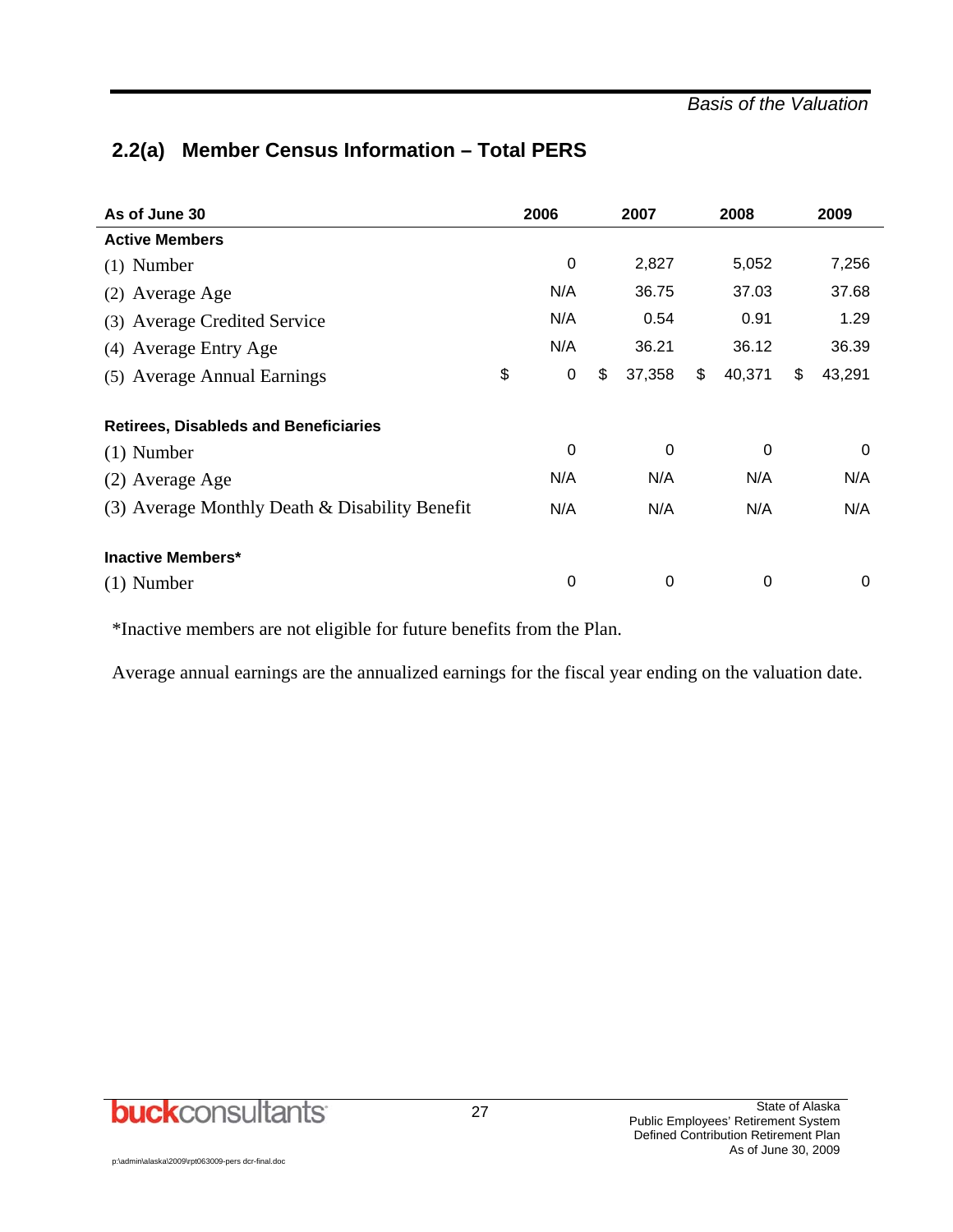## **2.2(b) Additional Information – Active Members**

| As of June 30                    | 2006              | 2007         | 2008         | 2009         |
|----------------------------------|-------------------|--------------|--------------|--------------|
| <b>Peace Officer/Firefighter</b> |                   |              |              |              |
| $(1)$ Number                     | 0                 | 166          | 390          | 585          |
| (2) Average Age                  | N/A               | 34.39        | 33.04        | 33.55        |
| (3) Average Credited Service     | N/A               | 0.53         | 0.94         | 1.42         |
| (4) Average Entry Age            | N/A               | 33.86        | 32.10        | 32.13        |
| (5) Average Annual Earnings      | \$<br>0           | \$<br>48,130 | \$<br>51,023 | \$<br>56,617 |
| <b>Others</b>                    |                   |              |              |              |
| $(1)$ Number                     | 0                 | 2,661        | 4,662        | 6,671        |
| (2) Average Age                  | N/A               | 36.90        | 37.36        | 38.04        |
| (3) Average Credited Service     | N/A               | 0.54         | 0.91         | 1.28         |
| (4) Average Entry Age            | N/A               | 36.36        | 36.45        | 36.76        |
| (5) Average Annual Earnings      | \$<br>$\mathbf 0$ | \$<br>36,686 | \$<br>39,480 | \$<br>42,122 |
| <b>Total</b>                     |                   |              |              |              |
| $(1)$ Number                     | 0                 | 2,827        | 5,052        | 7,256        |
| (2) Average Age                  | N/A               | 36.75        | 37.03        | 37.68        |
| (3) Average Credited Service     | N/A               | 0.54         | 0.91         | 1.29         |
| (4) Average Entry Age            | N/A               | 36.21        | 36.12        | 36.39        |
| (5) Average Annual Earnings      | \$<br>0           | \$<br>37,358 | \$<br>40,371 | \$<br>43,291 |

Average annual earnings are the annualized earnings for the fiscal year ending on the valuation date.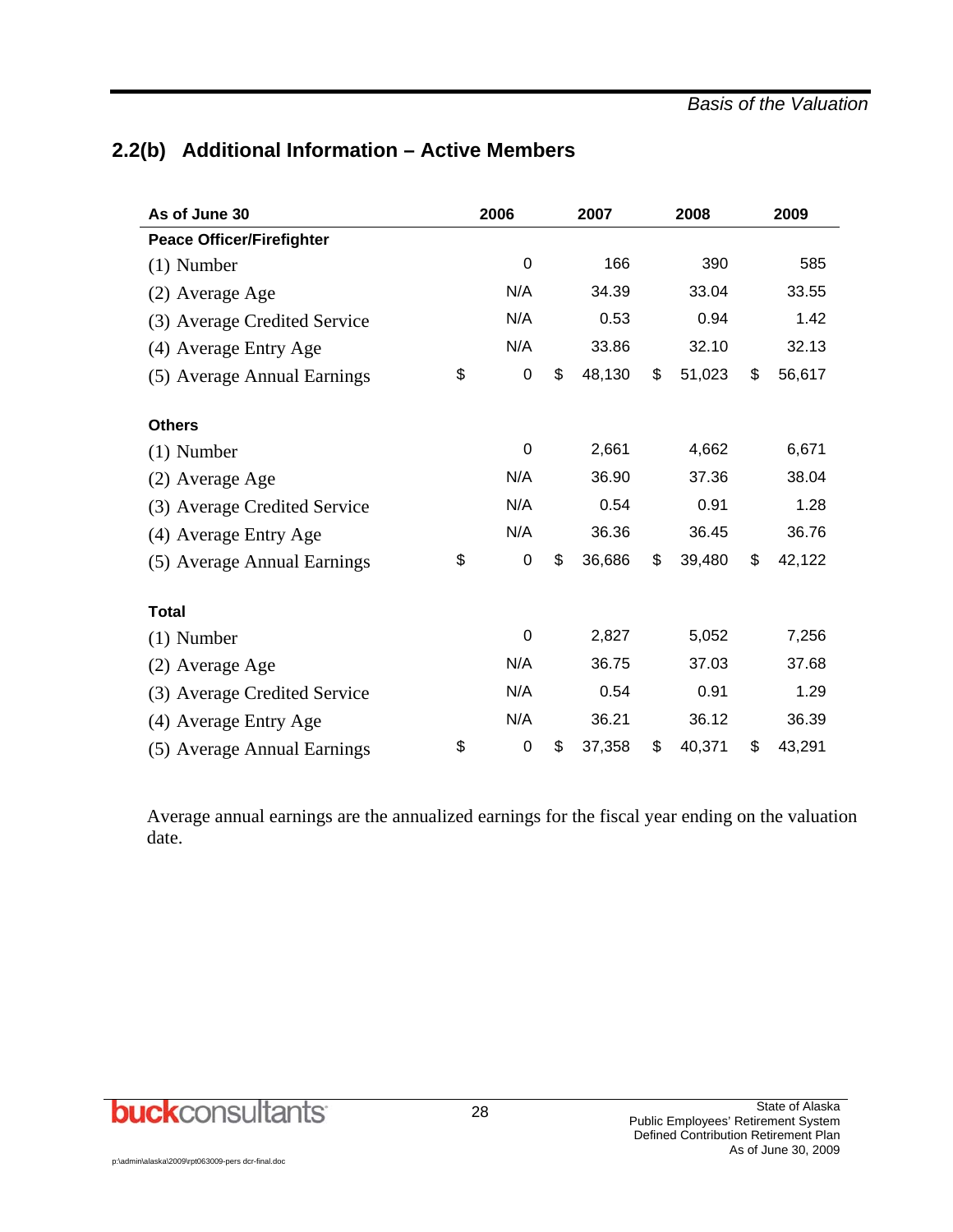*Basis of the Valuation* 

#### Annual Earnings by Age **Annual Earnings by Credited Service Annual Earnings by Credited Service**  Total Average Years Total Average Annual Annual of Annual Annual Age Number Earnings Earnings Service Number Earnings Earnings  $0 - 19$  73 \$ 2,547,902 \$ 34,903 0 3,344 \$ 133,521,310 \$ 39,929 20 – 24 966 36,902,611 38,201 1 2,387 106,698,507 44,700 25 – 29 1,331 58,109,561 43,659 2 1,504 72,685,047 48,328 30 – 34 1,093 48,367,970 44,252 3 11 691,739 62,885  $35 - 39$  929  $39,741,688$  42,779  $4$  2 164,980 82,490<br> $40 - 44$  813 35,171,775 43,262  $0 - 4$  7,248 313,761,583 43,289 40 – 44 813 35,171,775 43,262 0 – 4 7,248 313,761,583 43,289 45 – 49 783 34,121,664 43,578 5 – 9 8 356,623 44,578 50 – 54 606 28,827,224 47,570 10 – 14 0 0 0 55 – 59 398 18,440,133 46,332 15 – 19 0 0 0 60 – 64 197 9,154,152 46,468 20 – 24 0 0 0 65 – 69 58 2,322,890 40,050 25 – 29 0 0 0 70 – 74 8 393,861 49,233 30 – 34 0 0 0 75+ 1 16,775 16,775 35 – 39 0 0 0  $40+$  0 0 0 Total 7,256 \$ 314,118,206 \$ 43,291 Total 7,256 \$ 314,118,206 \$ 43,291

## **2.2(c) Distribution of Active Members – Total PERS**

#### **Years of Credited Service by Age**

|           | Years of Service |       |           |           |           |       |       |       |       |       |  |
|-----------|------------------|-------|-----------|-----------|-----------|-------|-------|-------|-------|-------|--|
| Age       | $0 - 4$          | $5-9$ | $10 - 14$ | $15 - 19$ | $20 - 24$ | 25-29 | 30-34 | 35-39 | $40+$ | Total |  |
| $0 - 19$  | 73               | 0     | 0         | 0         | 0         | 0     | O     |       | 0     | 73    |  |
| $20 - 24$ | 966              |       |           |           |           |       |       |       |       | 966   |  |
| $25 - 29$ | 1,331            |       |           |           |           |       |       |       | 0     | 1,331 |  |
| $30 - 34$ | 1,092            |       |           |           |           |       |       |       | 0     | 1,093 |  |
| $35 - 39$ | 928              |       |           |           |           |       |       |       |       | 929   |  |
| $40 - 44$ | 812              |       |           |           |           |       |       |       |       | 813   |  |
| $45 - 49$ | 782              |       |           |           |           |       |       |       |       | 783   |  |
| $50 - 54$ | 604              |       |           |           |           |       |       |       |       | 606   |  |
| $55 - 59$ | 396              |       |           |           |           |       |       |       |       | 398   |  |
| $60 - 64$ | 197              |       |           |           |           |       |       |       |       | 197   |  |
| $65 - 69$ | 58               |       |           |           |           |       |       |       |       | 58    |  |
| $70 - 74$ | 8                |       |           |           |           |       |       |       |       | 8     |  |
| $75+$     |                  | 0     | 0         | 0         | 0         | 0     | O     | 0     | 0     |       |  |
|           |                  |       |           |           |           |       |       |       |       |       |  |
| Total     | 7,248            | 8     |           |           |           |       |       |       | 0     | 7,256 |  |

Total annual earnings are the annualized earnings for the fiscal year ending on the valuation date.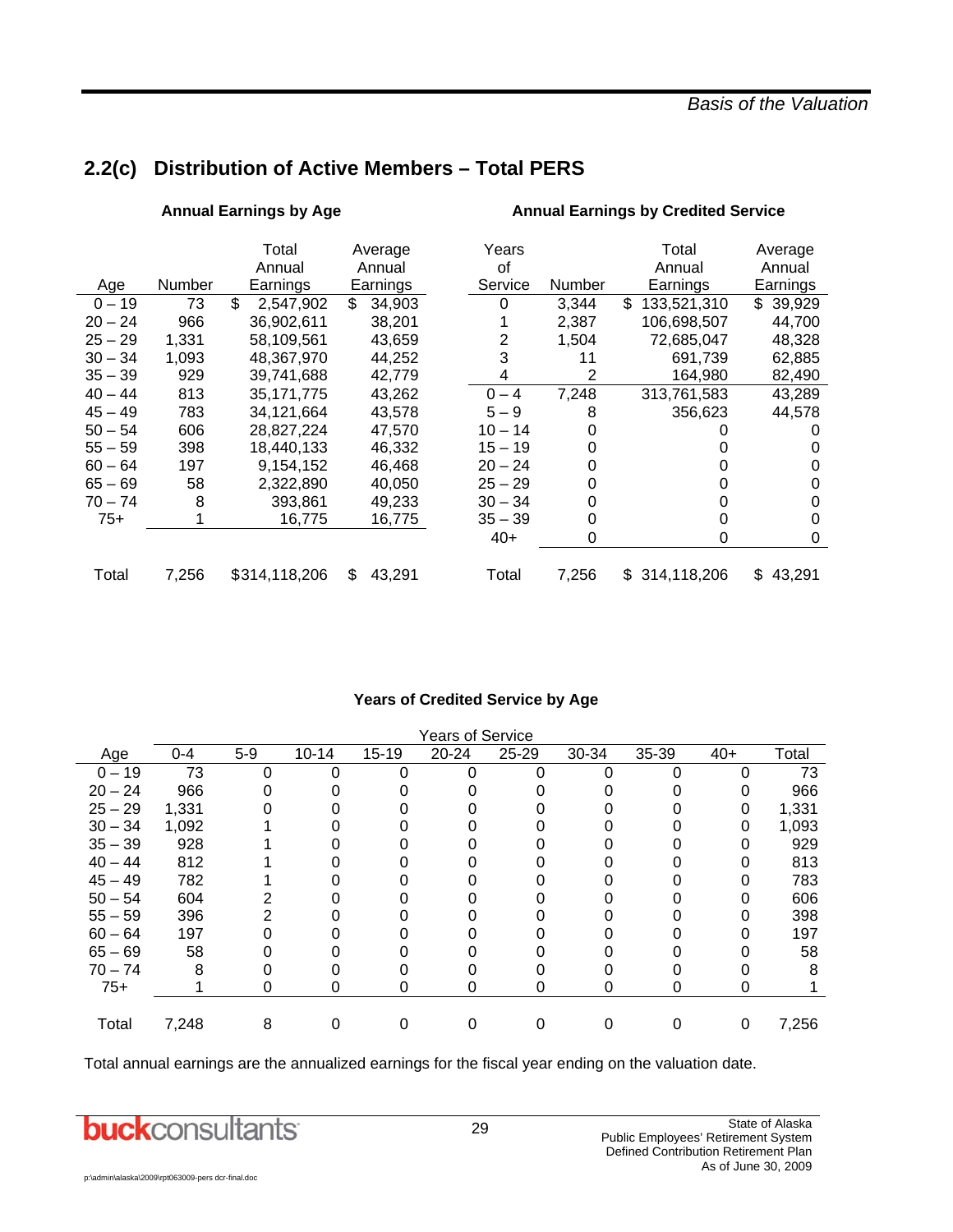| Valuation<br>Date | <b>Number</b> | Annual<br><b>Earnings</b><br>(000's) | Annual<br>Average<br><b>Earnings</b> | <b>Percent</b><br>Increase/<br>(Decrease)<br>in Average<br><b>Earnings</b> | Number of<br><b>Participating</b><br><b>Employers</b> |
|-------------------|---------------|--------------------------------------|--------------------------------------|----------------------------------------------------------------------------|-------------------------------------------------------|
| June 30, 2009     | 7,256         | \$314,118                            | \$43,291                             | $7.2\%$                                                                    | 160                                                   |
| June 30, 2008     | 5,052         | 203,955                              | 40,371                               | 8.1%                                                                       | 159                                                   |
| June 30, 2007     | 2.827         | 105,611                              | 37,358                               | $0.0\%$                                                                    | 160                                                   |
| June 30, 2006     | 0             | 0                                    | 0                                    | $0.0\%$                                                                    | 0                                                     |

## **2.2(d) Schedule of Active Member Valuation Data – Total PERS**

Annual earnings are the annualized earnings for the fiscal year ending on the valuation date.

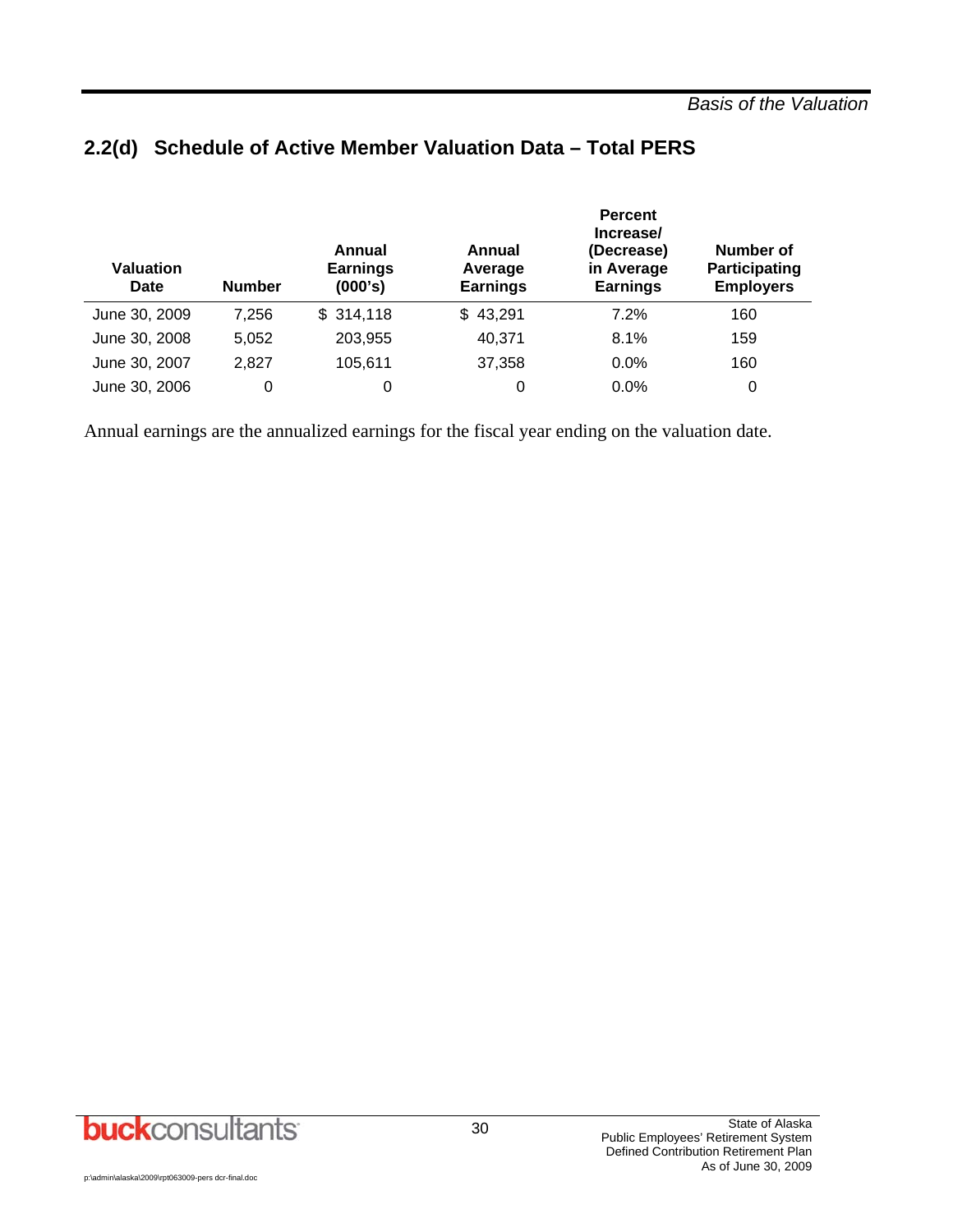The demographic and economic assumptions used in the June 30, 2009 valuation are described below. Unless noted otherwise, these assumptions were adopted by the Board in October 2006. These assumptions were the result of an experience study performed for the DB Plan as of June 30, 2005. The funding method used in this valuation was adopted by the Board in October 2006. The asset smoothing method used to determine valuation assets was changed effective June 30, 2002.

Benefits valued are those delineated in Alaska State statutes as of the valuation date. Changes in State statutes effective after the valuation date are not taken into consideration in setting the assumptions and methods.

#### **Valuation of Liabilities**

#### **(A) Actuarial Method** – Entry Age Actuarial Cost

Liabilities and contributions shown in the report are computed using the Entry Age Actuarial Cost method of funding. Any funding surpluses or unfunded accrued liability is amortized over 25 years as a level percentage of expected payroll. Payroll is assumed to increase by the payroll growth assumption per year for this purpose. However, in keeping with GASB requirements, the net amortization period will not exceed 30 years.

Cost factors designed to produce annual costs as a constant percentage of each member's expected compensation in each year for death & disability benefits (constant dollar amount for retiree medical benefits), from the assumed entry age to the last age with a future benefit were applied to the projected benefits to determine the normal cost (the portion of the total cost of the Plan allocated to the current year under the method). The normal cost is determined by summing intermediate results for active members and determining an average normal cost rate which is then related to the total DCR Plan payroll of active members. The actuarial accrued liability for active members (the portion of the total cost of the Plan allocated to prior years under the method) was determined as the excess of the actuarial present value of projected benefits over the actuarial present value of future normal costs.

The actuarial accrued liability for beneficiaries and disability members currently receiving benefits (if any) was determined as the actuarial present value of the benefits expected to be paid. No future normal costs are payable for these members.

The actuarial accrued liability under this method at any point in time is the theoretical amount of the fund that would have been accumulated had annual contributions equal to the normal cost been made in prior years (it does not represent the liability for benefits accrued to the valuation date). The unfunded actuarial accrued liability is the excess of the actuarial accrued liability over the actuarial value of plan assets measured on the valuation date.

Under this method, experience gains or losses, i.e., decreases or increases in accrued liabilities attributable to deviations in experience from the actuarial assumptions, adjust the unfunded actuarial accrued liability.

31

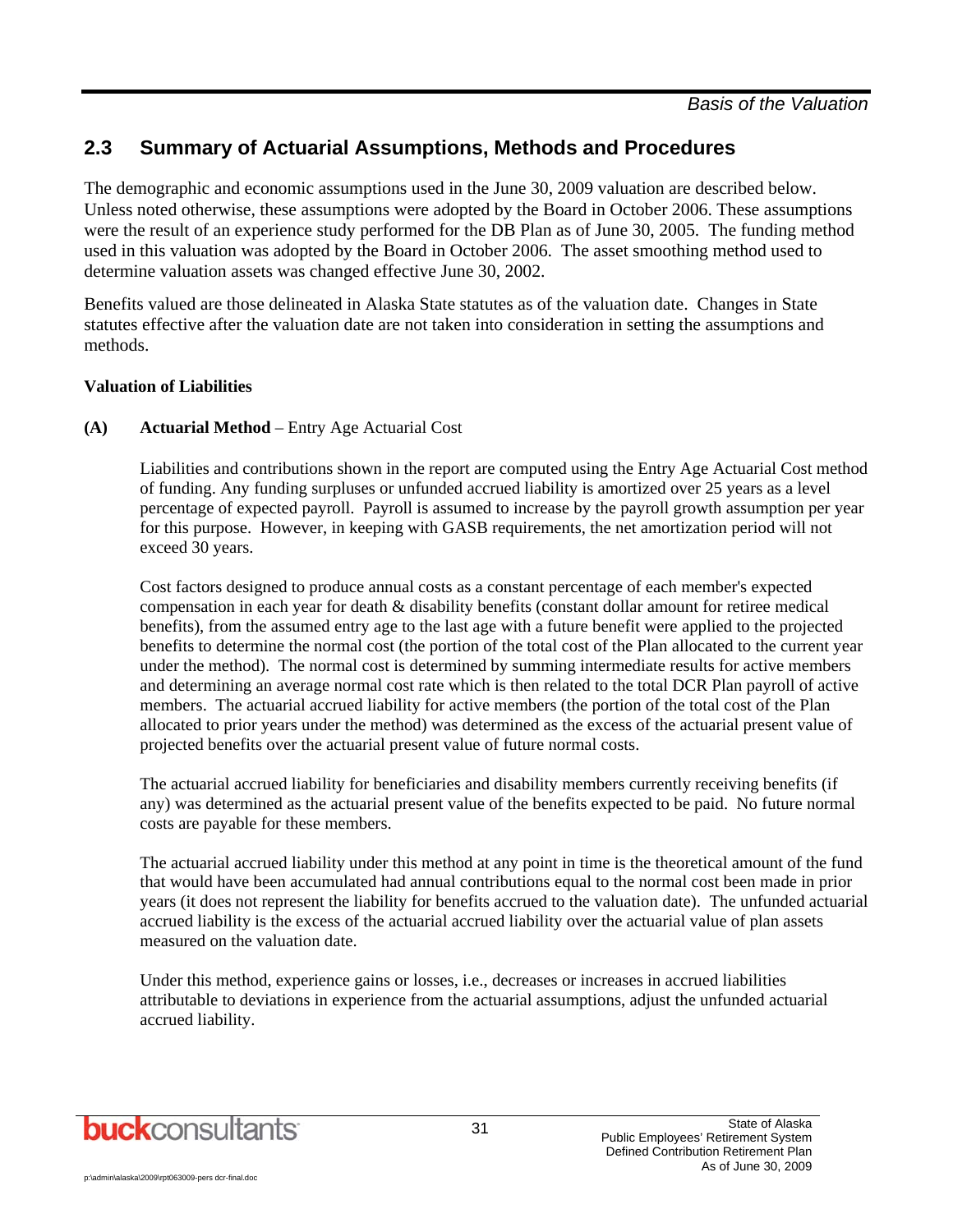#### **(B) Valuation of Assets**

Effective June 30, 2006, the asset valuation method recognizes 20% of the investment gain or loss in each of the current and preceding four years. This method will be phased in over five years. Market Value of Assets were \$0 as of June 30, 2006. All assets are valued at market value. Assets are accounted for on an accrued basis and are taken directly from financial statements audited by KPMG LLP. Valuation assets are constrained to a range of 80% to 120% of the market value of assets.

#### **(C) Valuation of Retiree Medical Benefits**

The methodology used for the valuation of the retiree medical benefits is described in Section 2.3(c) of the State of Alaska Public Employees' Retirement System Defined Benefit Plan Actuarial Valuation Report as of June 30, 2009.

Due to the lack of experience for the DCR Plan only, base claims costs are based on those described in the actuarial valuation as of June 30, 2009 for PERS with some adjustments. The claims costs were adjusted to reflect the differences between the DCR medical plan and the DB medical plan. These differences include different coverage levels and an indexing of the retiree out-of-pocket dollar amounts. To account for higher initial copays, deductibles and out-of-pocket limits, FY09 claims costs were reduced 5.9% for medical and 0.7% for prescription drugs. Retiree out-of-pocket amounts were indexed 4.8% each year to reflect the effect of the deductible leveraging on trend, putting the annual projected trend closer to the ultimate trend rate.

No implicit subsidies are assumed. Employees projected to retire with 30 years of service prior to Medicare (25 years for Peace Officer/Firefighter) are valued with commencement deferred to Medicare eligibility, as such participants will be required to pay the full plan premium. Explicit subsidies for disabled and normal retirements are determined using the plan-defined percentages of total projected plan costs, again with no implicit subsidy assumed.

#### **Changes in Methods From the Prior Valuation**

There were no changes in methods from the prior valuation.

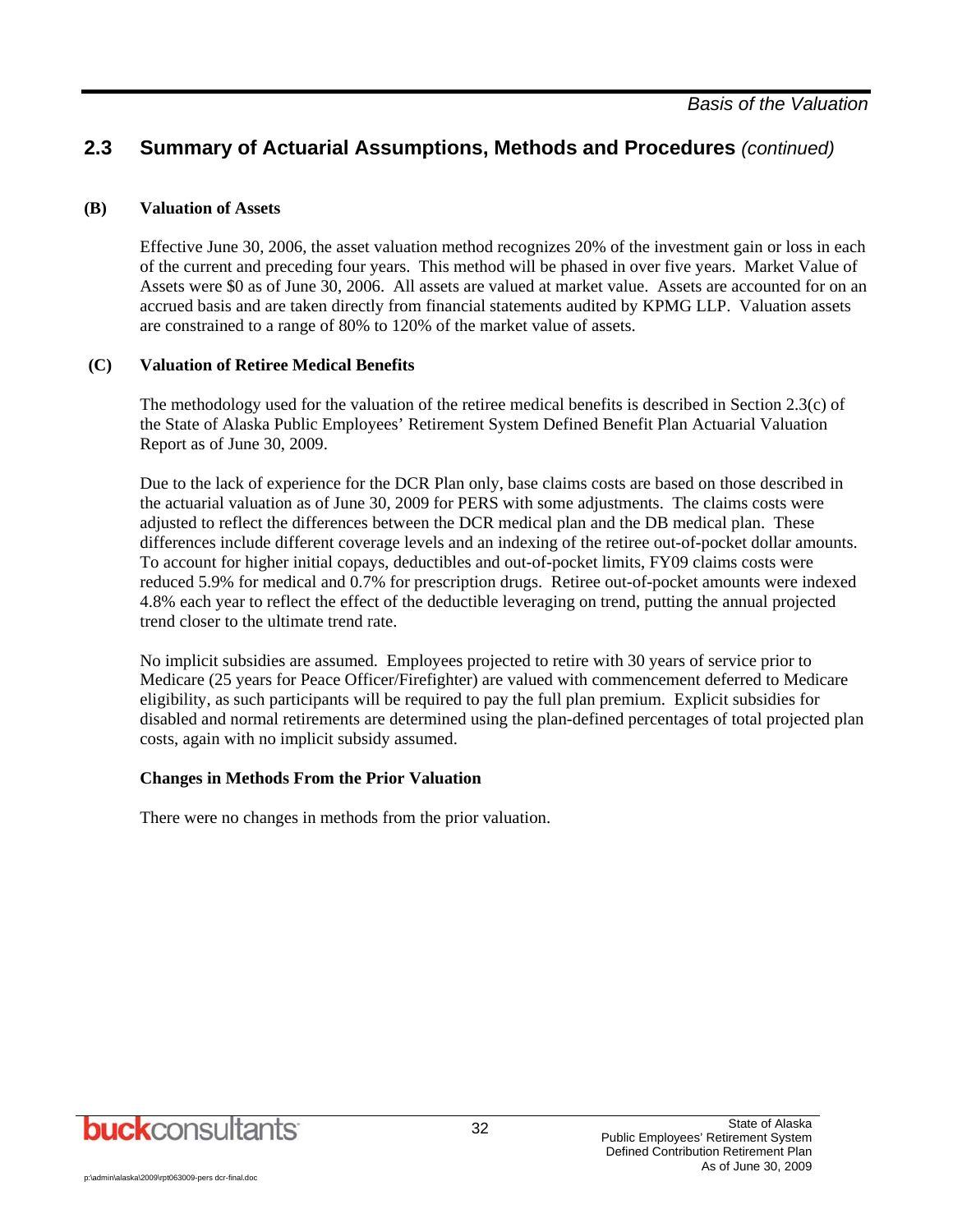| <b>Investment Return / Discount Rate</b> | 8.25% per year, compounded annually, net of expenses.                                                                                                                                                                                                                                                                                                                                                                                                         |
|------------------------------------------|---------------------------------------------------------------------------------------------------------------------------------------------------------------------------------------------------------------------------------------------------------------------------------------------------------------------------------------------------------------------------------------------------------------------------------------------------------------|
| <b>Salary Scale</b>                      | Inflation $-3.5%$ per year.                                                                                                                                                                                                                                                                                                                                                                                                                                   |
|                                          | Peace Officer/Firefighter:                                                                                                                                                                                                                                                                                                                                                                                                                                    |
|                                          | Merit $-2.5\%$ per year for the first 6 years of employment, 0.5%                                                                                                                                                                                                                                                                                                                                                                                             |
|                                          | thereafter.                                                                                                                                                                                                                                                                                                                                                                                                                                                   |
|                                          | Productivity $-0.5%$ per year.                                                                                                                                                                                                                                                                                                                                                                                                                                |
|                                          | Others:                                                                                                                                                                                                                                                                                                                                                                                                                                                       |
|                                          | Merit $-5.5\%$ per year grading down to 1.5% after 5 years; for<br>more than 6 years of service, 1.0% grading down to 0%.                                                                                                                                                                                                                                                                                                                                     |
|                                          | Productivity $-0.5%$ per year.                                                                                                                                                                                                                                                                                                                                                                                                                                |
| Payroll Growth                           | 4.0% per year.                                                                                                                                                                                                                                                                                                                                                                                                                                                |
| <b>Total Inflation</b>                   | Total inflation as measured by the Consumer Price Index for urban<br>and clerical workers for Anchorage is assumed to increase 3.5%<br>annually.                                                                                                                                                                                                                                                                                                              |
| Mortality (Pre-retirement)               | Peace Officer/Firefighter:                                                                                                                                                                                                                                                                                                                                                                                                                                    |
|                                          | 1994 Group Annuity Mortality Basic Table for males and females,<br>1994 Base Year without margin.                                                                                                                                                                                                                                                                                                                                                             |
|                                          | Others:                                                                                                                                                                                                                                                                                                                                                                                                                                                       |
|                                          | Based upon the 2001-2005 actual mortality experience of the PERS<br>DB Plan (see Table 1). 42% of the 1994 Group Annuity Table,<br>1994 Base Year without margin for males and females.                                                                                                                                                                                                                                                                       |
|                                          | Deaths are assumed to be occupational 75% of the time for Peace<br>Officer/Firefighter, 50% of the time for Others.                                                                                                                                                                                                                                                                                                                                           |
| Mortality (Post-retirement)              | 1994 Group Annuity Mortality Basic Table for males and females,<br>1994 Base Year without margin.                                                                                                                                                                                                                                                                                                                                                             |
| Turnover                                 | Select rates were estimated and ultimate rates were set to the PERS<br>DB Plan's rates loaded by 10%. (See Table 2).                                                                                                                                                                                                                                                                                                                                          |
| Disability                               | Incidence rates based upon the 2001-2005 actual experience of the<br>PERS DB Plan, in accordance with Table 3. Post-disability<br>mortality in accordance with the 1979 Pension Benefit Guaranty<br>Corporation Disability Mortality Table to reflect mortality of those<br>receiving disability benefits under Social Security. Disabilities are<br>assumed to be occupational 75% of the time for Peace<br>Officer/Firefighter, 50% of the time for Others. |
| Retirement                               | Retirement rates were estimated in accordance with Table 4.                                                                                                                                                                                                                                                                                                                                                                                                   |
| Marriage and Age Difference              | Wives are assumed to be three years younger than husbands. 80%<br>of male members and 70% of female members are assumed to be<br>married.                                                                                                                                                                                                                                                                                                                     |

#### **(D) Actuarial Assumptions**

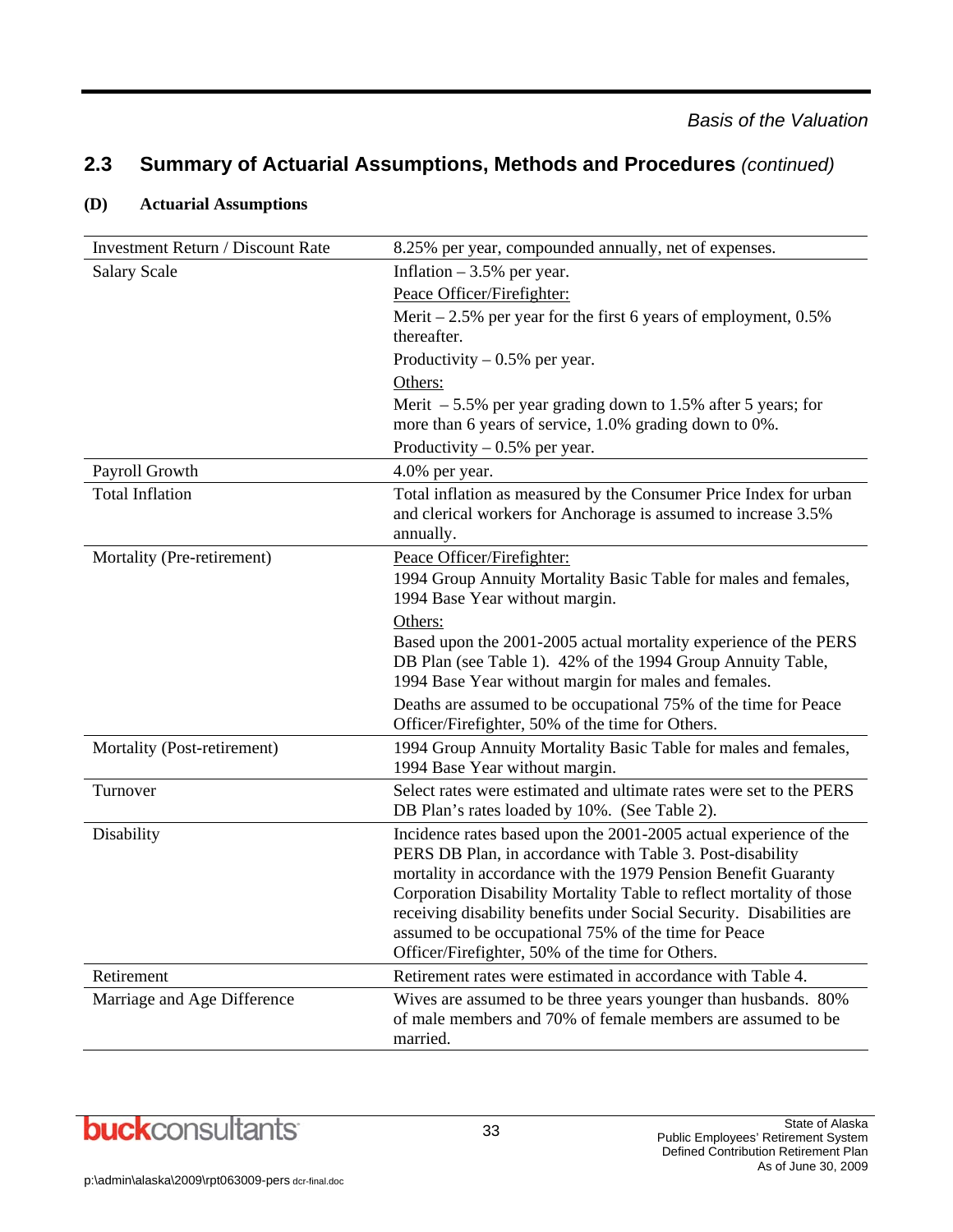| Expenses                             | All expenses are net of the investment return assumption.                                                                                                           |                |                     |
|--------------------------------------|---------------------------------------------------------------------------------------------------------------------------------------------------------------------|----------------|---------------------|
| Per Capita Claims Cost               | Sample claims cost rates for FY10 medical benefits are shown<br>below:                                                                                              |                |                     |
|                                      |                                                                                                                                                                     |                | <b>Prescription</b> |
|                                      |                                                                                                                                                                     | <b>Medical</b> | <b>Drugs</b>        |
|                                      | Pre-Medicare                                                                                                                                                        | \$ 7,503       | \$2,419             |
|                                      | Medicare Parts A & B                                                                                                                                                | \$1,336        | \$2,419             |
|                                      | Medicare Part B Only                                                                                                                                                | \$4,754        | \$2,419             |
|                                      | Medicare Part D                                                                                                                                                     | N/A            | 477<br>\$           |
| Third Party Administrator Fees       | \$153.33 per person per year; assumed trend rate of 5% per year.                                                                                                    |                |                     |
| <b>Base Claims Costs Adjustments</b> | Due to higher initial copays, deductibles, out-of-pocket limits<br>and member cost sharing compared to the DB medical plan, the<br>following adjustments were made: |                |                     |
|                                      | 0.941 for the medical plan.                                                                                                                                         |                |                     |
|                                      | 0.993 for the prescription drug plan.                                                                                                                               |                |                     |
|                                      | 0.952 for the annual indexing for member cost sharing.                                                                                                              |                |                     |

#### **(D) Actuarial Assumptions** *(continued)*

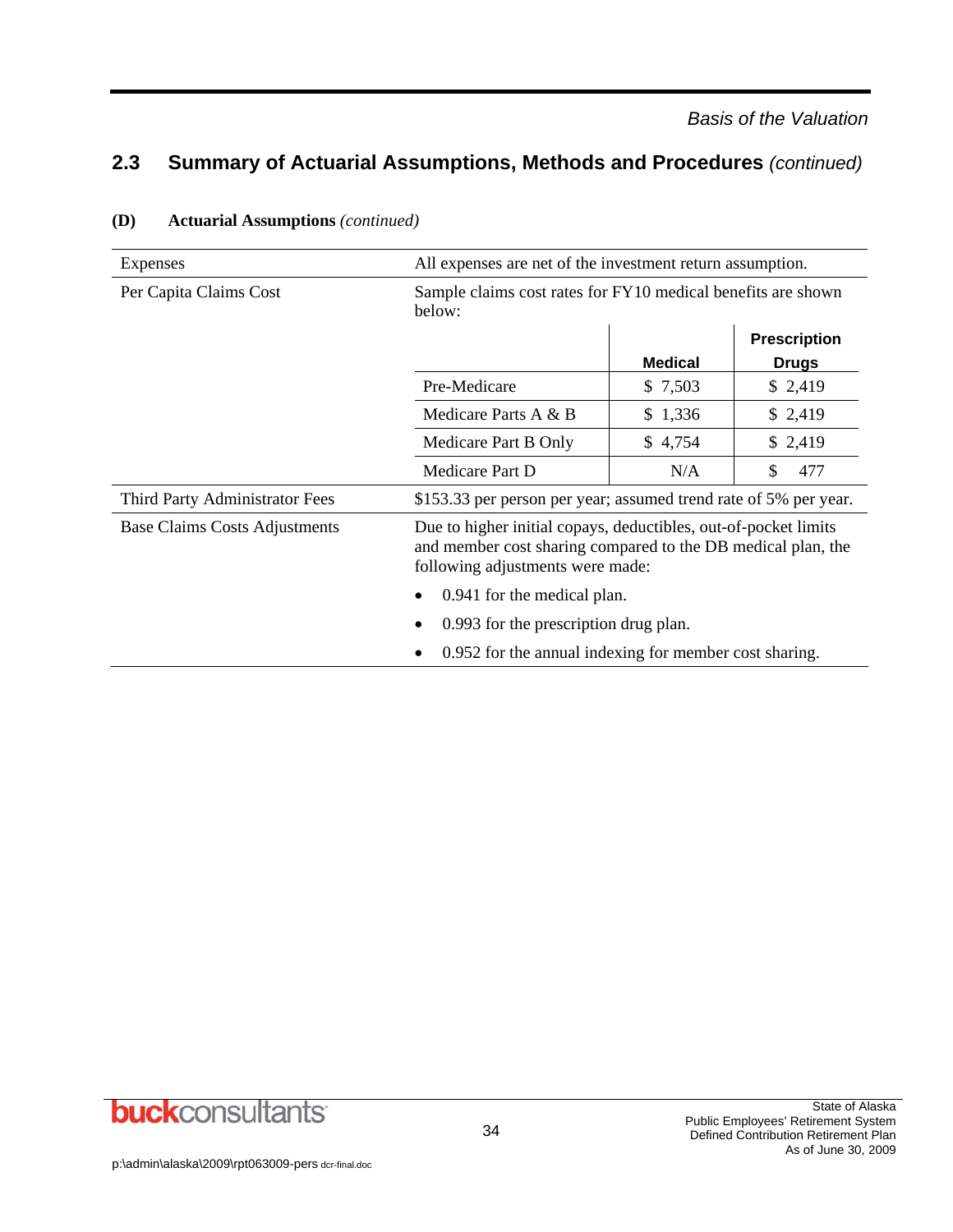| <b>Health Cost Trend</b> |              | The table below shows the rate used to project the cost<br>from the shown fiscal year to the next fiscal year. For<br>example, 7.5% is applied to the FY10 rate claims costs to<br>get the FY11 claims costs. |                     |  |
|--------------------------|--------------|---------------------------------------------------------------------------------------------------------------------------------------------------------------------------------------------------------------|---------------------|--|
|                          |              |                                                                                                                                                                                                               | <b>Prescription</b> |  |
|                          |              | <b>Medical</b>                                                                                                                                                                                                | <b>Drugs</b>        |  |
|                          | <b>FY10</b>  | 7.5%                                                                                                                                                                                                          | 9.6%                |  |
|                          | <b>FY11</b>  | 6.9%                                                                                                                                                                                                          | 8.3%                |  |
|                          | FY12         | 6.4%                                                                                                                                                                                                          | 7.1%                |  |
|                          | <b>FY13</b>  | 5.9%                                                                                                                                                                                                          | 5.9%                |  |
|                          | <b>FY14</b>  | 5.9%                                                                                                                                                                                                          | 5.9%                |  |
|                          | <b>FY15</b>  | 5.9%                                                                                                                                                                                                          | 5.9%                |  |
|                          | <b>FY16</b>  | 5.9%                                                                                                                                                                                                          | 5.9%                |  |
|                          | <b>FY25</b>  | 5.8%                                                                                                                                                                                                          | 5.8%                |  |
|                          | <b>FY50</b>  | 5.7%                                                                                                                                                                                                          | 5.7%                |  |
|                          | <b>FY100</b> | 5.1%                                                                                                                                                                                                          | 5.1%                |  |
|                          |              |                                                                                                                                                                                                               |                     |  |

**(D) Actuarial Assumptions** *(continued)*

 For the June 30, 2008 valuation and later, the Society of Actuaries' Healthcare Cost Trend Model is used to project medical and prescription drug costs. This model effectively begins estimating trend amounts beginning in 2012 and projects out to 2100. The model has been populated with assumptions that are specific to the State of Alaska.

| <b>Aging Factors</b> |           |                | <b>Prescription</b> |
|----------------------|-----------|----------------|---------------------|
|                      | Age       | <b>Medical</b> | <b>Drugs</b>        |
|                      | $0 - 44$  | 2.0%           | 4.5%                |
|                      | $45 - 54$ | 2.5%           | 3.5%                |
|                      | 55-64     | 3.5%           | 3.0%                |
|                      | 65-74     | 4.0%           | 1.5%                |
|                      | 75-84     | 1.5%           | 0.5%                |
|                      | 85-94     | 0.5%           | 0.0%                |
|                      | $95+$     | $0.0\%$        | 0.0%                |

Retiree Medical Participation 100% of members and their spouses are assumed to elect retiree medical benefits as soon as they are eligible.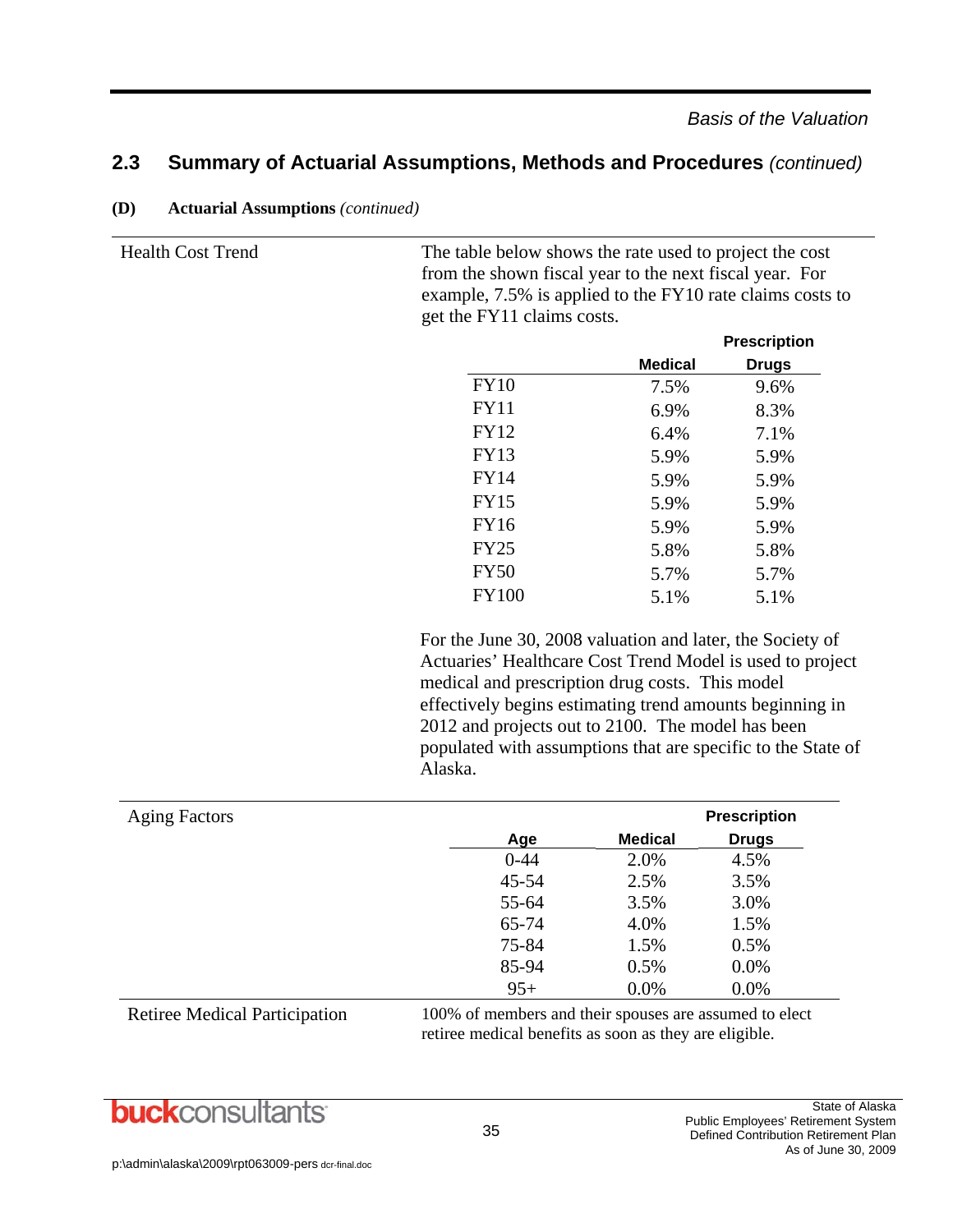#### **Table 1 Alaska PERS Others DCR Plan Mortality Table (Preretirement)**

| <u>Age</u> | <b>Male</b> | <b>Female</b> |
|------------|-------------|---------------|
| 20         | .0229%      | .0128%        |
| 21         | .0239       | .0129         |
| 22         | .0251       | .0131         |
| 23         | .0266       | .0131         |
| 24         | .0282       | .0131         |
| 25         | .0299       | .0131         |
| 26         | .0315       | .0133         |
| 27         | .0328       | .0136         |
| 28         | .0341       | .0142         |
| 29         | .0352       | .0150         |
| 30         | .0362       | .0158         |
| 31         | .0371       | .0168         |
| 32         | .0379       | .0179         |
| 33         | .0383       | .0191         |
| 34         | .0383       | .0202         |
| 35         | .0384       | .0216         |
| 36         | .0389       | .0231         |
| 37         | .0402       | .0249         |
| 38         | .0424       | .0270         |
| 39         | .0452       | .0294         |
| 40         | .0484       | .0320         |
| 41         | .0522       | .0347         |
| 42         | .0565       | .0373         |
| 43         | .0611       | .0396         |
| 44         | .0659       | .0417         |
| 45         | .0713       | .0439         |
| 46         | .0778       | .0467         |
| 47         | .0858       | .0502         |
| 48         | .0949       | .0545         |
| 49         | .1050       | .0591         |
| 50         | .1165       | .0645         |
| 51         | .1297       | .0708         |
| 52         | .1451       | .0783         |
| 53         | .1619       | .0861         |
| 54         | .1797       | .0941         |
| 55         | .1998       | .1036         |
| 56         | .2235       | .1157         |
| 57         | .2252       | .1318         |
| 58         | .2845       | .1517         |
| 59         | .3202       | .1745         |
| 60         | .3602       | .2005         |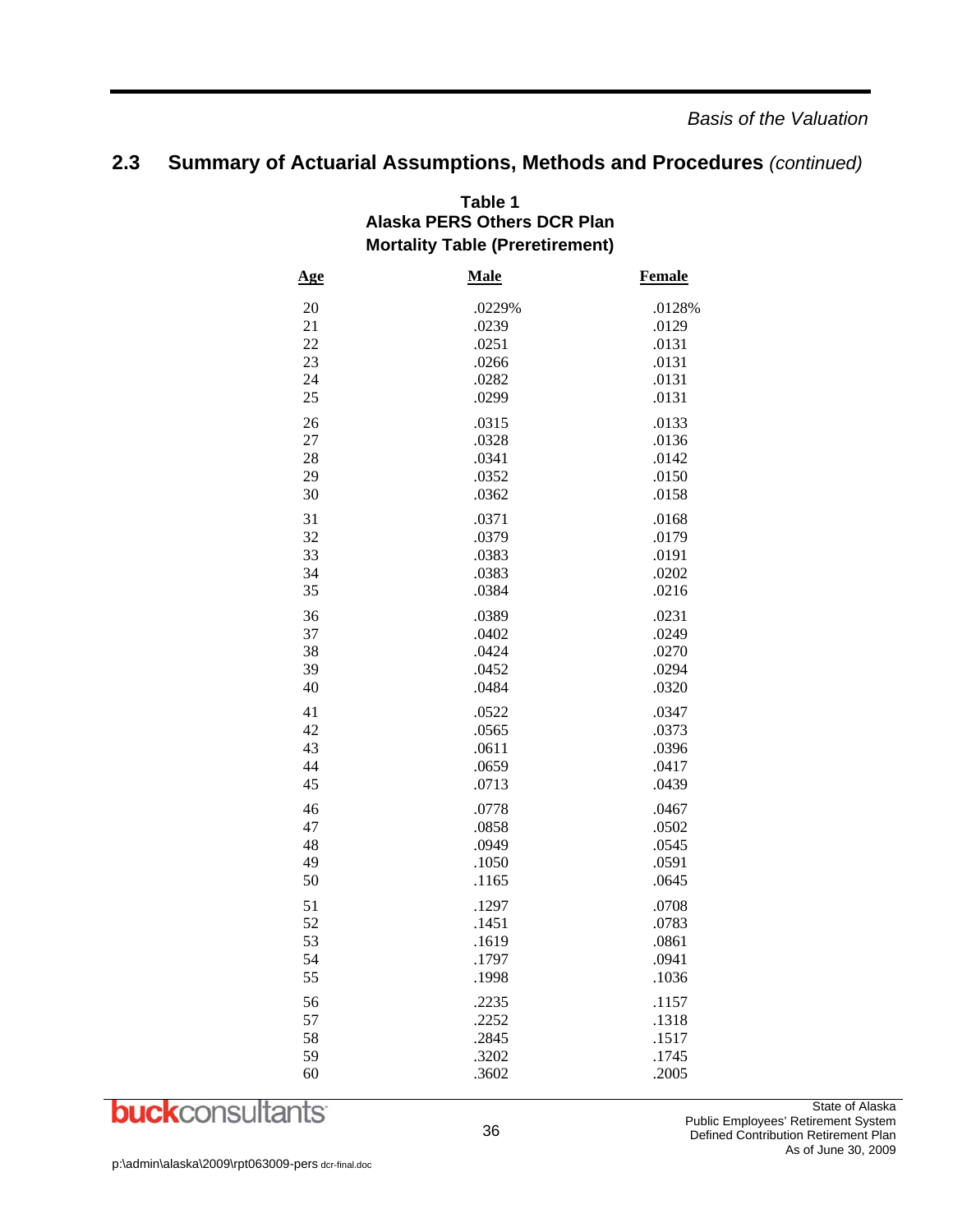#### **Table 2 Alaska PERS DCR Plan Turnover Assumptions**

**Peace Officer/Firefighter:** 

| <b>Select Rates of Turnover During the First 5 Years of Employment</b> |                   |      |  |
|------------------------------------------------------------------------|-------------------|------|--|
|                                                                        | Year of           |      |  |
|                                                                        | <b>Employment</b> | Rate |  |
|                                                                        |                   |      |  |
|                                                                        |                   | 14%  |  |
|                                                                        | 2                 | 12%  |  |
|                                                                        | 3                 | 10%  |  |
|                                                                        | 4                 | 9%   |  |
|                                                                        | 5                 | 8%   |  |

#### **Ultimate Rates of Turnover**   $\Lambda$  fter the First 5  $\mathbf V$ ears of Employ

| After the First 5 Years of Employment |             |               |       |             |               |
|---------------------------------------|-------------|---------------|-------|-------------|---------------|
| Age                                   | <b>Male</b> | <b>Female</b> | Age   | <b>Male</b> | <b>Female</b> |
| 20                                    | 5.0292%     | 6.3393%       | 45    | 4.6241%     | 5.9233%       |
| 21                                    | 5.0230      | 6.3364        | 46    | 4.5669      | 5.8716        |
| $22\,$                                | 5.0163      | 6.3336        | 47    | 4.5000      | 5.8111        |
| 23                                    | 5.0084      | 6.3309        | 48    | 4.4264      | 5.7449        |
| 24                                    | 4.9982      | 6.3265        | 49    | 4.3487      | 5.6764        |
| 25                                    | 4.9894      | 6.3243        | 50    | 4.2639      | 5.6021        |
| 26                                    | 4.9810      | 6.3215        | 51    | 4.1645      | 5.5141        |
| 27                                    | 4.9699      | 6.3131        | 52    | 4.0418      | 5.4023        |
| 28                                    | 4.9612      | 6.3056        | 53    | 3.9013      | 5.2732        |
| 29                                    | 4.9512      | 6.2951        | 54    | 3.7456      | 5.1302        |
| 30                                    | 4.9435      | 6.2861        | 55    | 3.5626      | 4.9575        |
| 31                                    | 4.9345      | 6.2742        | 56    | 3.3331      | 4.7311        |
| 32                                    | 4.9277      | 6.2641        | 57    | 3.0481      | 4.4398        |
| 33                                    | 4.9206      | 6.2515        | 58    | 2.7449      | 4.1268        |
| 34                                    | 4.9151      | 6.2388        | 59    | 2.3543      | 3.7061        |
| 35                                    | 4.9078      | 6.2229        | 60    | 1.9155      | 3.2311        |
| 36                                    | 4.8986      | 6.2062        | 61    | 1.4339      | 2.7135        |
| 37                                    | 4.8843      | 6.1857        | 62    | 0.8727      | 2.1118        |
| 38                                    | 4.8664      | 6.1637        | 63    | 0.2385      | 1.4324        |
| 39                                    | 4.8462      | 6.1400        | 64    | 5.2800      | 0.6987        |
| 40                                    | 4.8236      | 6.1153        | $65+$ | 5.2800      | 6.6000        |
| 41                                    | 4.7972      | 6.0883        |       |             |               |
| 42                                    | 4.7632      | 6.0548        |       |             |               |
| 43                                    | 4.7249      | 6.0185        |       |             |               |
| 44                                    | 4.6784      | 5.9748        |       |             |               |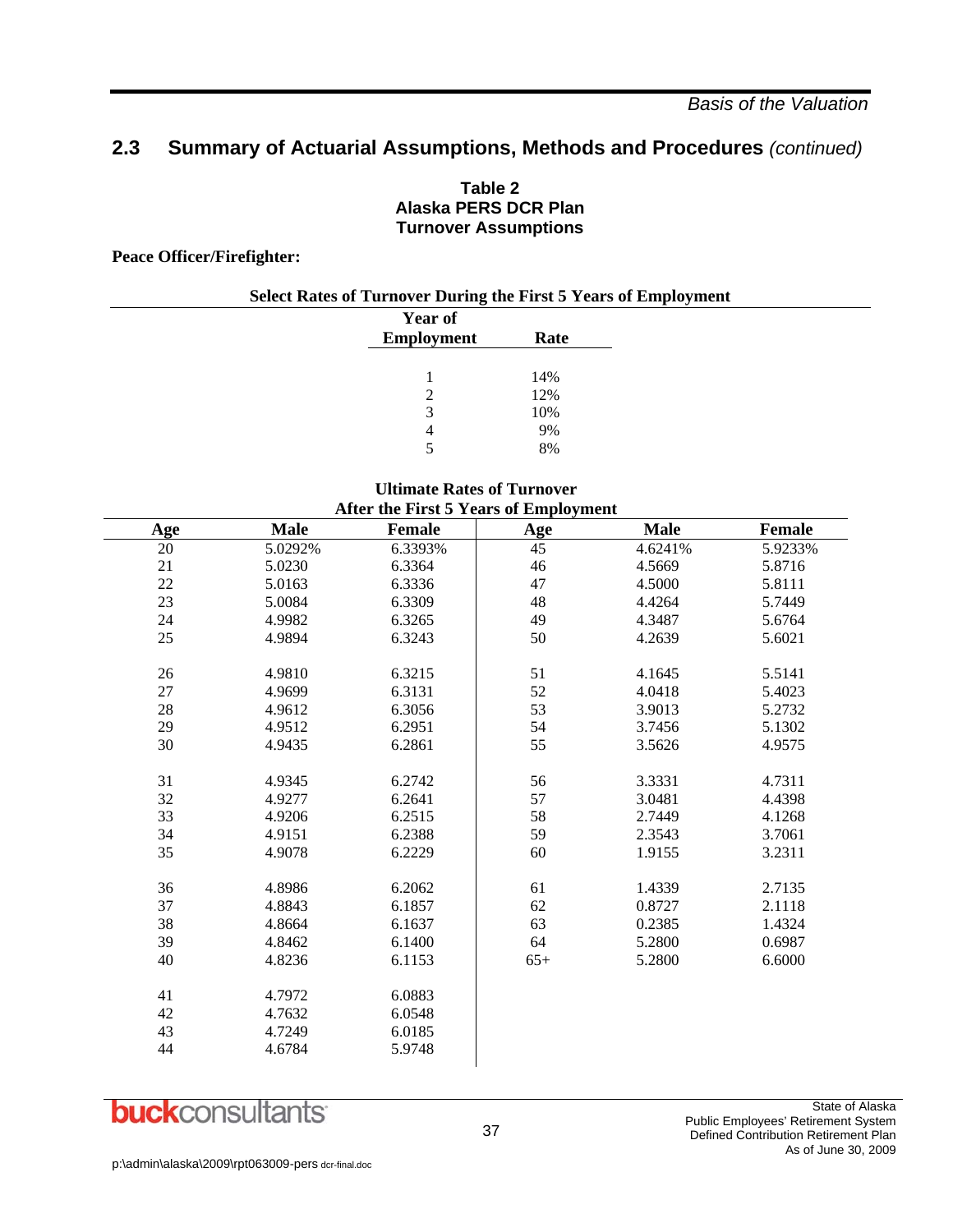#### **Table 2 Alaska PERS DCR Plan Turnover Assumptions**

#### **Others:**

| <b>Select Rates of Turnover During the First 5 Years of Employment</b> |                   |      |  |
|------------------------------------------------------------------------|-------------------|------|--|
|                                                                        | <b>Year of</b>    |      |  |
|                                                                        | <b>Employment</b> | Rate |  |
|                                                                        |                   |      |  |
|                                                                        |                   | 25%  |  |
|                                                                        | 2                 | 23%  |  |
|                                                                        | 3                 | 20%  |  |
|                                                                        | 4                 | 16%  |  |
|                                                                        |                   | 15%  |  |

#### **Ultimate Rates of Turnover After the First 5 Years of Employment**

| <b>Age</b> | <b>Male</b> | <b>Female</b> | <b>Age</b> | <b>Male</b> | Female  |
|------------|-------------|---------------|------------|-------------|---------|
| $20\,$     | 13.2102%    | 15.0446%      | 45         | 5.7660%     | 6.6418% |
| 21         | 13.2072     | 15.0442       | 46         | 5.7412      | 6.6260  |
| $22\,$     | 13.2025     | 15.0424       | 47         | 5.7110      | 6.6061  |
| 23         | 13.1984     | 15.0421       | 48         | 5.6761      | 6.5825  |
| 24         | 13.1925     | 15.0407       | 49         | 5.6397      | 6.5591  |
| 25         | 13.1877     | 15.0407       | 50         | 5.5983      | 6.5318  |
| 26         | 13.1831     | 15.0403       | 51         | 5.5505      | 6.5002  |
| 27         | 13.1779     | 15.0379       | 52         | 5.4941      | 6.4620  |
| $28\,$     | 13.1732     | 15.0346       | 53         | 5.4300      | 6.4184  |
| 29         | 13.1687     | 15.0307       | 54         | 5.3605      | 6.3716  |
| 30         | 13.1646     | 15.0264       | 55         | 5.2807      | 6.3160  |
| 31         | 13.1621     | 15.0231       | 56         | 5.1834      | 6.2432  |
| 32         | 13.1585     | 15.0182       | 57         | 5.0650      | 6.1491  |
| 33         | 13.1561     | 15.0131       | 58         | 4.9352      | 6.0429  |
| 34         | 13.1548     | 15.0079       | 59         | 4.7792      | 5.9079  |
| 35         | 9.5234      | 10.8771       | 60         | 4.6045      | 5.7553  |
| 36         | 9.5194      | 10.8694       | 61         | 4.4089      | 5.5858  |
| 37         | 9.5145      | 10.8621       | $62\,$     | 4.1829      | 5.3912  |
| 38         | 9.5058      | 10.8525       | 63         | 3.9259      | 5.1701  |
| 39         | 9.4967      | 10.8431       | 64         | 3.6453      | 4.9289  |
| 40         | 7.0649      | 8.0818        | $65+$      | 6.0500      | 6.8750  |
| 41         | 7.0516      | 8.0705        |            |             |         |
| 42         | 7.0354      | 8.0578        |            |             |         |
| 43         | 7.0188      | 8.0461        |            |             |         |
| 44         | 6.9989      | 8.0325        |            |             |         |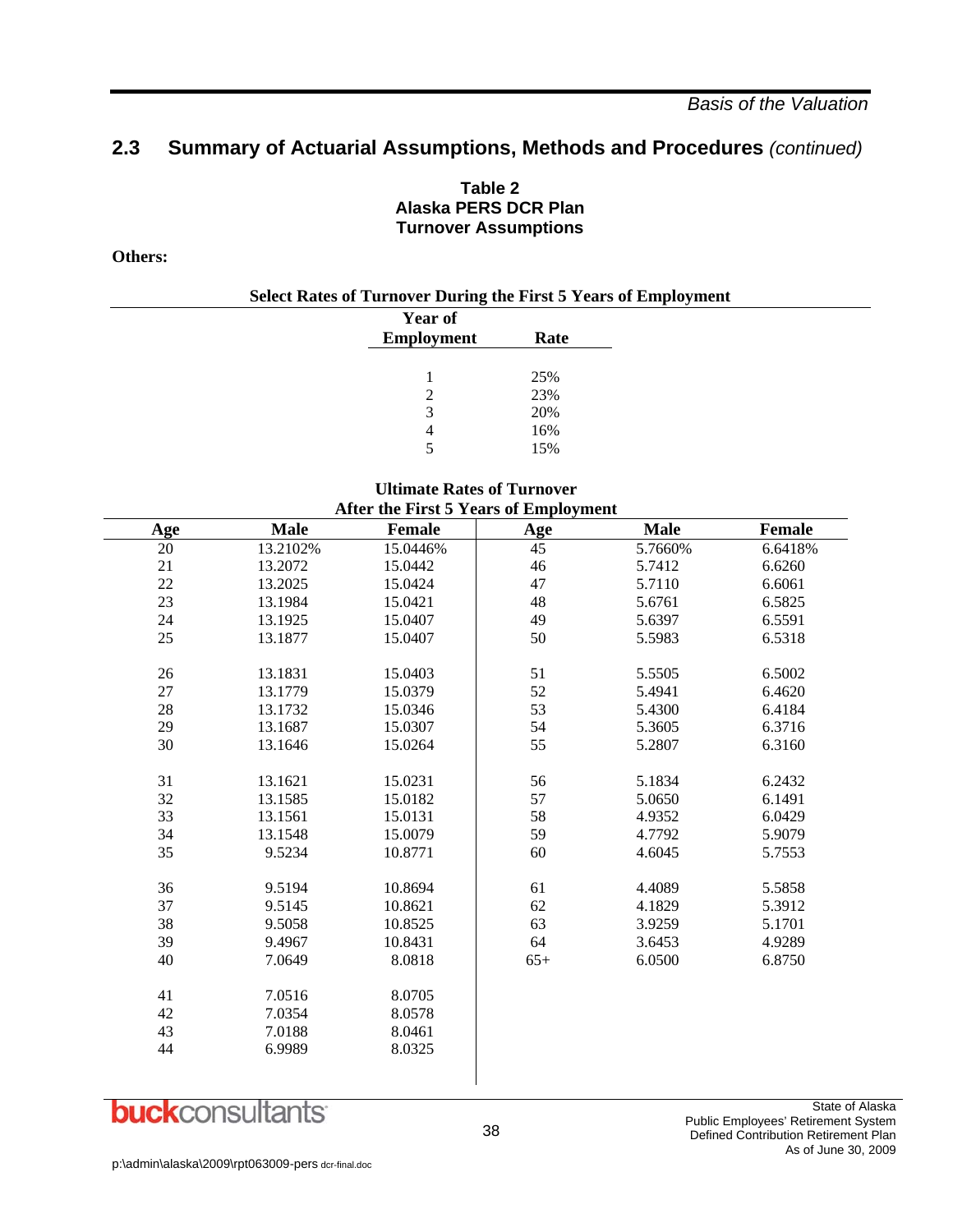#### **Table 3 Alaska PERS DCR Plan Disability Table**

|            | Peace Officer/          | <b>Other Member Rate</b> |               |
|------------|-------------------------|--------------------------|---------------|
| <u>Age</u> | <b>Firefighter Rate</b> | <b>Male</b>              | <b>Female</b> |
| 20         | .088%                   | .032%                    | .029%         |
| 21         | .089                    | .032                     | .029          |
| 22         | .090                    | .033                     | .031          |
| 23         | .091                    | .033                     | .031          |
| 24         | .093                    | .035                     | .032          |
| 25         | .094                    | .035                     | .032          |
| 26         | .095                    | .035                     | .032          |
| 27         | .098                    | .036                     | .033          |
| 28         | .100                    | .037                     | .034          |
| 29         | .103                    | .038                     | .035          |
| 30         | .105                    | .039                     | .036          |
| 31         | .108                    | .039                     | .036          |
| 32         | .110                    | .040                     | .037          |
| 33         | .113                    | .041                     | .038          |
| 34         | .116                    | .043                     | .039          |
| 35         | .120                    | .044                     | .040          |
| 36         | .124                    | .046                     | .042          |
| 37         | .129                    | .047                     | .043          |
| 38         | .134                    | .050                     | .045          |
| 39         | .139                    | .051                     | .046          |
| 40         | .144                    | .053                     | .048          |
| 41         | .150                    | .055                     | .050          |
| 42         | .159                    | .059                     | .054          |
| 43         | .170                    | .062                     | .057          |
| 44         | .185                    | .068                     | .062          |
| 45         | .203                    | .075                     | .068          |
| 46         | .220                    | .081                     | .074          |
| 47         | .239                    | .087                     | .080          |
| 48         | .259                    | .096                     | .087          |
| 49         | .279                    | .102                     | .094          |
| 50         | .300                    | .110                     | .101          |
| 51         | .325                    | .120                     | .109          |
| 52         | .353                    | .131                     | .120          |
| 53         | .398                    | .146                     | .133          |
| 54         | .444                    | .163                     | .149          |
| 55         | .500                    | .184                     | .168          |
| 56         | .574                    | .212                     | .193          |
| 57         | .668                    | .246                     | .225          |
| 58         | .763                    | .281                     | .256          |
| 59         | .900                    | .331                     | .302          |
| 60         | 1.054                   | .388                     | .354          |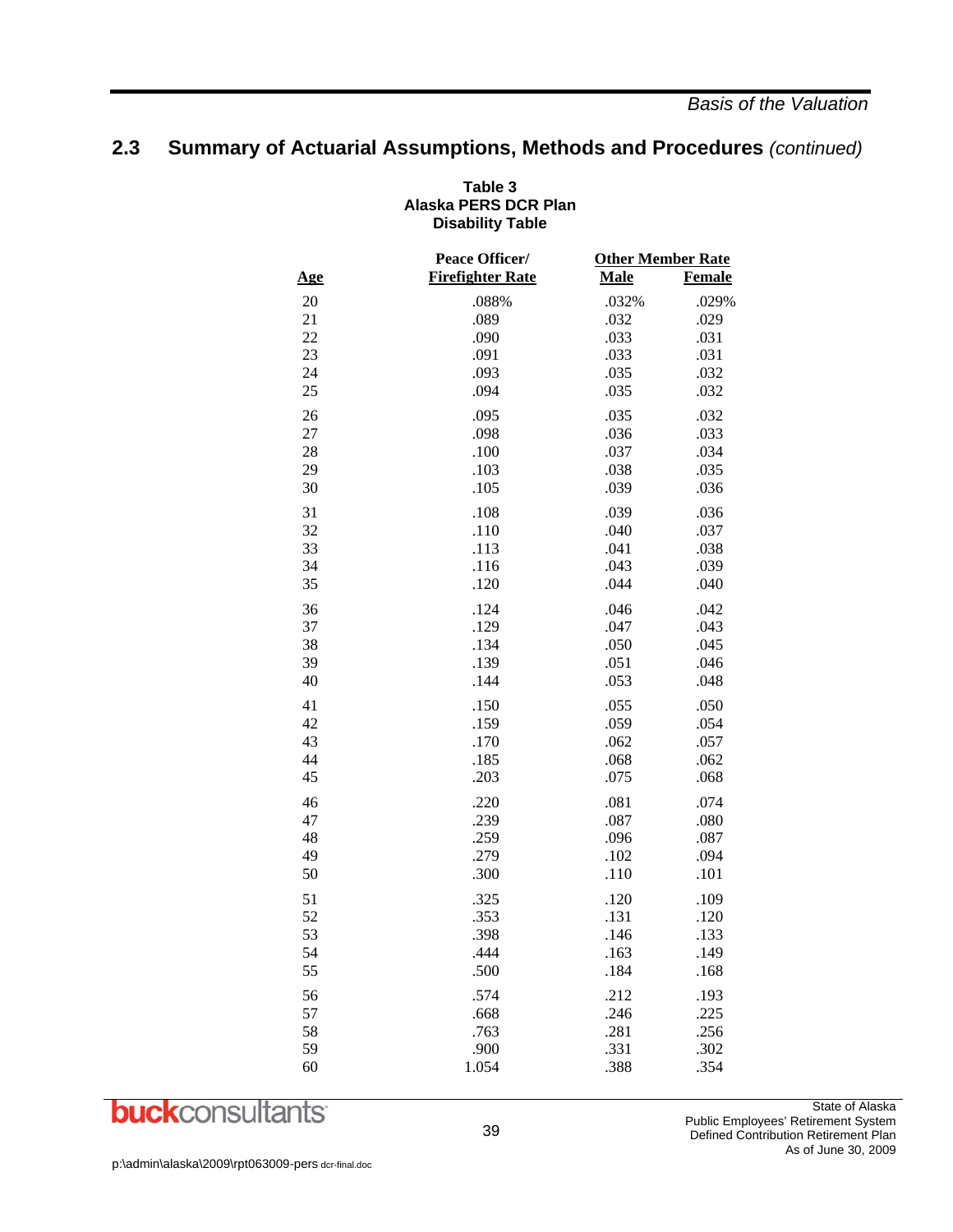| Table 4<br>Alaska PERS DCR Plan<br><b>Retirement Table</b> |      |  |  |
|------------------------------------------------------------|------|--|--|
| Age                                                        | Rate |  |  |
| $<$ 55                                                     | 2%   |  |  |
| 55-59                                                      | 3%   |  |  |
| 60                                                         | 5%   |  |  |
| 61                                                         | 5%   |  |  |
| 62                                                         | 10%  |  |  |
| 63                                                         | 5%   |  |  |
| 64                                                         | 5%   |  |  |
| 65                                                         | 25%  |  |  |
| 66                                                         | 25%  |  |  |
| 67                                                         | 25%  |  |  |
| 68                                                         | 20%  |  |  |
| 69                                                         | 20%  |  |  |
| 70                                                         | 100% |  |  |

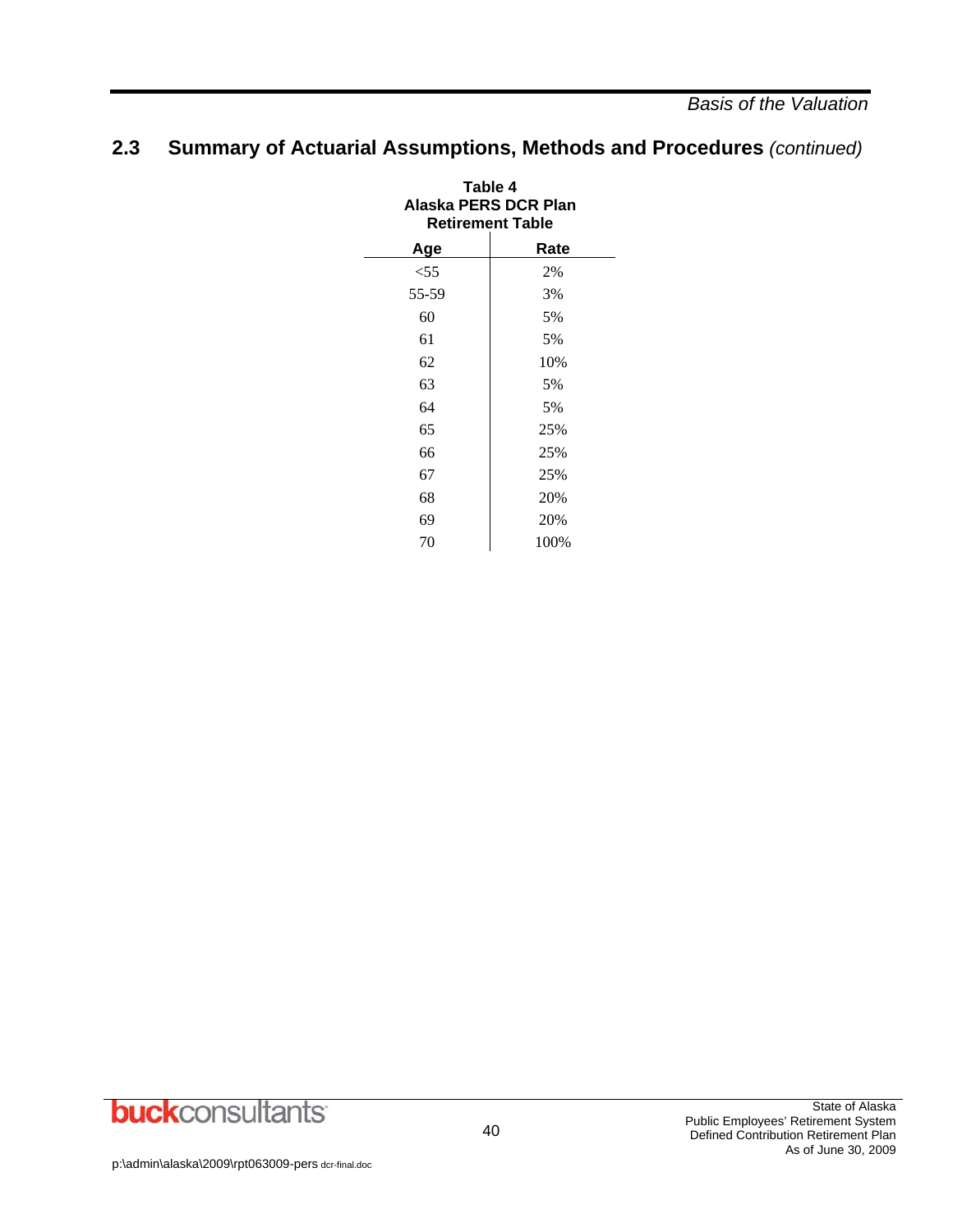*Basis of the Valuation* 

## **2.3 Summary of Actuarial Assumptions, Methods and Procedures** *(continued)*

**Changes in Actuarial Assumptions Since the Prior Valuation** 

|                     | <b>June 30, 2008</b>                | <b>June 30, 2009</b>                                                   |
|---------------------|-------------------------------------|------------------------------------------------------------------------|
| Occupational Factor | 100% for all deaths & disabilities. | 75% for Peace Officer/Firefighter<br>deaths $\&$ disabilities, 50% for |
|                     |                                     | Others deaths & disabilities.                                          |

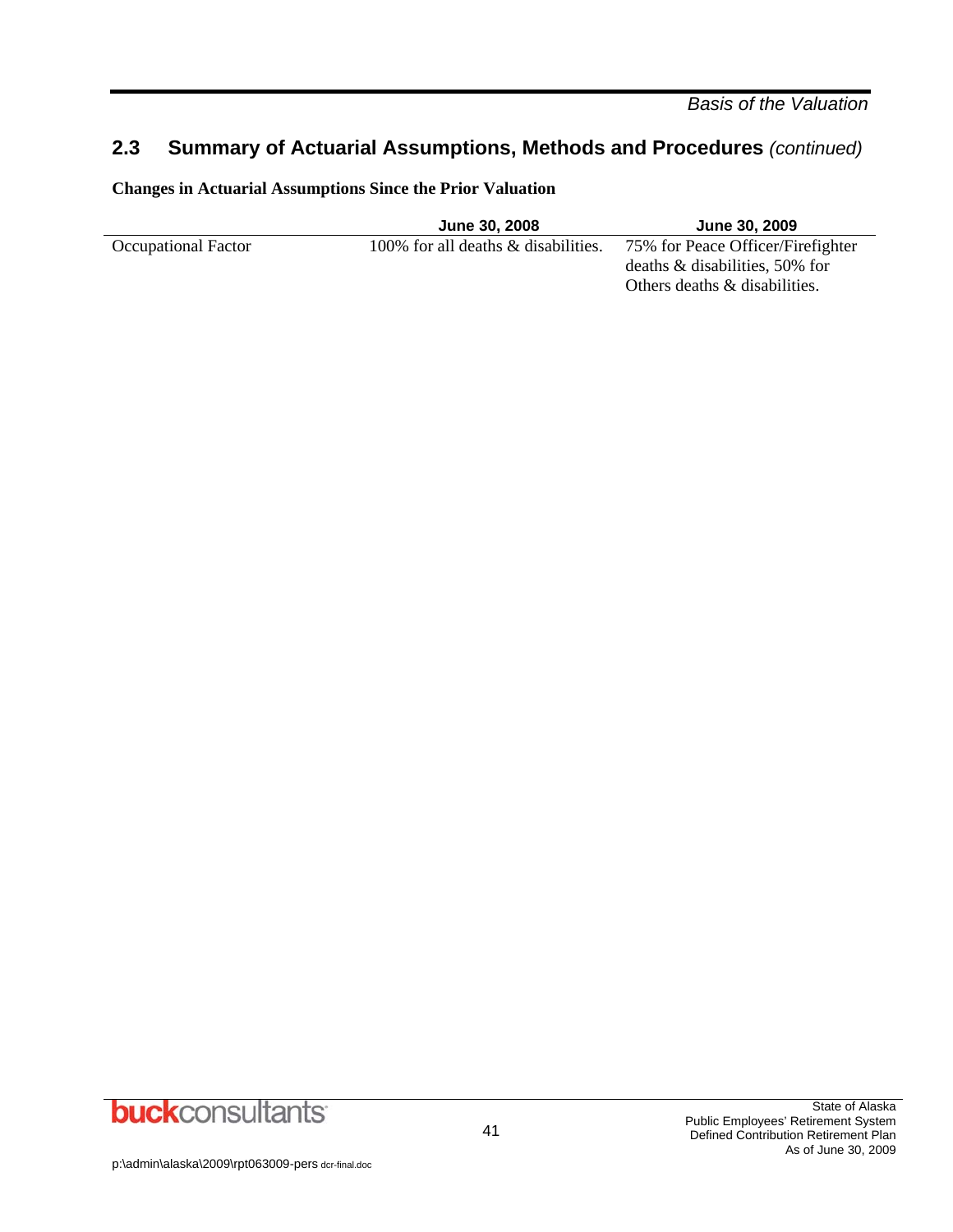## **Section 3**

This section contains supplementary information on benefits that is required to be disclosed in financial statements to comply with Statements No. 25 and 43 of the Governmental Accounting Standards Board (GASB Nos. 25 and 43). GASB No. 43 first applies for the June 30, 2006 disclosure.

| Section $3.1(a)$ | Summary of Accrued and Unfunded Accrued Liabilities.                      |
|------------------|---------------------------------------------------------------------------|
| Section $3.1(b)$ | Schedule of Contributions from Employers and Other Contributing Entities. |
| Section $3.1(c)$ | Actuarial Assumptions, Methods and Additional Information.                |

Section 3.2 Solvency Test.

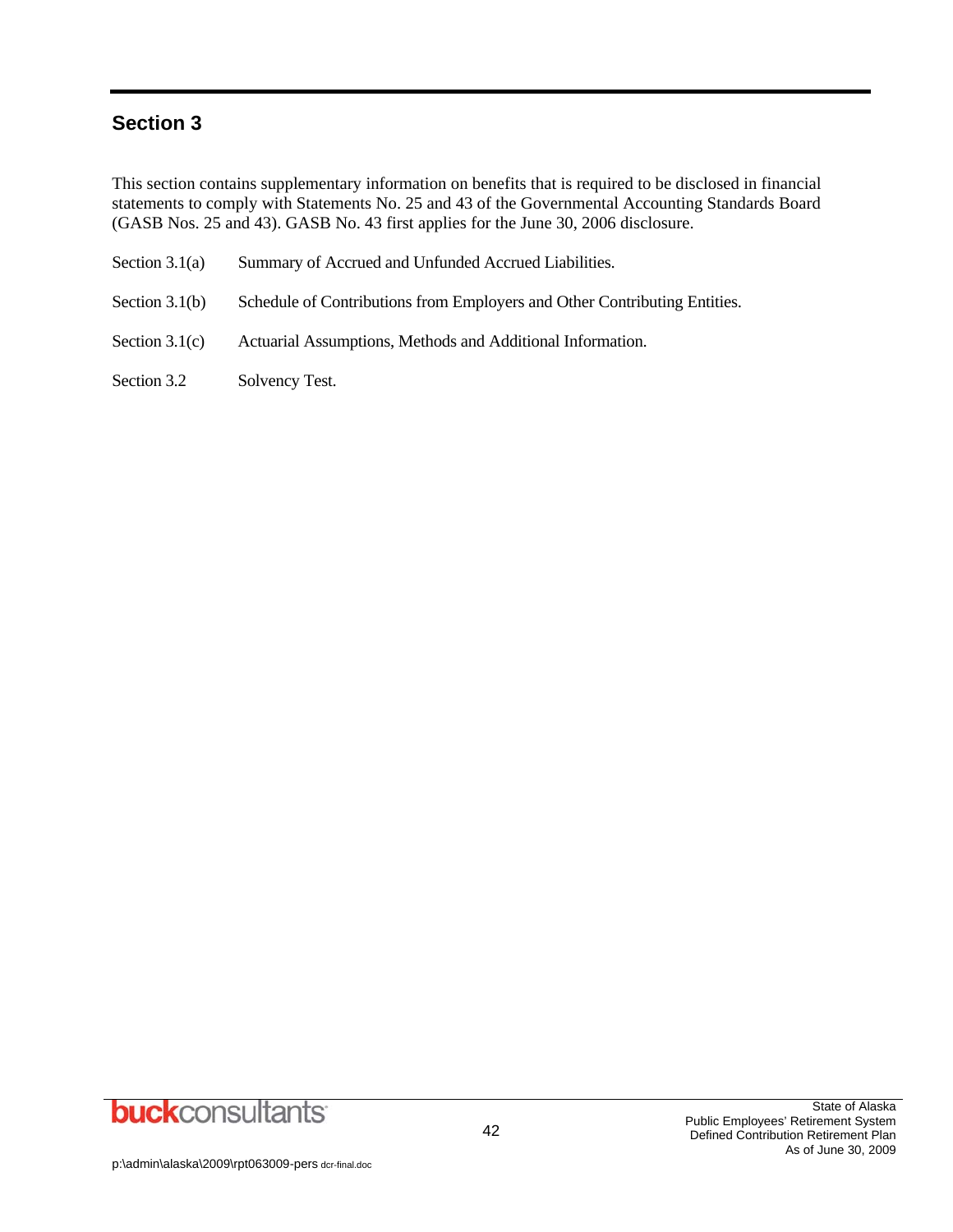## **3.1(a) Summary of Accrued and Unfunded Accrued Liabilities**

The exhibit below shows the death and disability plan disclosure under GASB No. 25.

|               |   | <b>Actuarial Accrued</b><br>Liabilities (AAL)<br>(000's) | <b>Actuarial Value</b><br>of Assets<br>(000's) | <b>Funded Ratio</b><br>(000's) | <b>Unfunded AAL</b><br>(UAAL)<br>(000's) | <b>Covered Payroll</b><br>(000's) | UAAL as a<br>Percentage of<br><b>Covered Payroll</b> |
|---------------|---|----------------------------------------------------------|------------------------------------------------|--------------------------------|------------------------------------------|-----------------------------------|------------------------------------------------------|
| June 30, 2009 | S | 403                                                      | \$<br>3.138                                    | 778.7%                         | (2,735)                                  | \$<br>314.118                     | (0.9)%                                               |
| June 30, 2008 |   | 242                                                      | 1,288                                          | 532.2%                         | (1,046)                                  | 203.955                           | (0.5)%                                               |
| June 30, 2007 |   | 48                                                       | 188                                            | 391.7%                         | (140)                                    | 105.611                           | (0.1)%                                               |

The exhibit below shows the retiree medical disclosure without regard to Medicare Part D under GASB No. 43.

|               | <b>Actuarial Accrued</b><br>Liabilities (AAL)<br>(000's) | <b>Actuarial Value</b><br>of Assets<br>(000's) | <b>Funded Ratio</b><br>(000's) | <b>Unfunded AAL</b><br>(UAAL)<br>(000's) | <b>Covered Payroll</b><br>(000's) | UAAL as a<br>Percentage of<br><b>Covered Payroll</b> |
|---------------|----------------------------------------------------------|------------------------------------------------|--------------------------------|------------------------------------------|-----------------------------------|------------------------------------------------------|
| June 30, 2009 | \$<br>4.594                                              | 5.475                                          | 119.2%                         | \$<br>(881)                              | \$<br>314.118                     | (0.3)%                                               |
| June 30, 2008 | 2.123                                                    | 2.719                                          | 128.1%                         | (596)                                    | 203.955                           | (0.3)%                                               |
| June 30, 2007 | 803                                                      | 1,067                                          | 132.9%                         | (264)                                    | 105,611                           | (0.2)%                                               |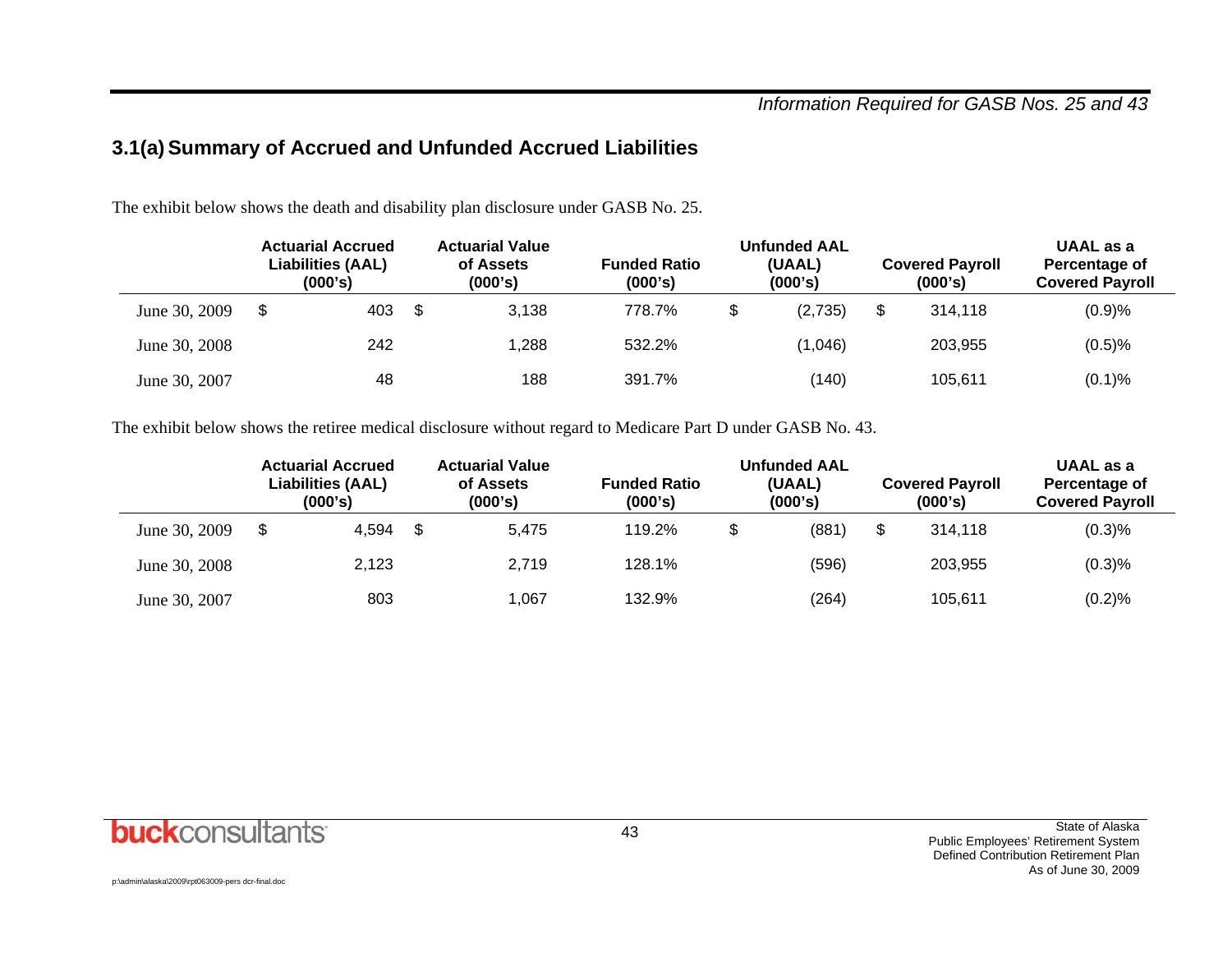### *Information Required for GASB Nos. 25 and 43*

### **3.1(b) Summary of Contributions from Employers and Other Contributing Entities**

The following shows the death and disability plan disclosure under GASB No. 25 for fiscal year ending 2007 and later.

| <b>Fiscal Year Ending</b> | <b>Annual Required</b><br><b>Contribution (ARC)</b> | <b>Percentage of ARC</b><br><b>Contributed</b> |  |
|---------------------------|-----------------------------------------------------|------------------------------------------------|--|
| June 30, 2009             | \$ 1.787                                            | 100%                                           |  |
| June 30, 2008             | 1.063                                               | 100%                                           |  |
| June 30, 2007             | 181                                                 | 100%                                           |  |

The following shows the retiree medical disclosure without regard to Medicare Part D subsidy under GASB No. 43 for fiscal year ending 2007 and later.

| <b>Fiscal Year Ending</b> | <b>Annual Required</b><br><b>Contribution (ARC)</b> | <b>Percentage of ARC</b><br><b>Contributed</b> |
|---------------------------|-----------------------------------------------------|------------------------------------------------|
| June 30, 2009             | 3.152                                               | 85%                                            |
| June 30, 2008             | 1.845                                               | 85%                                            |
| June 30, 2007             | 1.028                                               | 100%                                           |

The exhibit below shows the annual required contribution (ARC) as a percentage of pay.

|                       |                    |                                                               | ARC (% of Pay)         |                        |
|-----------------------|--------------------|---------------------------------------------------------------|------------------------|------------------------|
| <b>Valuation Date</b> | <b>Fiscal Year</b> | Occupational<br>Death &<br><b>Disability</b><br>(PF / Others) | <b>Retiree Medical</b> | Total<br>(PF / Others) |
| N/A                   | FY07               | $0.40\%$ / 0.30%                                              | 1.75%                  | $2.15\%$ / $2.05\%$    |
| N/A                   | <b>FY08</b>        | $1.33\%$ / 0.58%                                              | 1.17%                  | $2.50\%$ / 1.75%       |
| N/A                   | <b>FY09</b>        | $1.33\%$ / 0.58%                                              | 1.17%                  | $2.50\%$ / 1.75%       |
| June 30, 2007         | <b>FY10</b>        | $1.33\%$ / 0.30%                                              | 0.95%                  | $2.28\%$ / 1.25%       |
| June 30, 2008         | <b>FY11</b>        | $1.18\%$ / 0.31%                                              | 0.68%                  | $1.86\% / 0.99\%$      |
| June 30, 2009         | <b>FY12</b>        | $0.97\%$ / 0.11%                                              | 0.62%                  | $1.59\%$ / 0.73%       |
|                       |                    | 44                                                            |                        |                        |

**buck**consultants

State of Alaska Public Employees' Retirement System Defined Contribution Retirement Plan

As of June 30, 2009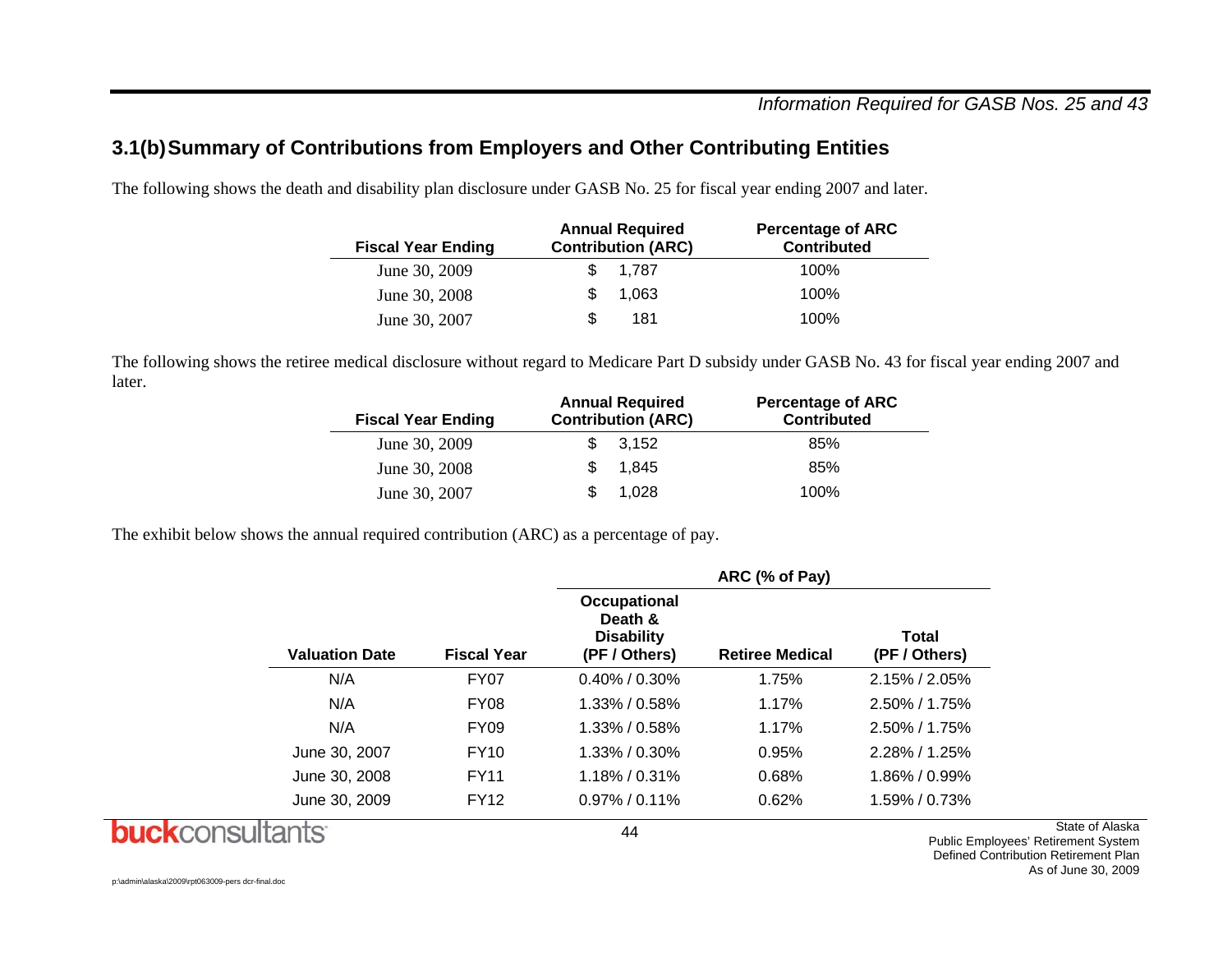*Information Required for GASB Nos. 25 and 43* 

| <b>Valuation Date</b>                        | June 30, 2009                                                         |
|----------------------------------------------|-----------------------------------------------------------------------|
| <b>Actuarial Cost Method</b>                 | Entry Age Normal                                                      |
|                                              | Level Percentage of Pay for Occupational Death &<br><b>Disability</b> |
|                                              | Level Dollar for Retiree Medical                                      |
| Amortization Method                          | Level Dollar, closed with bases established annually                  |
| <b>Equivalent Single Amortization Period</b> | 24 years                                                              |
| <b>Asset Valuation Method</b>                | 5-year smoothed market                                                |
| <b>Actuarial Assumptions:</b>                |                                                                       |
| Investment rate of return*                   | 8.25%                                                                 |
| Projected salary increases                   | 4.0%                                                                  |
| *Includes inflation at                       | 3.5%                                                                  |

## **3.1(c) Actuarial Assumptions, Methods and Additional Information**

GASB 43 requires that the discount rate used in the valuation be the estimated long-term yield on investments that are expected to finance postemployment benefits. Depending on the method by which a plan is financed, the relevant investments could be plan assets, employer assets or a combination of plan and employer assets. The investment return should reflect the nature and the mix of both current and expected investments and the basis used to determined the actuarial value of assets.

The State of Alaska Public Employees' Retirement System DCR Plan's retiree medical benefits are fully funded. Therefore, the 8.25% discount rate used for GASB 25 reporting is also applied herein for GASB 43 reporting.

Based on GASB accounting rules, the retiree drug subsidy the State of Alaska receives under Medicare Part D has not been recognized for GASB 43 disclosure purposes.

Disregarding future Medicare Part D payments, the fiscal 2012 employer ARC for accounting purposes is 0.62% of pay for retiree medical benefits and 0.82% of pay for retiree medical and death & disability benefits combined.